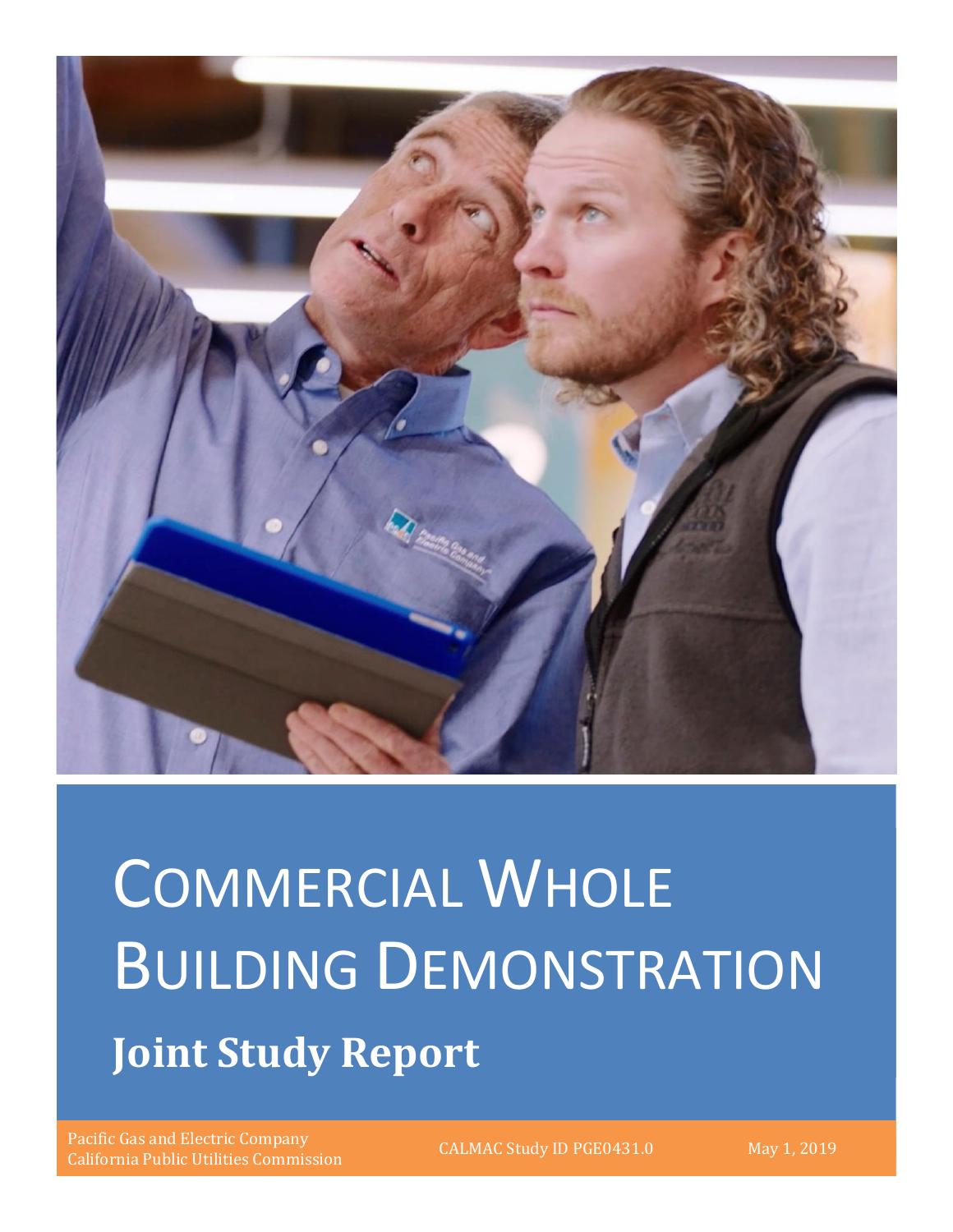## <span id="page-1-0"></span>**Acknowledgements**

Pacific Gas and Electric Company is responsible for this demonstration project that was conducted jointly by Pacific Gas and Electric Company and the Energy Division of the California Public Utilities Commission. kW Engineering managed this project and David Jump guided and managed it from onset to completion. The study was developed as part of Pacific Gas and Electric Company's Energy Efficiency Programs. The project team would like to acknowledge the significant contributions of the following individuals without whom this project would not have been possible: Leo Carrillo, formerly of Pacific Gas and Electric Company; Paula Gruendling and Jeorge Tagnipes of the California Public Utilities Commission; Peter C. Jacobs of BuildingMetrics Inc.; Amit Kanungo of DNV-GL; Nikhil Gandhi of Strategic Energy Technologies, Inc., and Susan Norris, Phillip Broaddus, Alex Wortman, Billy Roderick, and many others from PG&E. We are grateful particularly to the customers of PG&E, as well as the evaluators, implementers, modelers, regulators, reviewers, and the many other individuals who contributed to the realization of this project. For more information, please contact Brian Arthur Smith of Pacific Gas and Electric Company at b2sg@pge.com.





## **LEGAL NOTICE**

This report was prepared by Pacific Gas and Electric Company and its agents on behalf of Pacific Gas and Electric Company and the California Public Utilities Commission. Neither Pacific Gas and Electric Company, its employees or its agents, nor the California Public Utilities Commission, its employees, or its agents:

- (1) make any written or oral warranty, expressed or implied, including, but not limited to those concerning merchantability or fitness for any particular purpose;
- (2) assume any legal liability or responsibility for the accuracy, completeness, or usefulness of any information, apparatus, product, process, method, or policy contained herein, or
- (3) represent that its use would not infringe any privately-owned rights, including, but not limited to, patents, trademarks, or copyrights.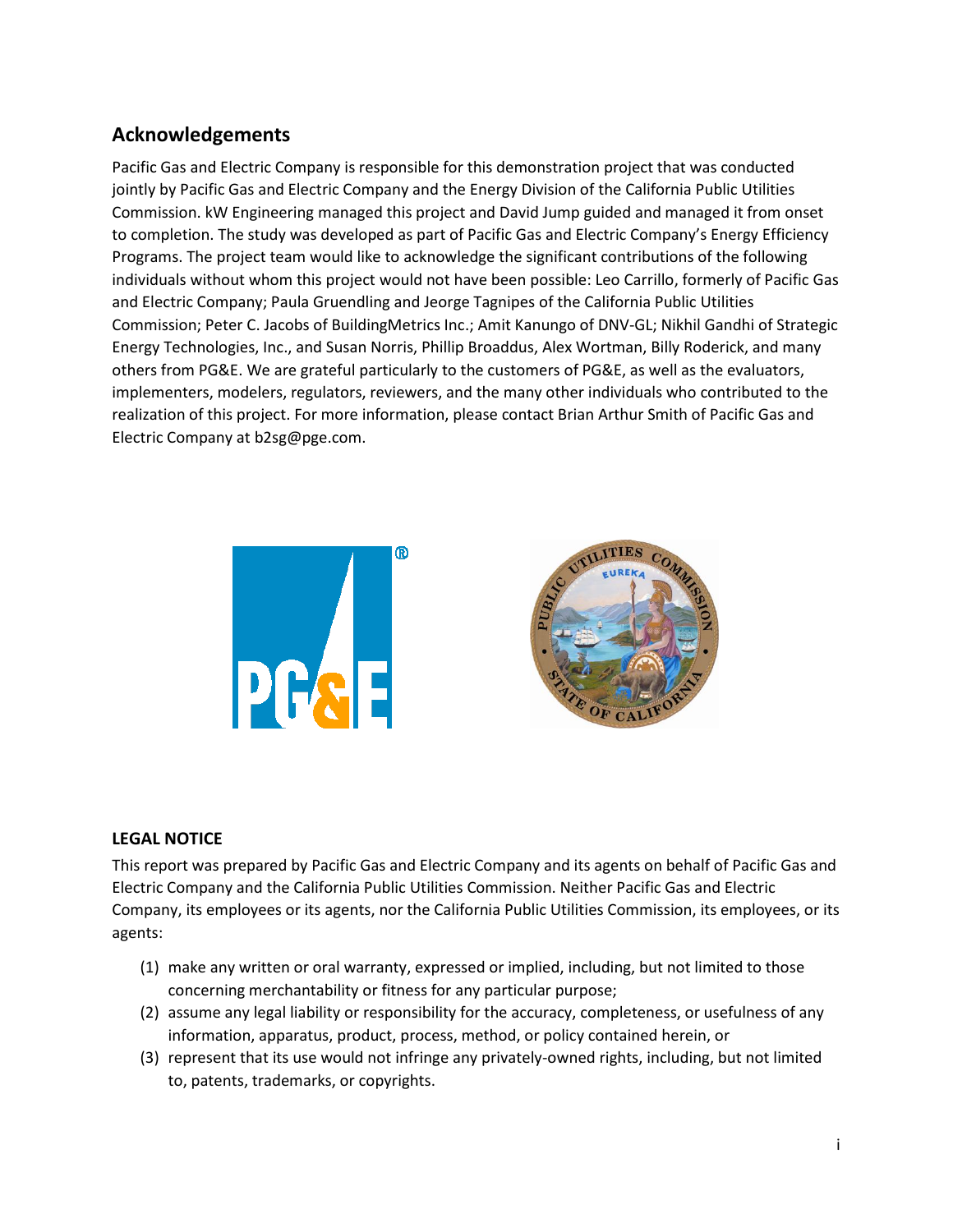# <span id="page-2-0"></span>**Executive Summary**

## <span id="page-2-1"></span>1. Introduction

In 2012, the California Public Utilities Commission (CPUC) requested its regulated investor-owned utilities (IOUs) to develop energy efficiency (EE) programs that focus on interventions that leverage comprehensive approaches to achieving deep savings in commercial buildings (Decision 12-05-015, 2012). In response to this request, Pacific Gas and Electric Company (PG&E) developed and launched the Commercial Whole Building Demonstration (CWBD) in 2014.

Several factors were considered in the development and launch of the CWBD. These included:

- California's IOUs including PG&E had substantially completed installation of advanced metering infrastructure (AMI) to customer buildings, which provided electric and natural gas energy use data in short time intervals. These data enable relatively fast feedback on a building's energy use patterns and day-to-day performance.
- To date commercial energy efficiency (EE) programs have not widely leveraged the availability of AMI data, nor the new analysis tools and techniques. Recent years have produced research on the accuracy and technical merits of M&V based on AMI data; however, evaluation protocols have not yet been updated to address the use of AMI data. This is due in part to the established measurebased regulatory framework and partly due to unfamiliarity with the more advanced analytical methods used to model energy use patterns in existing buildings based on AMI data among industry practitioners.
- Development and widespread use of energy management and information systems (EMIS) have helped building operators identify and address building performance issues and quantify avoided costs of installed energy efficiency measures.
- In 2015, the California Governor signed into law Assembly Bill 802 (AB 802, Williams, 2015) that directed the CPUC to allow IOU savings claims based on reductions in energy usage observed at the meter, normalized for factors that typically influence energy consumption. This methodology is known as normalized meter-based energy consumption ("NMEC"). This has provided the EE industry with new methods to estimate savings and track performance for multi-measure, deep savings commercial buildings projects and elevated the need to better understand 'meter-based' methods and their role in EE programs. Throughout this document, we refer to meter-based programs as those that provide this site-level NMEC measurement approach to quantifying savings.

While whole building M&V methods have existed for many years, California IOUs have not implemented commercial programs to achieve deep savings in existing buildings at scale. Consequently, there is a need to create a formal process (the Joint Study Process) involving multiple stakeholders to subject the methods to rigorous testing and to memorialize the results in a thorough report. The CWBD is a 12 building demonstration program ("Demo") designed to implement and evaluate multi-measure, deep savings projects and to pay incentives based on savings achieved over the year after implementation. Two whole-building M&V methods, IPMVP's Option C and Option D were used to quantify savings. Two EMIS vendors were engaged to provide Option C M&V and one technical consultant provided Option C analysis using two public domain models. CWBD Implementers provided the Option D analysis. Participation in the CWBD was invitation-only and was based on the customer's business sector, premise characteristics, and past energy usage.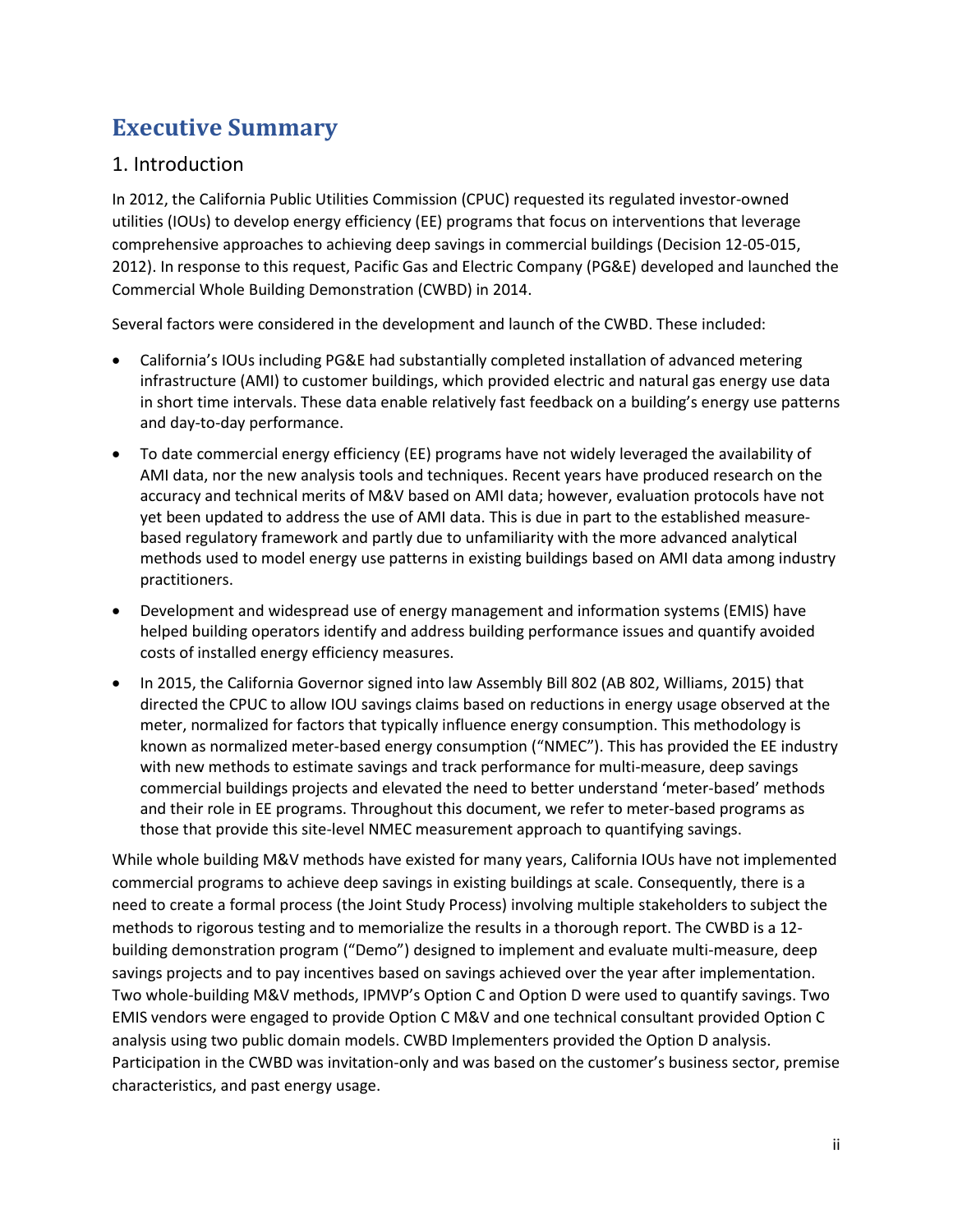PG&E and the CPUC initiated a Joint Study Process of five participants early in the program as customers were recruited and continued well past payment of the final incentives. Examination of the CWBD's program design, implementation processes and requirements, savings analysis, and results provided an opportunity to inform a framework for program design and evaluation moving forward. A limited sample of five of the twelve program projects were selected for the Joint Study; the remaining projects were part of a separate study undertaken by SBW Consulting. The Joint Study team is comprised of PG&E CWBD program administration staff, CPUC staff, technical consultants, and evaluators.

PG&E offered participants incentives based on savings determined by Option C methods. In all cases PG&E used savings estimated using the Option D method as the basis for the program's regulatory savings claims. Regulatory savings were claimed based on the measure-by-measure savings estimates from Option D since the CWBD was developed and implemented prior to passage of AB 802. Option D was added to the Joint Study after its launch after CPUC clarified that a savings claim resulting from the CWBD must be made according to regulatory rules. A back-casting approach was used in Option D in which simulations were calibrated to post-installation data.

This Demo provided a unique opportunity to compare results from each of these unique M&V methods, one essentially a whole-building "top-down" approach using statistical methods (Option C) and the other a measure-focused "bottom-up" approach using engineering simulations (Option D).

## <span id="page-3-0"></span>2. Study Objectives

The objectives for the Joint Study were narrowed to the four described below.

**1. Comparison of whole building program savings estimates between Option C and D approaches.** How do the savings estimates compare between the two methods and what are the major risks to whole building programs that each method addresses? What trade-offs are made when using one methodology over the other?

#### **2. Improvements to key program technical requirements and documentation.**

What worked well and what needed improvement regarding the CWBD's technical and documentation requirements that are useful for future program designs and evaluation? What specific improvements are needed for successful implementation of Option C and Option D methods moving forward?

- **3. Factors informing the design of future meter-based whole building performance programs.**  What policies and procedures are required from both a regulatory and a program administrative perspective? What data and information are needed to support evaluation of a program using IPMVP Option C to determine savings in the California regulatory context?
- **4. Addressing the emerging technical and regulatory questions necessary to scale such programs and support evaluation.**

What changes to the existing California evaluation frameworks are appropriate for whole building programs? How can NMEC-based programs be designed to facilitate evaluation? What data are critical for IOUs to collect that will facilitate timely evaluation?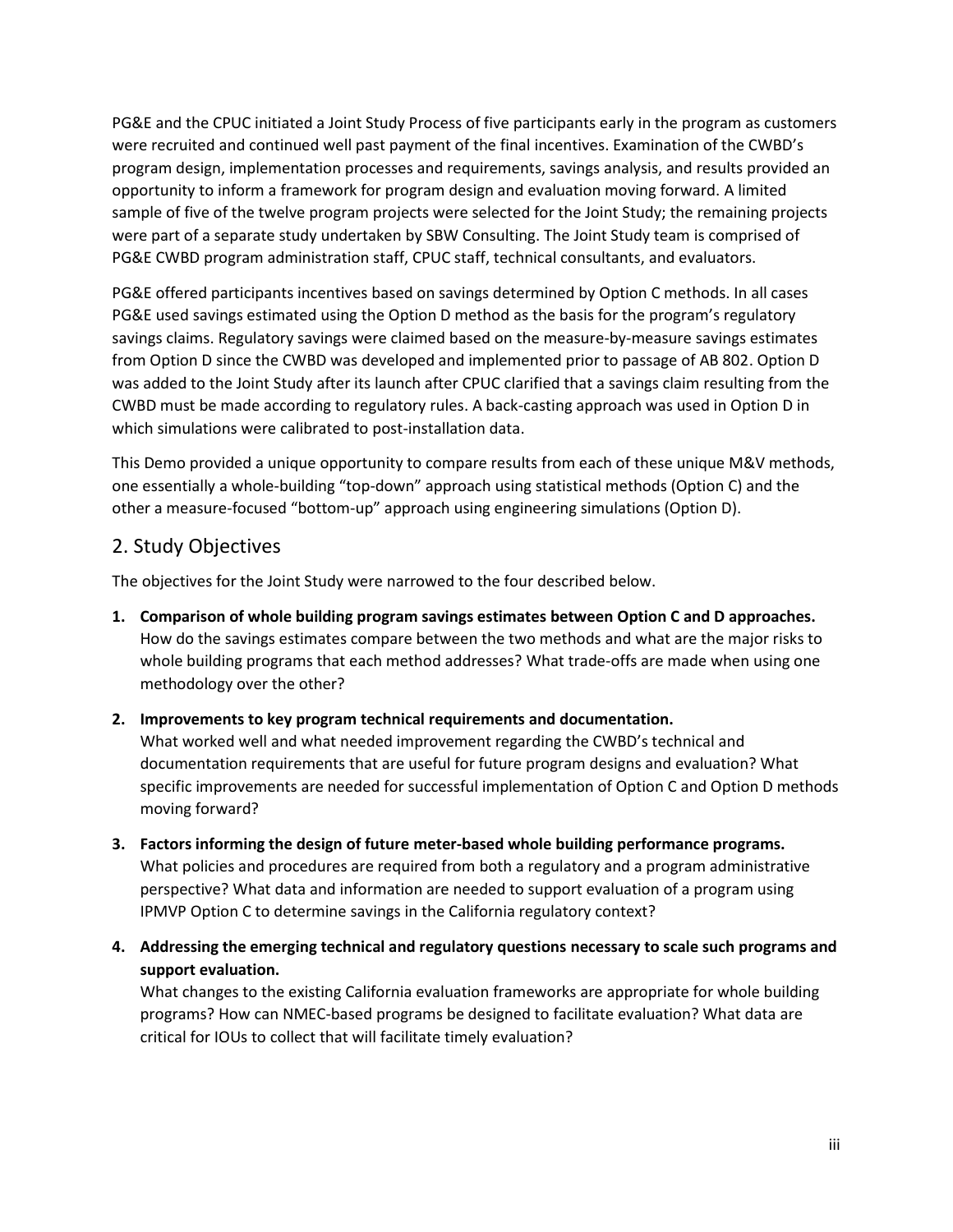## <span id="page-4-0"></span>3. Results

## **3.1. Comparison of Savings Resulting from Option C and Option D**

Figure 1 shows the comparison of the electric savings for each of the five study sites as estimated from Option D and Option C analyses. Option C results are based on the open source time of week and temperature (TOWT) modeling algorithm developed by Lawrence Berkeley National Labs. The figure compares both the weather-normalized and the actual savings estimates for the two methodologies. Similarly, Figure 2 shows the comparison of the natural gas savings estimates for the study sites as estimated from Option D and Option C TOWT analyses.







**Figure 2: Comparison of Option C and Option D Natural Gas Savings Estimate of 5 Study Sites**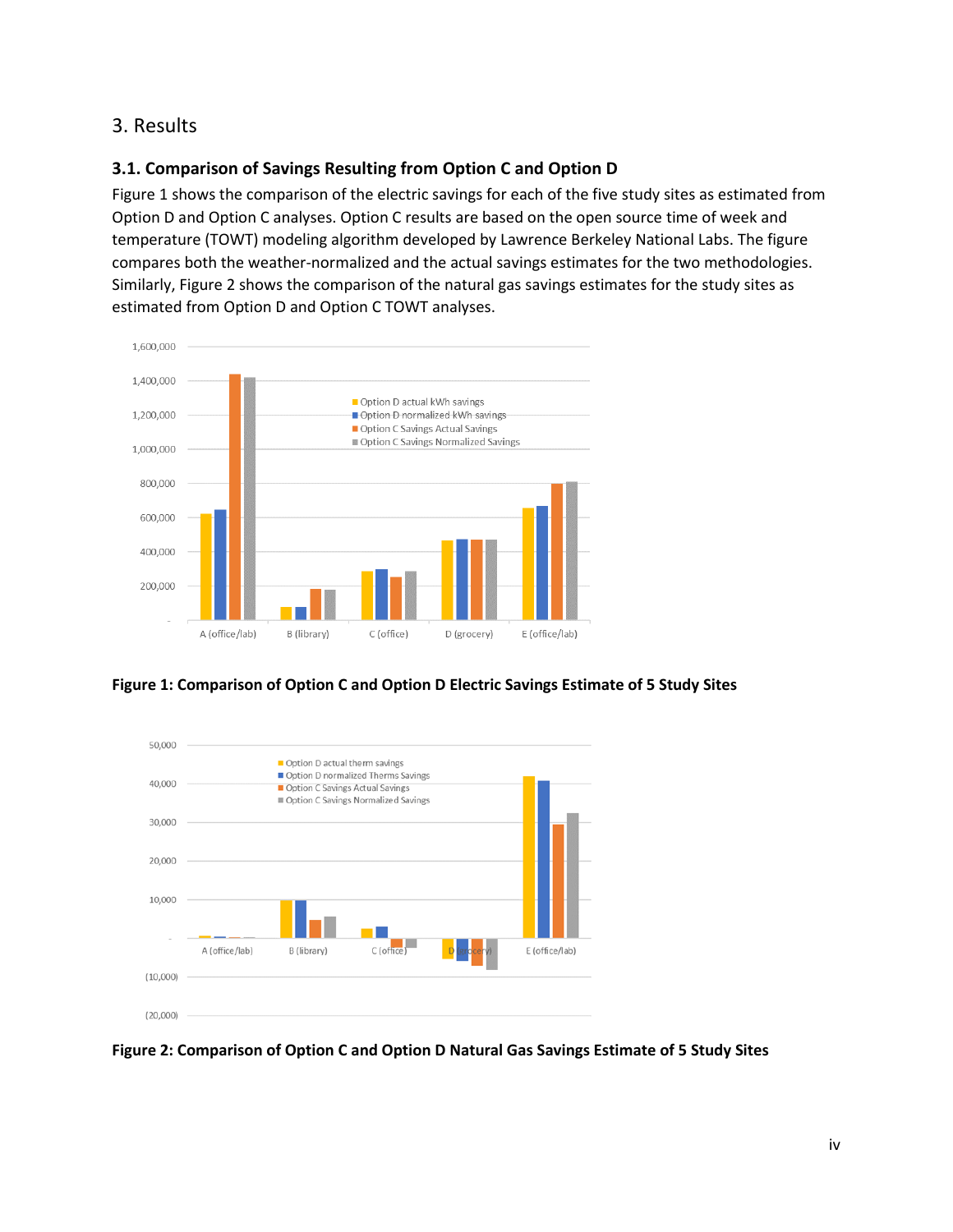From the two figures above, it is evident that overall the savings estimates for the five study sites didn't change significantly with the change of weather data from actual to normalized conditions. However, significant differences were observed between the Option C and Option D savings results. In three cases, the Option C electric savings estimates were higher than the Option D estimates. Overall, the Option D savings estimates were higher than the Option C estimates for gas savings.

The Option D simulations and Option C models provided kWh savings estimates that were comparable (within 5%) in two of the five buildings (Sites C and D) whereas there were large differences between the kWh savings estimates for the other three buildings. The key factors driving these differences in savings estimates between the Option C and D estimates were identified as non-routine events (NREs) confirmed for sites A and E, and possibly occurring at site B. The known NREs at sites A and E were simulated in the Option D method.

The Option C analysts (PG&E technical consultant and EMIS vendors) did not conduct site visits. They were provided the energy use data by PG&E to run their M&V analyses, but they did not collect data on building operation schedules, special events, or NREs. Thus, the analysts had no ability to adjust their models or check the accuracy of their estimates after having adjusted for these events.

The Option C and D methods did not produce similar estimates of natural gas savings for any of the five study sites. In three of the five sites, the Option C modeling algorithms could not reproduce the baseline gas usage patterns, resulting in poor goodness-of-fit (GOF) metrics. NREs were suspected as the cause of the differences with Option D in the two of the sites. Some of the Option D simulations did not calibrate well to gas usage. For these sites, the equipment was not defined appropriately in the simulations due to lack of equipment specifications and operational data having been incorporated into the models.

## <span id="page-5-0"></span>4. Discussion and Recommendations

## **4.1. Comparison of Option C and D Approaches to Whole Building Program Design**

Option C and Option D represent fundamentally different approaches to estimating savings resulting from energy efficiency interventions. Both estimation approaches have advantages and disadvantages depending on the application. Some of these are discussed below.

- The Option C approach is generally lower cost because it bases savings estimates on the totality of energy savings by observing the changes in energy use before and after EE measures are installed. This meter-based approach works best for projects where savings are expected to be large as compared to the total energy consumed at the premise. A key challenge for Option C is when significant NREs occur at a facility during the reporting period, adding cost and uncertainty to the savings estimate.
- The Option D approach is more labor intensive—and therefore costlier—given its use of simulation software that requires considerable training to use, the level of effort and time to collect input data and information, and the iterative runs required to reach calibration and estimate savings for each EE measure. A key advantage is its ability to isolate savings estimates for individual measures and estimate interactive effects between measures.

Shortcomings of each approach, along with tradeoffs to consider when selecting an approach are summarized in Table E-1.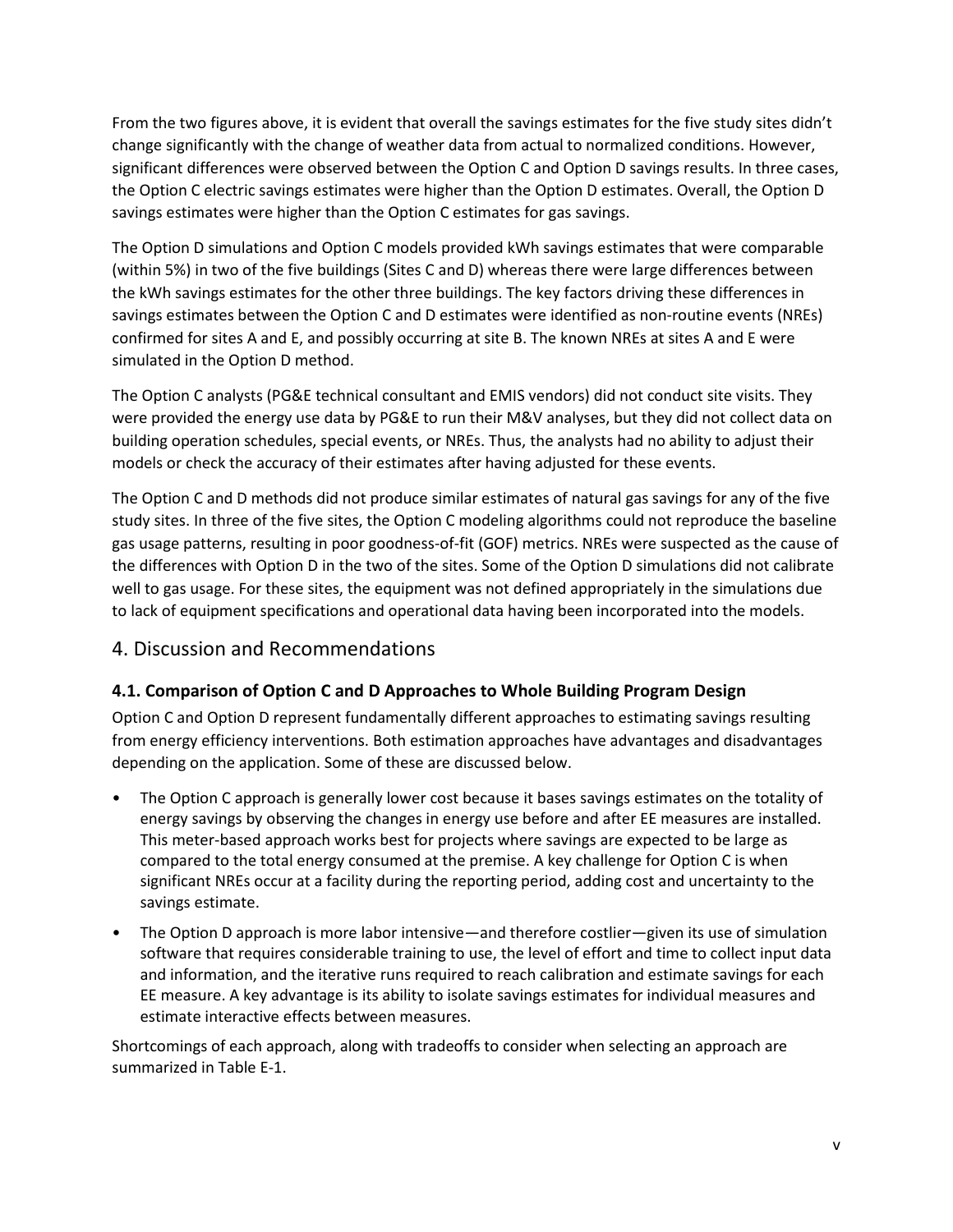#### *Table E-1. IPMVP Whole Building Option Selection*

| <b>Shortcomings of Option C</b>                                                                                                                                                                 | <b>Shortcomings of Option D</b>                                                                                                                                                  | <b>Tradeoffs Between Option C</b><br>and D Methods                                                                      |
|-------------------------------------------------------------------------------------------------------------------------------------------------------------------------------------------------|----------------------------------------------------------------------------------------------------------------------------------------------------------------------------------|-------------------------------------------------------------------------------------------------------------------------|
| • Option C models have a<br>risk that results do not<br>reflect the actual savings<br>achieved by the project<br>- mainly due to NREs.<br>• Models that don't meet<br>goodness of fit criteria. | • Ignoring or<br>mischaracterizing behavioral<br>(and operational) issues in<br>whole building simulations<br>• Simulation errors due to<br>inaccurate or insufficient<br>inputs | • Data requirements<br>• Non-program-related changes<br>to buildings that confound the<br>analysis<br>• NRE adjustments |
| • Projects that don't<br>generate savings "above<br>the noise."                                                                                                                                 | • Simulation errors due to<br>simulation engine limitations<br>• Simulator's experience<br>• Simulation calibration cost                                                         |                                                                                                                         |

## **4.2. Recommendations to Improve Program Technical Requirements and Documentation**

The CWBD was ambitious. It was developed to test many aspects of achieving comprehensive deep savings in participating buildings. The Demo employed unique entities to perform different activities. The administrator developed infrastructure to provide data to software vendors, technical consultants, and implementers. The CWBD began in 2013 and its final participant's incentive was paid in 2018. The Joint Study identified several elements that worked well and several areas that could be improved.

- Option C analysis by remote parties. While the electric energy models performed well based on goodness-of-fit metrics, the models did not account for building operation schedules that could have improved the models, nor for NREs that created biased estimates.
- Building pre-screening. Poor model goodness-of-fit metrics were obtained for natural gas models for four of the five study sites. Building pre-screening, whereby one year of historical meter and weather data would inform which buildings and energy sources are good candidates for Option C analysis, should be required for improved modeling outcomes.
- Use of performance period monitoring for NRE detection. Option C analysts should periodically download and analyze whole building meter data throughout the performance period to track whether the expected savings are materializing and assess whether NREs have occurred during the performance period.
- Level of detail "sweet spot" for Option D simulations. While it is generally time consuming to create fully geometric representation of buildings with all HVAC zones included, a "sweet spot" must be found that allows for an accurate representation of building characteristics, operations and loads presented to the HVAC systems affected by the measures but does not take an inordinate amount of time to create.
- Improve Option D calibration requirements. The CWBD procedures manual required verification report simulations to be calibrated with monthly data only. Building simulations can be improved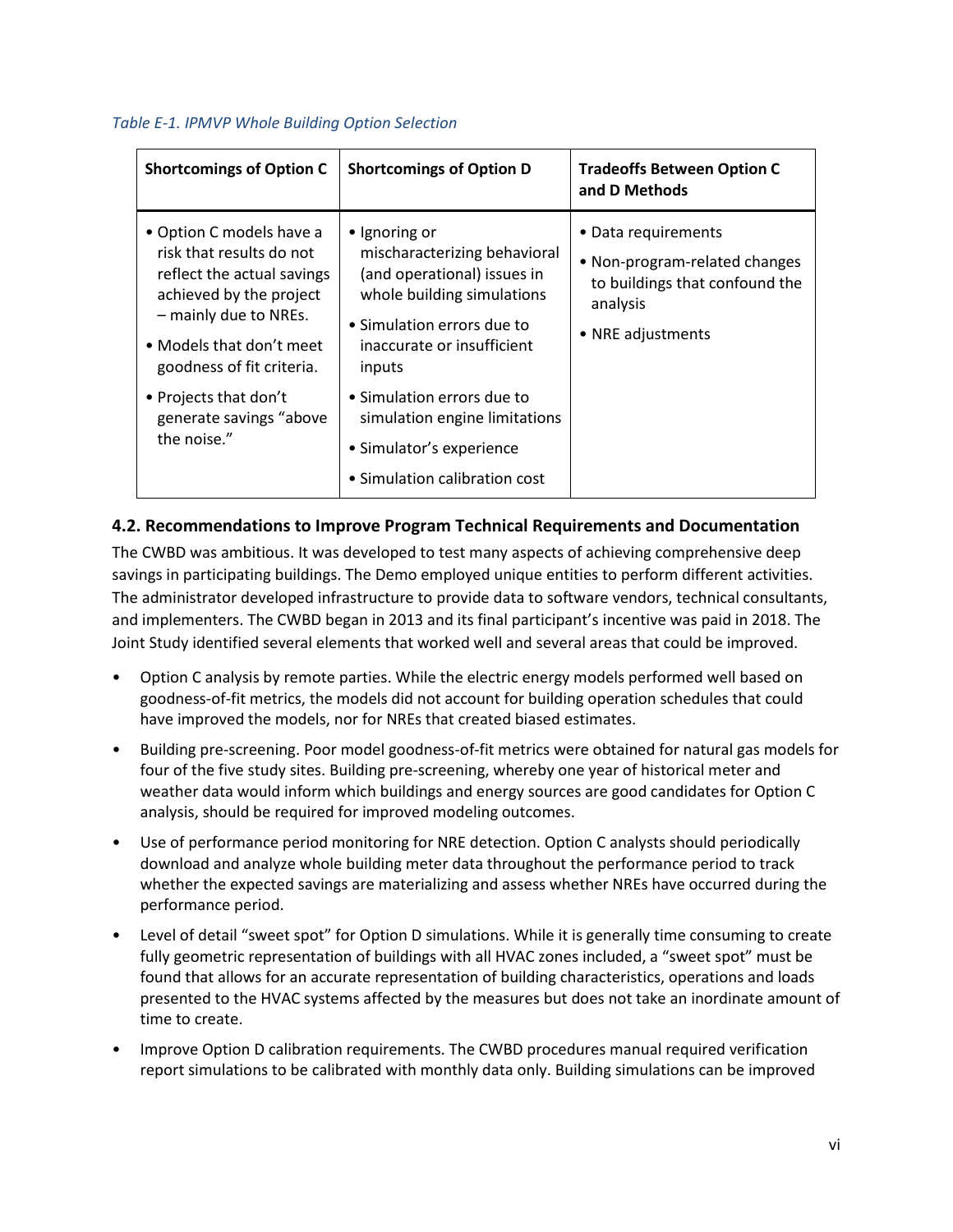through calibration to hourly data to true up daily building operating schedules, identify daytypes, and unanticipated building shutdowns.

Specific technical improvements were identified that may improve the success of future whole building Programs:

- Development and standardization of NRE identification and impact quantification methods. NREs occurred in a significant number of the joint study sites. Given their uncertain characteristics, multiple methods should be used to identify and quantify NREs, including through analysis of AMI data, ongoing contact with building operators, through adjustments in whole building simulations, and through modifications to engineering calculations based on building data collected separately. More development work is needed in this area.
- Improve methods for estimating savings uncertainty for Option C methods. Further work is needed to develop an industry-accessible methodology to estimate savings uncertainty using advanced data models and short time interval data.
- Improve methods for estimating savings uncertainty for Option D methods. The estimation of saving uncertainty in Option D models has received less attention than Option C methods. Research has brought some statistical rigor to the estimation of savings uncertainty, but more work is needed.
- Industry standard calibrated simulation procedures for existing buildings. The CWBD's procedures for calibrating simulations fell short of simulating the study site buildings accurately. A search of building energy simulation industry organizations did not reveal an industry-consensus procedure for calibrating simulations of existing buildings. An industry-standard procedures document for Option D methods would greatly benefit the industry.

## **4.3. Design of Future Whole Building Performance Programs**

Further development work is needed so that California will have the tools in place to administer and evaluate these types of programs. Several recommendations are offered to improve program management and improving program designs. Some of these elements that were identified are discussed below.

#### **Program Management**

- The greenfield subject matter of whole-building meter-based methods made it difficult for those without a statistics background to navigate. Recommendations for improved program management include:
	- $\circ$  Development of a matrixed approach to project management should be considered whereby representatives from multiple organizations having roles managing specific program functions are involved in program planning, including: customer targeting and outreach, field engineering, project implementation, data science, project technical review, evaluation, policy, regulatory reporting, and regulatory oversight.
	- o Formal project planning tools and ongoing revisions to their outputs are essential for communication, recordkeeping, management and evaluability.
	- $\circ$  A "living" policy and procedures manual that details program requirements and processes that accommodates frequent updates.
	- o A "data and file specifications and workflow requirements" document to facilitate program processes as customers are recruited, their energy use patterns are analyzed, baselines are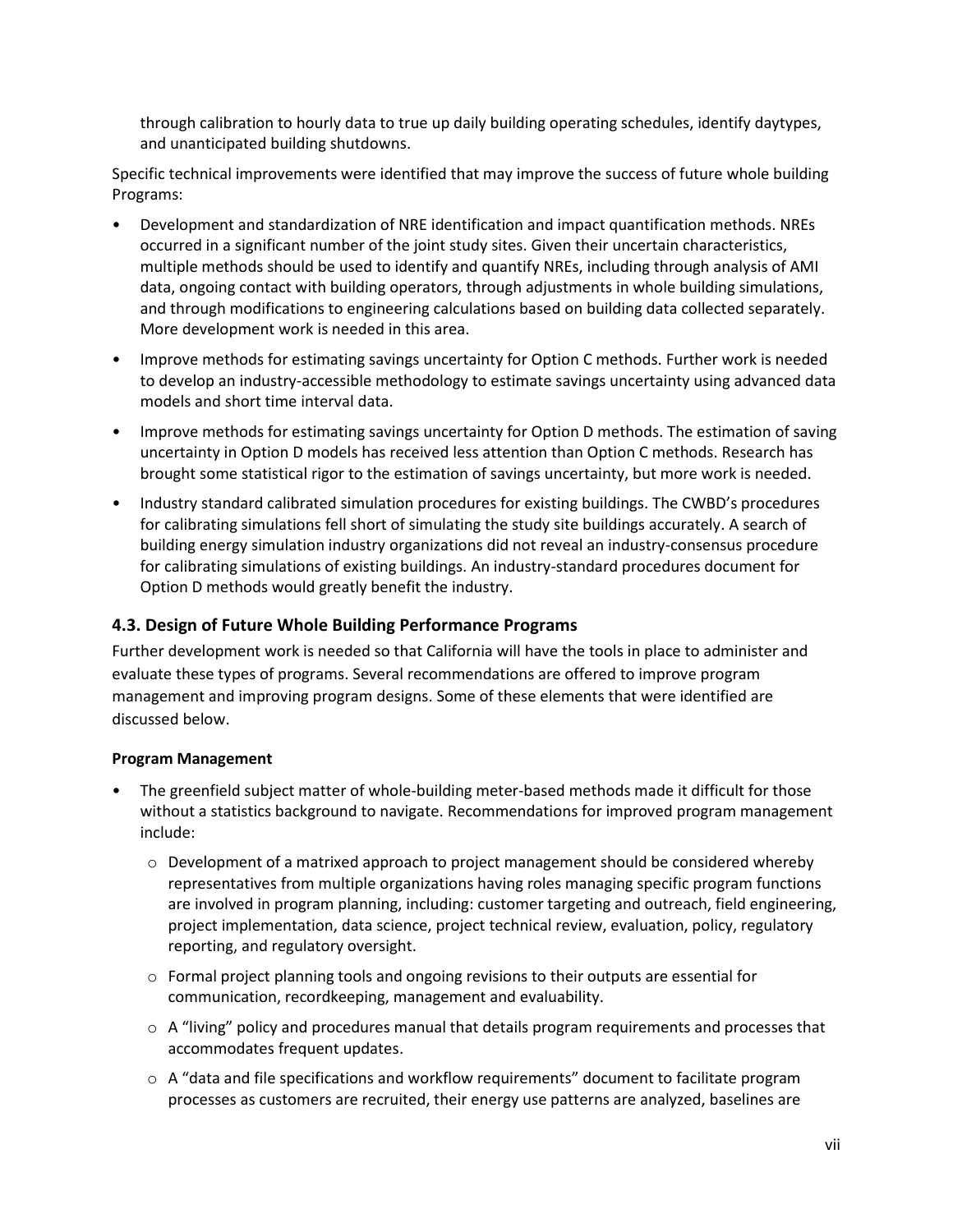established, measures are identified, savings are quantified, and the program is evaluated. Key files include interval-level energy usage data, premise characteristics, key weather data, project data, and tracking and adjustments for NREs.

- Embedded M&V. In addition to an in-house evaluator on the team to represent the program administrator, third-party evaluators should be included at the planning stage to inform data collection requirements and procedures to ensure evaluability and conformance to regulatory requirements.
- Single repository of record for project files and a manageable directory structure.
- Weather data. The utility should be the sole source for weather data used in the analyses, including the mapping of treated premises to the appropriate weather stations.

#### **Program Design Elements and Requirements for Success**

Some of the most important design elements are:

- Program implementation plan incorporating embedded M&V. Having a program implementation plan (PIP) that explicitly identifies the points in the program where key information and data will be provided to regulatory staff and evaluation consultants is critical.
- Customer targeting, including use of an invitation only approach, pre-screening customers, and recommending program alternatives for unsuitable projects.
- Documenting program influence. Guiding principles for program design should be focused on effectively influencing potential participants to develop and implement multi-measure deep savings efficiency plans in their buildings.
- Documenting existing conditions prior to project acceptance. Proper documentation of existing conditions ensures that the baseline established routine operating conditions and is not artificially depressed from non-working equipment or artificially inflated from poorly maintained equipment.
- Need for a "Plan B" analysis plan. An alternate analysis strategy will need to be in place to meet customer needs when the Option C analysis is inconclusive or cannot be completed.
- Documentation of energy efficiency measures. Because the demo evolved to be a comparison between Options C and D, detailed information about measure-level savings estimates and expected useful life was captured. Moving forward with a meter-based program, capturing measure-level detail will be just as critical.
- Post-installation inspections. Given their reliance on post-installation data to populate their models, it is critical that on-site, post-installation inspections are built into the program design. These inspections should go beyond a simple physical inspection since proper operation of the measures can be difficult to verify without performing functional performance testing.
- Planning to address non-routine events (NREs). Two primary means to address NREs include: Ongoing structured interviews with building operators and software detection of NREs.
- Incorporate performance monitoring of energy use throughout the implementation and performance periods. Performance monitoring may be implemented in different ways, but it is essentially a comparison of actual energy performance to expected energy performance.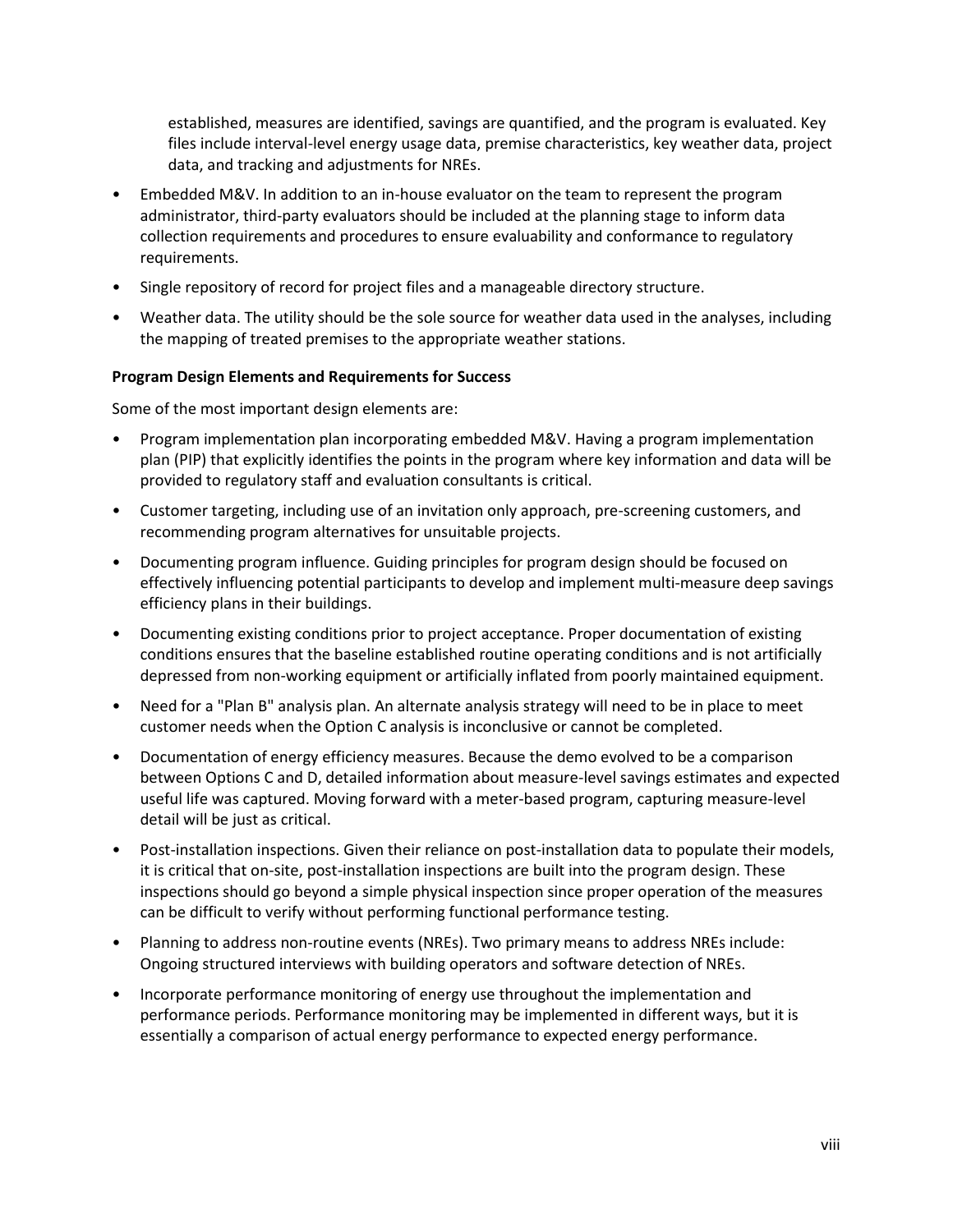## **4.4. Addressing Emerging Technical and Regulatory Questions to Scale Programs and Support Evaluation**

The site-specific Option C methodology of the CWBD was a direct response to the CPUC's call to IOUs in 2012 to develop a comprehensive approach to accomplish deep savings in commercial buildings. At that time—and until the passage of AB 802 in 2015—there was no methodology approved by the CPUC to use utility meters as a basis to determine energy and demand savings in commercial buildings.

There are two documents governing evaluation methods in the State of California: the California Evaluation Framework (2004) and the California Evaluator's Protocols (2006). Neither document provides a methodology for using data from utility meters to determine energy and demand savings for a specific premise whereby adjustments must be made for non-routine events. There is a recognition among evaluation professionals that the California Evaluation Framework needs a major update. A needs assessment in 2007 outlines a set of recommendations that include the addition of methodologies for NMEC analyses. Until the time that such an update is available, Southern California Edison has completed a first-generation NMEC Savings Procedures Manual for implementers that addresses much of the site-level analysis requirements. The Efficiency Valuation Organization, publishers of the IPMVP Protocols, has elected to develop its Advanced M&V guide based on this manual.

Several recommendations were made to improve program design to facilitate evaluation and increase the scale of efficiency through programs.

- Develop a standard set of procedures and requirements for the development and application of advanced M&V, including validating meter data, preparing data sets, matching weather data files to premises, selecting appropriate modeling algorithms, reporting model goodness-of-fit metrics and uncertainties, and reporting savings.
- Increase transparency and replicability to facilitate evaluation by use of well documented open source modeling algorithms. Use validation methods and standards such as those developed at LBNL when proprietary modeling algorithms are used.
- Resolve uncertainty estimation methods for hourly models and use savings uncertainty as a criterion in place of rules-of-thumb at both a project-level and a portfolio level, enabling projects with poor model fit but high savings as well as projects with good model fit but low savings to participate in meter-based programs.
- Always strive for deep savings, greater than the 15% targeted in CWBD, and allow inclusion of capital projects and BRO measures.
- Programs delivered using ratepayer funds under the jurisdiction of the CPUC must meet regulatory cost effectiveness criteria. Cost effectiveness calculations require a consistent set of metrics, including gross savings, project costs and net-to-gross ratios consistent with gross savings baseline assumption. The effective useful life of a multi-measure project is based on estimated savingsweighted EUL of the measures installed. Measure-level engineering estimates will be necessary to estimate project EUL and savings calculations done during project development will likely suffice for this purpose.
- Embedding M&V into the design and operation of a meter-based program facilitates the evaluation process by ensuring that programs are evaluable. Meter-based programs are data driven, and by their nature require data collection on the part of the program implementers to a level of quality required by evaluators. Given the time required for projects to complete the performance period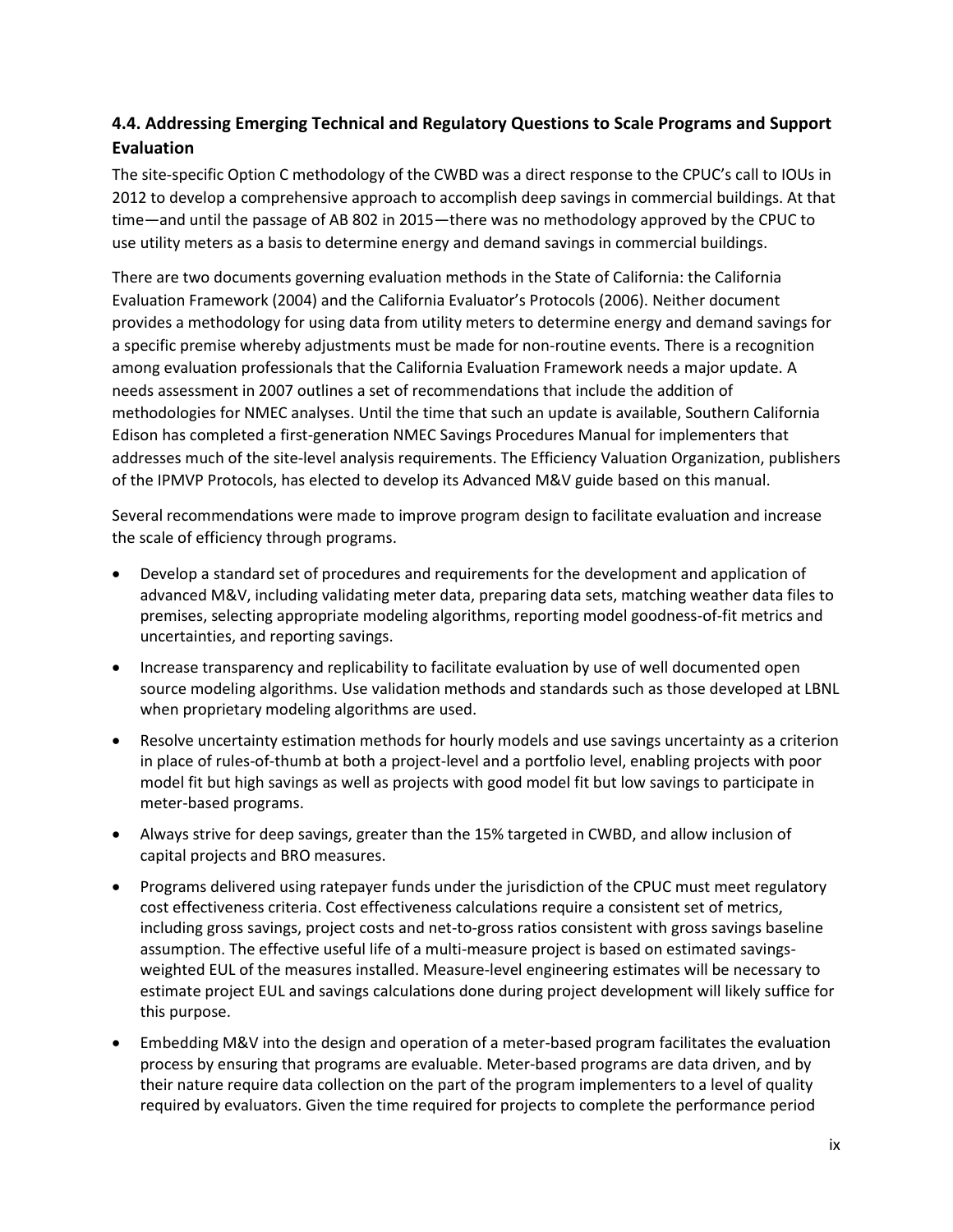and enter the savings claim process, the ex-post evaluators will need to maintain contact with implementers throughout the project lifecycle. Data gathering, documentation of processes, and data analyses should be responsibilities that are shared between program implementers and evaluators.

## <span id="page-10-0"></span>5. Conclusion

## **5.1. Comparison of whole building program savings estimates between Option C and D approaches.**

The predominant risk in whole building programs is the occurrence of NREs and their impacts on the energy savings, whether estimated through Option C or Option D. In this study, the team could estimate NRE impacts after it collected information from the site that enabled it to be simulated in the Option D model. The Option C analysts did not go on site and therefore were blind to any occurrences of NREs. A proactive approach to identify, document, and quantify non-routine events is critical for estimating site by site savings. All models, regardless of the GOF statistics, will converge on the wrong savings if NRE adjustments are not included.

The CWBD encountered issues with both Option C and Option D analysis. Programs should avoid a focus on a single analysis method and recognize the need for 'backup' analysis methodologies to meets the needs of individual projects and regulatory requirements.

## **5.2. Improvements to key program technical requirements and documentation.**

Although there was significant development of the program policies and procedures manual, data specification documents, reporting templates, and other resources, the study team found weaknesses in their content, and lack of enforcement of their use.

It was also noted that there are several areas where consensus industry standards would be helpful: establishing a framework and methodology for identifying and quantifying NREs, improving uncertainty estimation methodologies for both Option C and D M&V methods, and developing an industry standard methodology for calibrating Option D simulations and estimating individual measure and well as whole building savings.

## **5.3. Factors informing the design of future meter-based whole building performance programs.**

Deep savings whole building savings programs are long engagements with their participants, the CWBD engaged with its customers for up to five years. Consistent project management, reporting, and data archiving is critically important, as is maintaining consistency of procedures and technical review. Embedded EM&V concepts should be explored and included in program design to assure evaluators will have the information needed for their tasks.

The CWBD illuminated several best practices: identifying potential participants through analysis of usage data, pre-screening program participant to assure baseline model goodness of fit and accuracy, assuring participants willingness to invest in deep savings and await incentive payments based on performance, providing consistent energy data and weather files, providing good documentation of baseline conditions, documenting program influence, and establishing specific procedures for NREs.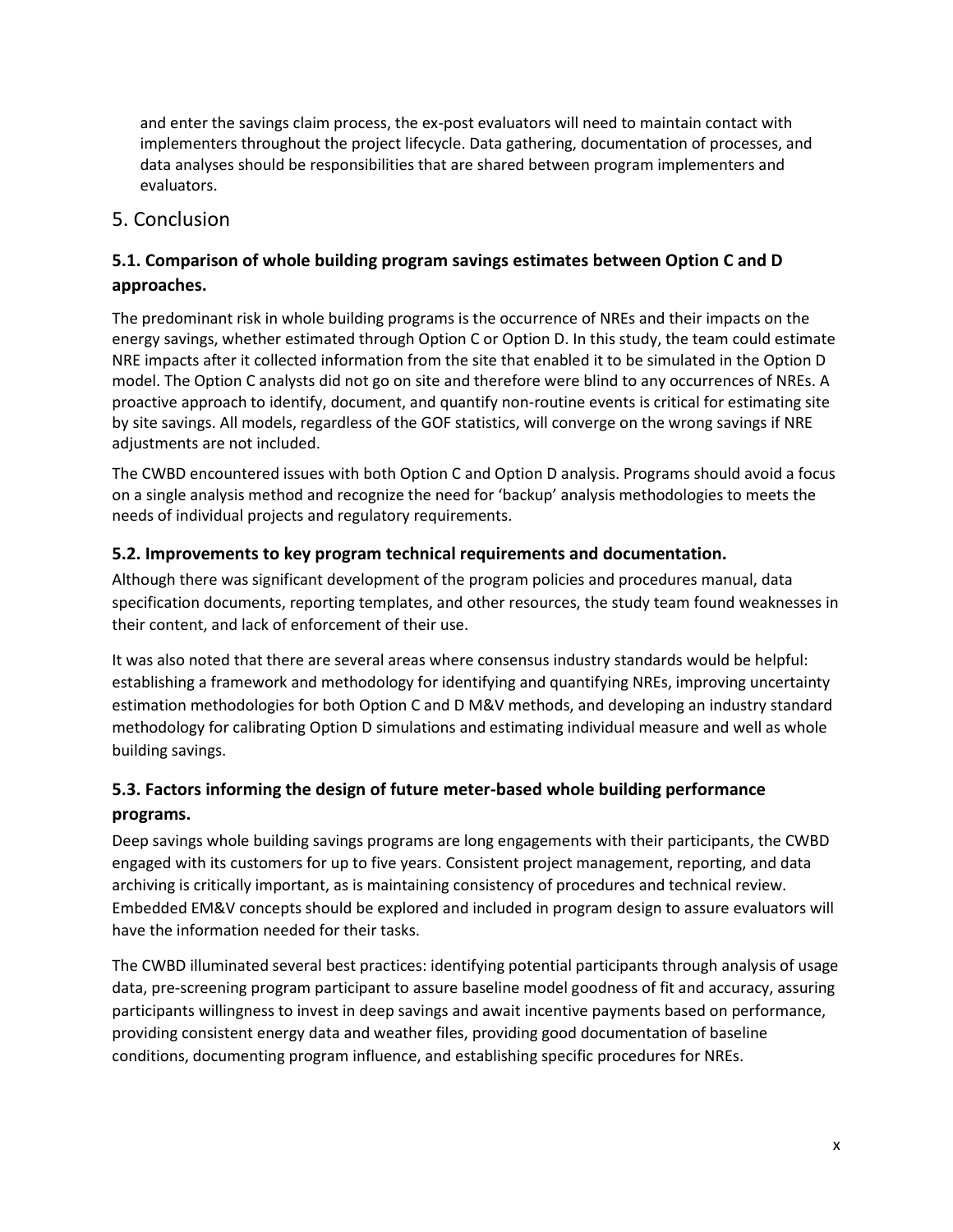## **5.4. Addressing the emerging technical and regulatory questions necessary to scale such programs and support evaluation.**

There is a lack of an accepted evaluation methodology to use utility meters as a basis to determine energy and demand savings in commercial buildings. Neither of the two main evaluation guidance documents, the Evaluator's Framework and the Evaluator's Protocols, provides a methodology for using data from utility meters to determine energy and demand savings for a specific premise whereby adjustments must be made for non-routine events. In addition, reporting structures for meter-based programs don't fit well in deemed or custom reporting structures.

Several other considerations should be addressed to facilitate evaluation of meter-based projects and programs:

- Education and training on advanced M&V methods to reduce confusion and leverage its benefits appropriately.
- Open source advanced M&V models will be preferred, but methods to validate proprietary models should be adopted to increase the number of market actors.
- Research should be pursued in needed areas, such as developing savings uncertainty algorithms for M&V methods employing advanced modeling algorithms.
- Cost-effectiveness and useful life metrics should be broadened to evaluate the combined packages of deep saving measures installed in meter-based projects.

Finally, as meter-based projects have a long duration, successful and informed evaluation will only result when evaluation data and information requirements are embedded in program design. Embedded EM&V will be critically important to gain rapid feedback on program operation and effectiveness.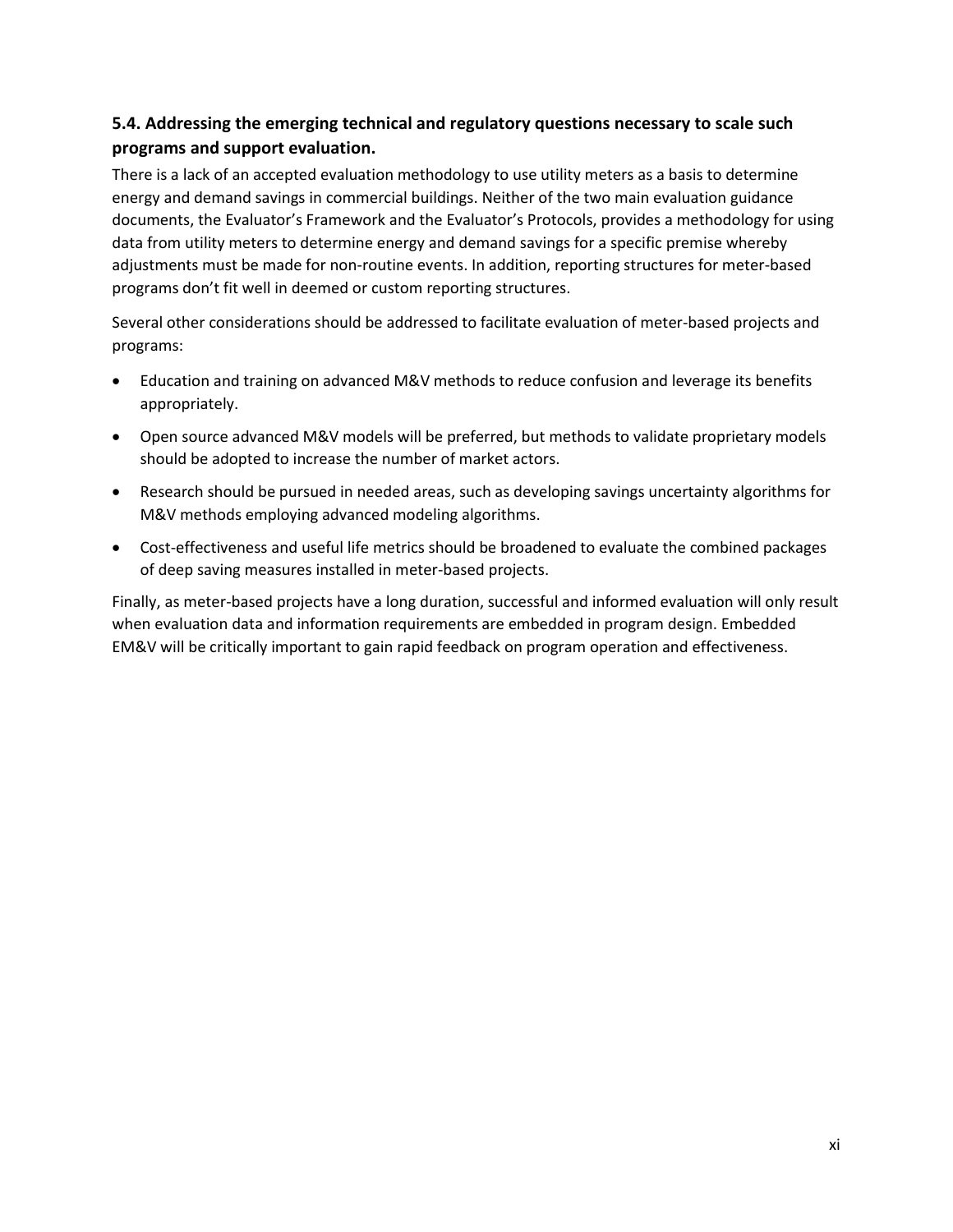# <span id="page-12-0"></span>**Table of Contents**

| 1.   |      |                                                                                           |  |
|------|------|-------------------------------------------------------------------------------------------|--|
| 2.   |      |                                                                                           |  |
|      | 2.1. |                                                                                           |  |
|      |      |                                                                                           |  |
|      |      |                                                                                           |  |
| 3.   |      |                                                                                           |  |
| 4.   |      |                                                                                           |  |
| 5.   |      |                                                                                           |  |
|      |      |                                                                                           |  |
| 5.2. |      |                                                                                           |  |
|      | 5.3. |                                                                                           |  |
| 5.4. |      |                                                                                           |  |
|      |      |                                                                                           |  |
| 5.6. |      |                                                                                           |  |
| 6.   |      |                                                                                           |  |
|      |      | 6.1. Comparison of Option C and D Approaches to Whole Building Program Design 20          |  |
| 6.2. |      | Recommendations to Improve Program Technical Requirements and Documentation  24           |  |
|      | 6.3. |                                                                                           |  |
|      |      | 6.4. Addressing Emerging Technical and Regulatory Questions to Scale Programs and Support |  |
| 7.   |      |                                                                                           |  |
|      |      |                                                                                           |  |
|      |      |                                                                                           |  |
|      |      |                                                                                           |  |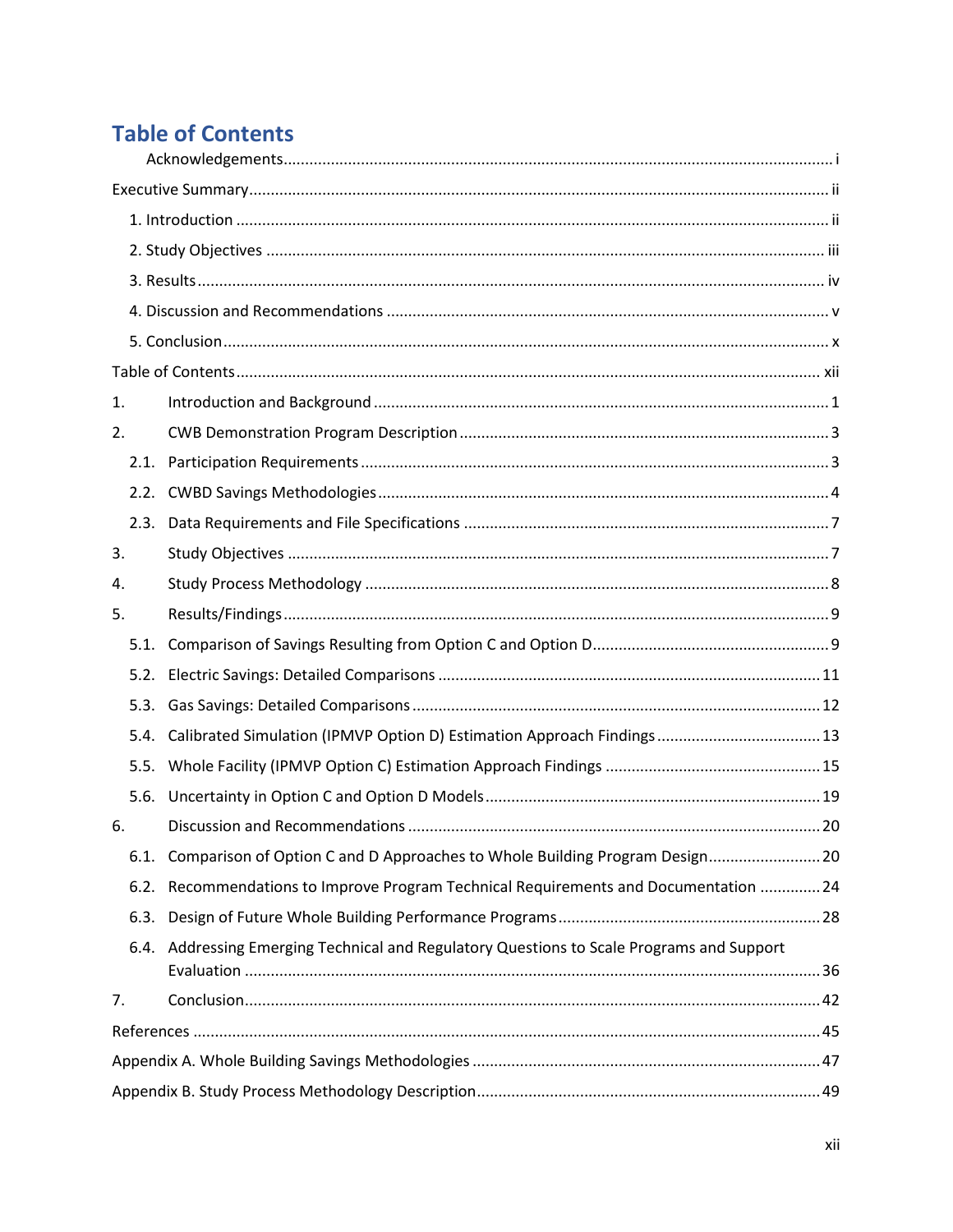|--|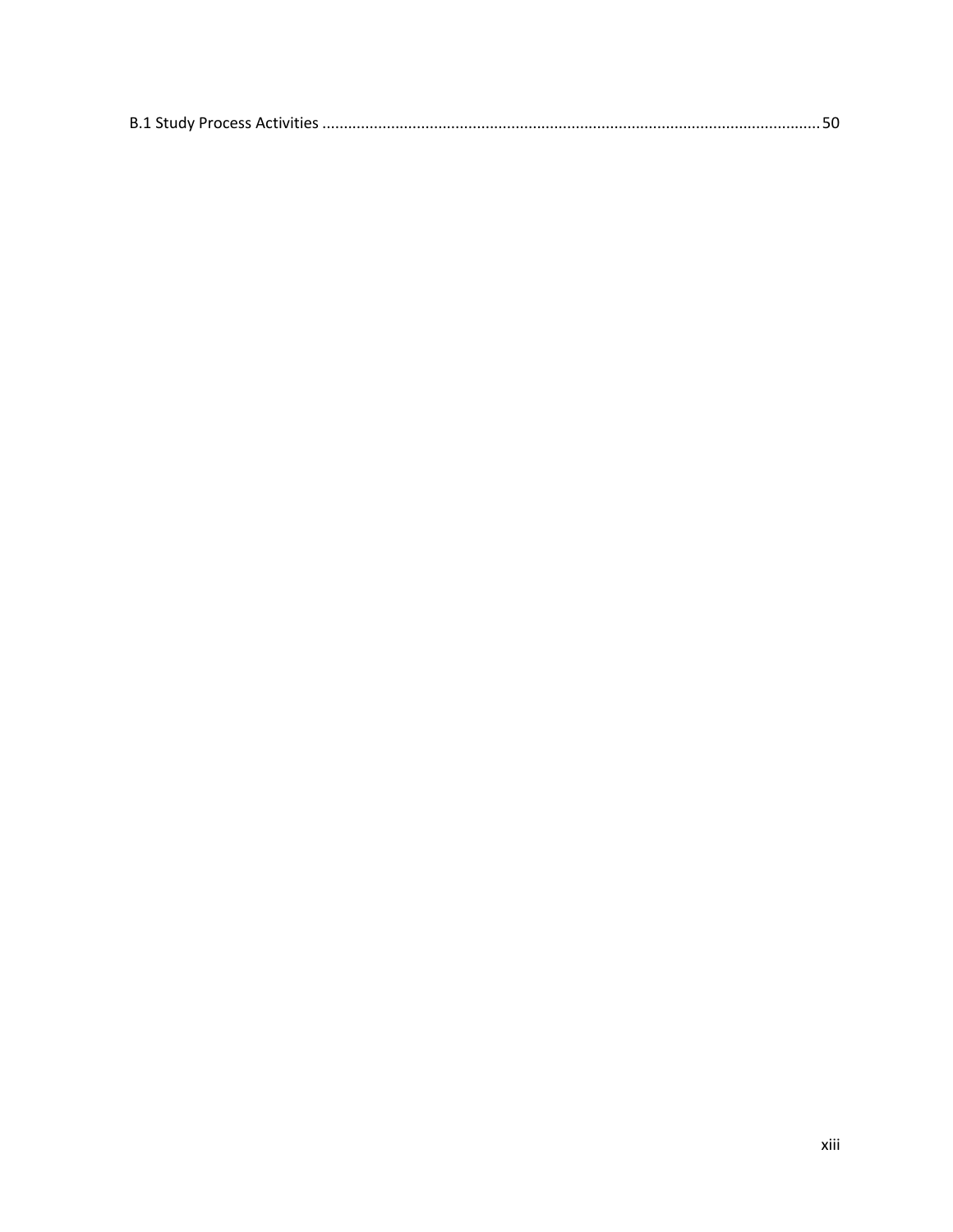## <span id="page-14-0"></span>**1. Introduction and Background**

In 2012, the California Public Utilities Commission (CPUC) requested its regulated investor-owned utilities (IOUs) to develop energy efficiency (EE) programs that focus on interventions that leverage comprehensive approaches to achieving deep savings in commercial buildings (Decision 12-05-015, 2012). Starting prior to 2012, IOUs and building owners had begun installation of the advanced energy metering infrastructure which provides the means to transmit and store electric and gas usage data measured in short time intervals. This high-frequency usage data can be analyzed and presented to provide not only insight on a building's energy use patterns, but also can provide fast feedback on dayto-day energy performance for building owners and operators. Advances in metering, data communications, and analysis methods have facilitated the widespread adoption of energy management and information systems (EMIS) (PG&E, 2013b), which have helped owners and operators use the high-frequency data to identify and address building performance issues, while quantifying energy savings and avoided costs associated with the installation of energy efficiency measures. These developments have potential to help the energy efficiency industry identify and capture more savings opportunities in California's existing building stock.

By 2013, California's electric smart grid infrastructure was substantially completed (CA Smart Grid Annual Report, 2014) but savings claims from IOUs from its EE programs (typically referred to as ex-ante savings values) continued to be based on measure-based savings values contained in workpapers workpapers or DEER<sup>1</sup> ("deemed" values) or based on unique calculations for each project ("custom" projects). Both deemed and custom approaches to estimating savings involve several assumptions about baseline conditions including codes, industry standard practices, equipment retirement and remaining useful life analyses, and other factors that have proven to be contentious. Verification of IOU savings claims (referred to as ex-post evaluation) by the CPUC has for many years included verification of the engineering calculations, short term metering, or use of monthly billing analysis methods. Applying these methods at scale is considered problematic. Engineering review and short-term metering methods are generally conducted on the sample of participants due to the high per-site costs and issues with customer intrusion. Billing analysis may be unreliable for program-level evaluation in some sectors.

In 2015, the California Governor signed into law Assembly Bill 802 (AB 802, Williams, 2015) that directed the CPUC to allow IOU savings claims that are based on reductions in energy usage observed at the meter, normalized for factors that typically influence energy consumption. The term for this measurement approach is normalized metered energy consumption (NMEC). The availability of granular usage data from the completed advanced metering infrastructure (AMI) network, combined with new measurement and verification (M&V) analysis tools and the directive of AB 802, have provided the EE industry with new methods to estimate savings for ex-ante reporting, track performance for multimeasure deep savings projects in commercial buildings on an ongoing basis, and verify savings estimates in ex-post impact evaluations. Throughout this document, we refer to meter-based programs as those that provide this site-level NMEC measurement approach to quantifying savings.

While whole building M&V methods have existed for many years, California IOUs have not implemented commercial programs to achieve deep savings in existing buildings at scale. "Whole-house" programs have existed in the residential sector but impact evaluations using billing analyses have resulted in

 $\overline{\phantom{a}}$ 

<sup>&</sup>lt;sup>1</sup> Database for Energy Efficiency Resources (DEER). See www.deeresources.com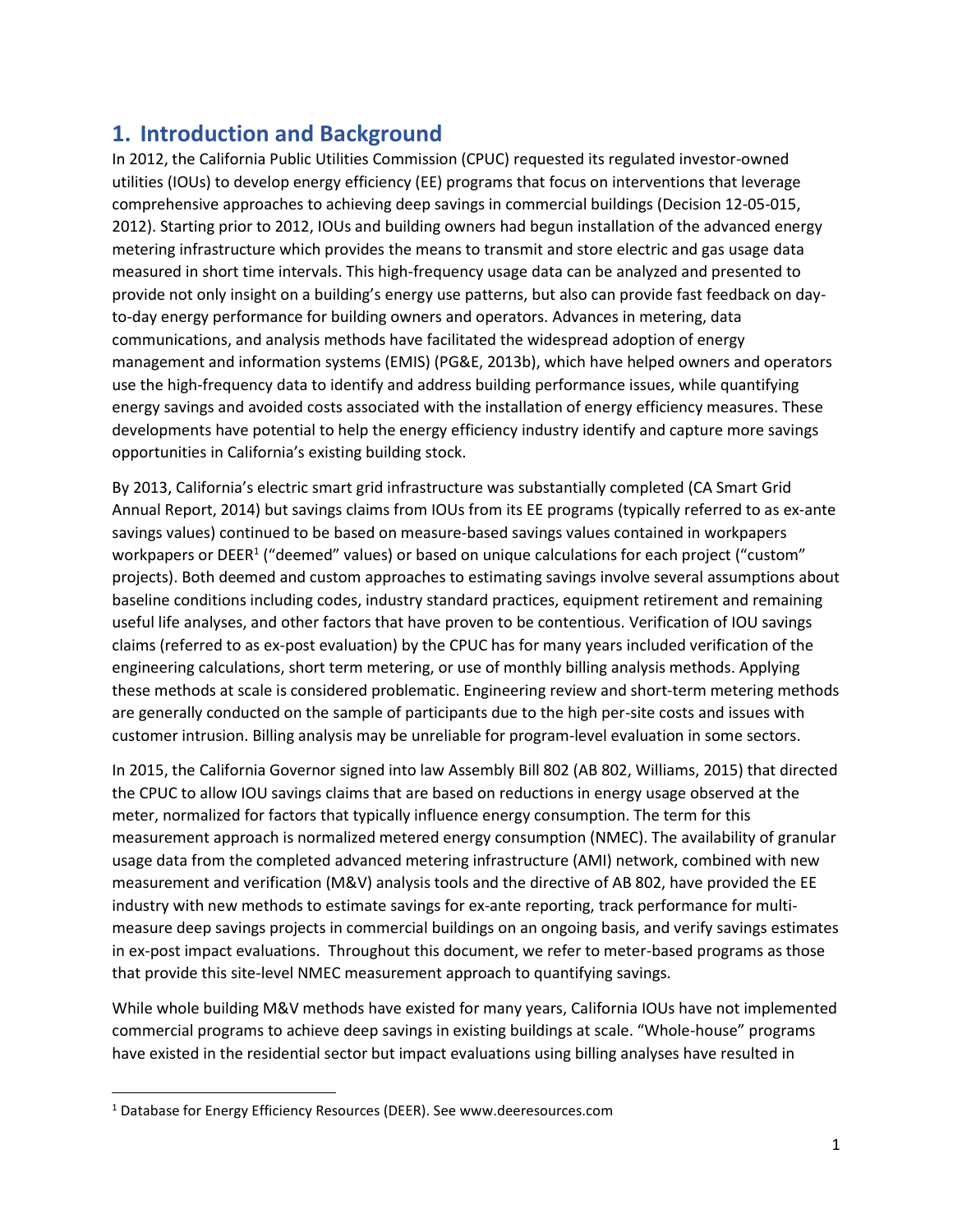dismal realization rates (CPUC, 2017; CPUC 2016) for reasons too complex to mention here. The billing analysis approach used for ex-post verification in the residential sector has relied on the pre/post comparisons of large populations of treated and comparable, untreated residences (typically future participants, to control for self-selection bias). In the commercial sector, this comparison group method has not been well explored because of the heterogeneity of non-residential energy use, the frequency of non-routine events, and the challenges involved in identifying comparable premises, so site-specific methodologies are used.

To date commercial EE programs have not widely leveraged the availability of AMI data, nor the new analysis tools and techniques. Recent years have produced research on the accuracy and technical merits of M&V based on AMI data (PG&E, 2013a); however, evaluation protocols have not yet been updated to reflect the more widespread availability of time-granular energy use data. This is due in part to the established regulatory framework that was set up for measure-based deemed and calculated methodologies, with their incumbent requirements to incentivize only the additional savings beyond energy code and industry standard practices. It is also partly due to unfamiliarity among most industry practitioners with the more advanced analytical methods used to model energy use patterns in existing buildings, which include methods well beyond the commonly-known ordinary least squares regression approaches. Finally, the relative newness of the availability of AMI data has not allowed sufficient time to pass for academicians and other thought leaders to reach consensus on industry standards. AB 802's directive that programs shall provide incentives for savings from existing conditions baselines is expected to foster the growth of meter-based methods and make greater use of AMI data.

M&V based on time-granular data and advanced analytics is the next generation of billing analysis in the industry, and often referred to as "M&V 2.0" or "Advanced M&V." Potential benefits of Advanced M&V include the ability to estimate savings at all program participants with minimal intrusion, improved accuracy of saving estimations, rapid feedback on building performance, and automation of some elements of analysis. Requirements for implementing Advanced M&V are not fully specified beyond those used in billing analysis. As AB 802 elevated the need to understand 'meter-based' methods and their potential role in energy efficiency programs, regulators are working to determine their proper role in ratepayer funded efficiency programs.

In 2014, Pacific Gas & Electric Company (PG&E) developed and launched the Commercial Whole Building Demonstration (CWBD). The CWBD used advanced M&V methodologies as well as measure-based methods to quantify savings in its participant buildings. The CWBD provided the opportunity needed to study the merits and costs of each of these methods and help inform the role of meter-based methods in EE programs.

PG&E and CPUC initiated a Joint Study Process, described in Appendix B, early in the program as customers were recruited and continued well past making the final incentive payments to implementers after completion of the post-installation year. Examination of the CWBD's program design, implementation processes and requirements, savings analysis, and results provided an opportunity to understand its intervention strategies, and to inform a framework for program design and evaluation moving forward. A limited sample of five of the twelve program projects were selected for the Joint Study; the remaining projects are part of a separate study undertaken by SBW Consulting, a summary of which is contained in Appendix D of this report. The Joint Study team is comprised of PG&E CWBD program administration staff, CPUC staff, technical consultants, and evaluators.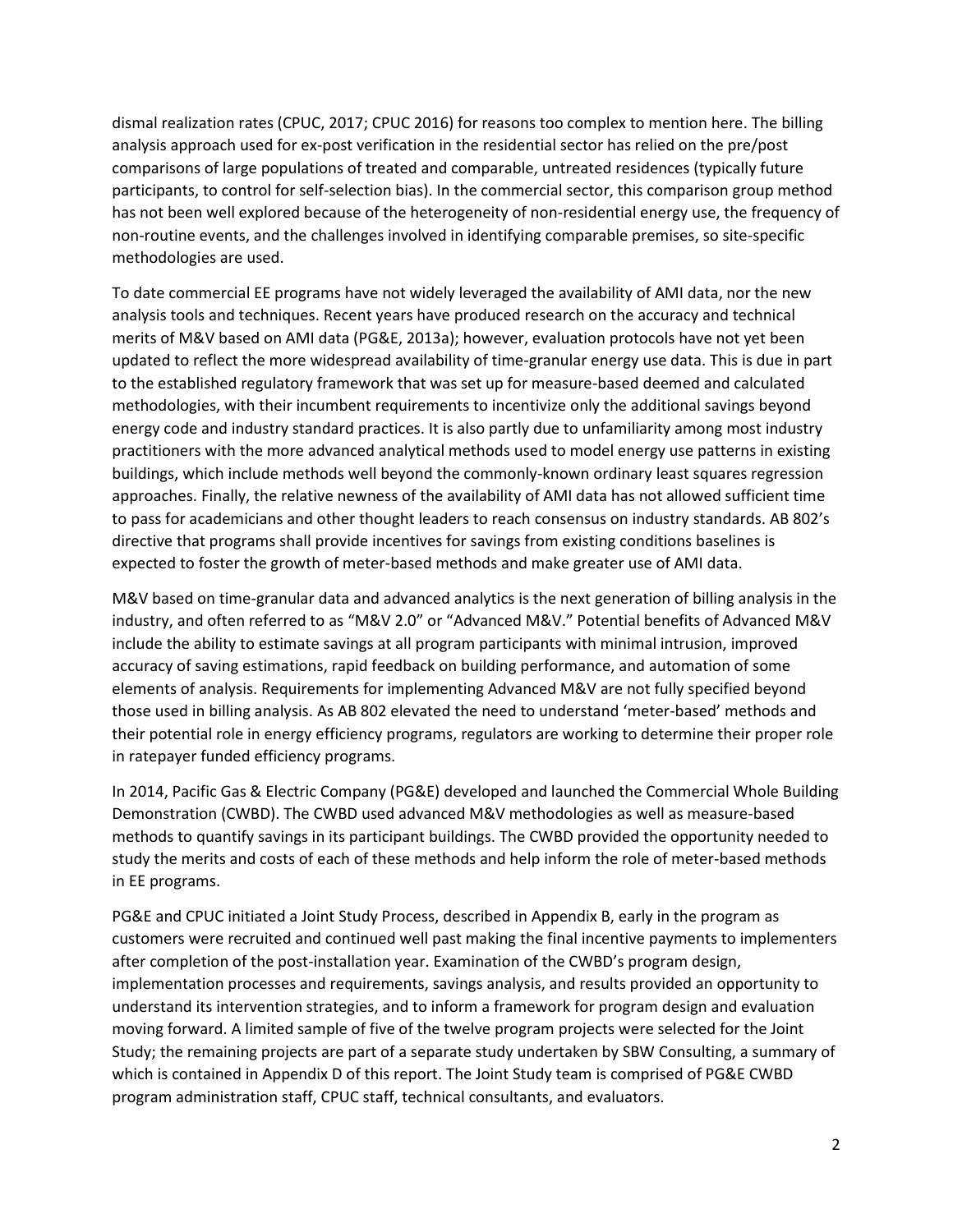Now that the CWBD is complete, this report describes the lessons learned and recommends best practices for future program designs targeting multi-measure deep savings projects using meter-based methods to account for savings. The report presents and discusses results to date from the in-depth review of the five study sites, identifies key risks and issues in deep savings meter-based programs, and describes necessary elements of a regulatory framework to help advance scaled implementation of such programs to meet California's aggressive energy efficiency goals.

# <span id="page-16-0"></span>**2. CWB Demonstration Program Description**

In response to the CPUC's directive for deep savings programs, PG&E developed the CWBD. Launched in 2014, the CWBD is a 12-building demonstration program designed to implement and evaluate multimeasure, deep savings projects and for demonstration participants to receive incentives based on savings achieved over the year after implementation. Energy savings were determined from two distinct whole-building M&V methods, one based on analysis of the meter data, and one based on calibrated computer simulations of the buildings. Both M&V methods used for estimating savings resulting from the CWBD are based on protocols from the International Performance Measurement and Verification Protocol (IPMVP) (EVO, 2016). Led by the U.S. Department of Energy, the IPMVP was initiated by a coalition of international organizations in the mid-1990s. Since its inception, the IPMVP has become the leading set of international M&V standards and provides four options for determining savings (A, B, C, and D). The meter-based option is Option C; the calibrated simulation option is Option D.

## <span id="page-16-1"></span>2.1. Participation Requirements

PG&E developed technical and economic requirements to select the CWBD participants that were likely to meet the objectives of an expanded program's goals. Participation in the CWBD was only on an invitation-only basis; candidate customers were selected or pre-screened among those already engaged by PG&E's internal sales team. Potential participants for the multi-measure deep savings CWBD projects were targeted using an approach built upon business sector, premise characteristics and past energy usage. The list of basic requirements for pre-screening for participation in the CWBD are listed below. These requirements were flexible, so that exceptions could be made if a candidate customer did not meet all requirements but was otherwise considered acceptable (for example, if energy use was high but square footage was lower than the threshold, or the presence of a data center exceeded the minimum load requirement).

- Own or lease a facility with at least 50 kW in electric demand or 100,000 kWh in electric usage, and have tenant improvement rights and at least five years of remaining term on the lease, if the facility is subject to a triple net lease
- Have at least 30,000 square feet of occupied space that were occupied by a single business entity
- Receive gas and electric service at the facility from PG&E (or, for electric only facilities, receive electric service from PG&E)
- Not have net metered distributed generation at the site or have plans to install such generation
- Not have a data center or other material industrial or agricultural load that may account for more than 10% of energy consumption
- Pay a California public purpose surcharge on their utility bills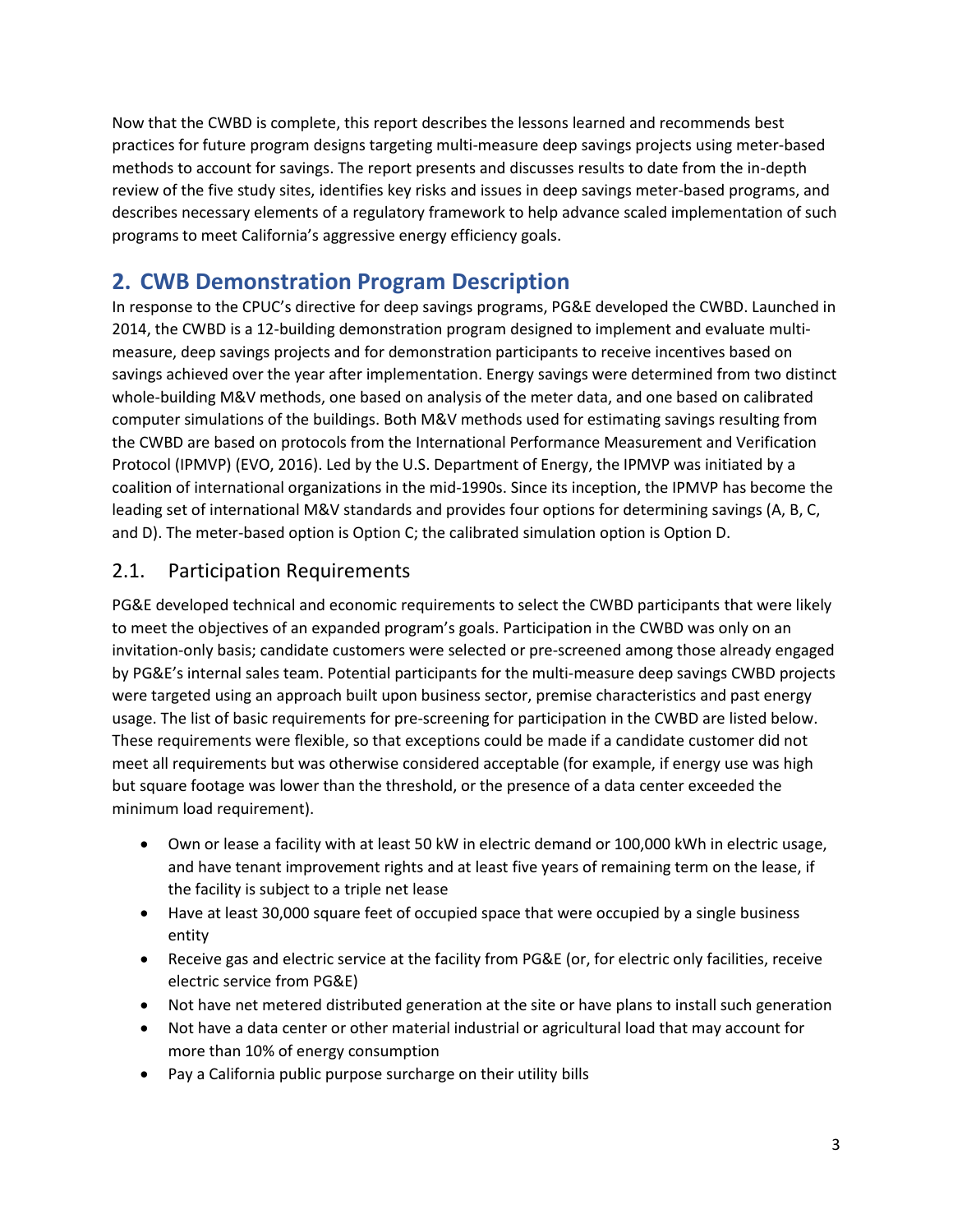- Provide PG&E with a minimum of 9 months of historical interval meter data for at least electric utility service at the time of application and continue doing so for no less than five years from the date of application
- Building operations must have been steady over time with energy use patterns that were largely dependent on weather conditions and building operation schedules, since data for these influences were readily collectable.
- Certify that no material changes to building conditions or operations are expected over the next 24 months, such as tenant additions or departures (only for multi-tenant buildings) or staffing additions or reductions
- Be willing and able to: (1) fund an efficiency project or any measures with estimated simple paybacks of two years or less (after incentives); and (2) to make a contractual commitment to implement by December 20, 2014 an energy efficiency project that may be conservatively expected to achieve at least 15% electric or gas energy savings over a subsequent 12-month period
- Participants must have been willing to receive a portion of their program incentives a year after installation of the measures.
- Participants were required to provide access to their buildings and provide data to the program administrator (PG&E), regulator (the CPUC) and their technical consultants for the duration of the engagement.

CWBD implementers were engaged by PG&E to conduct initial building assessments to identify potential measures and develop cost estimates. Proposals that were acceptable to PG&E were presented to customers by the CWBD's implementers, and customers who agreed to proceed with the projects contracted with PG&E to establish all terms and conditions of the engagement. Once the measures were in place, the implementers verified the installations.

## <span id="page-17-0"></span>2.2. CWBD Savings Methodologies

The two IPMVP methods used for the CWBD were Option C Whole Facility and Option D Calibrated Simulation. Appendix A includes a more detailed description of these methods based on context from IPMVP and requirements from the CWBD Policy and Procedures Manual. In CWBD, the Option C analyses used AMI data and were conducted by software vendors using proprietary methods and a technical consultant selected by PG&E using open source methods. The Option D analyses used monthly billing data and were conducted by CWBD implementers.

PG&E offered participants incentives based on cumulative whole-building gross savings determined either by Option C (when feasible) or Option D methods. In all cases PG&E used the Option D method to make the program's regulatory savings claims. Regulatory savings were claimed based on the measureby-measure savings estimates from Option D since the CWBD was developed and implemented prior to passage of AB 802 and the CPUC required IOUs to base savings claims on above-code savings estimates. The Option D requirement was added after program launch after clarification was received that the CWBD must claim savings according to regulatory rules. These timely circumstances—the CPUC's call for the design of deep commercial retrofits in 2012, the completion of the SmartMeter build-out in 2013, the launch of the CWBD in 2014, and the passage of AB 802 in 2015—converged to provide a unique opportunity to compare results from each of these unique M&V methods, one essentially a whole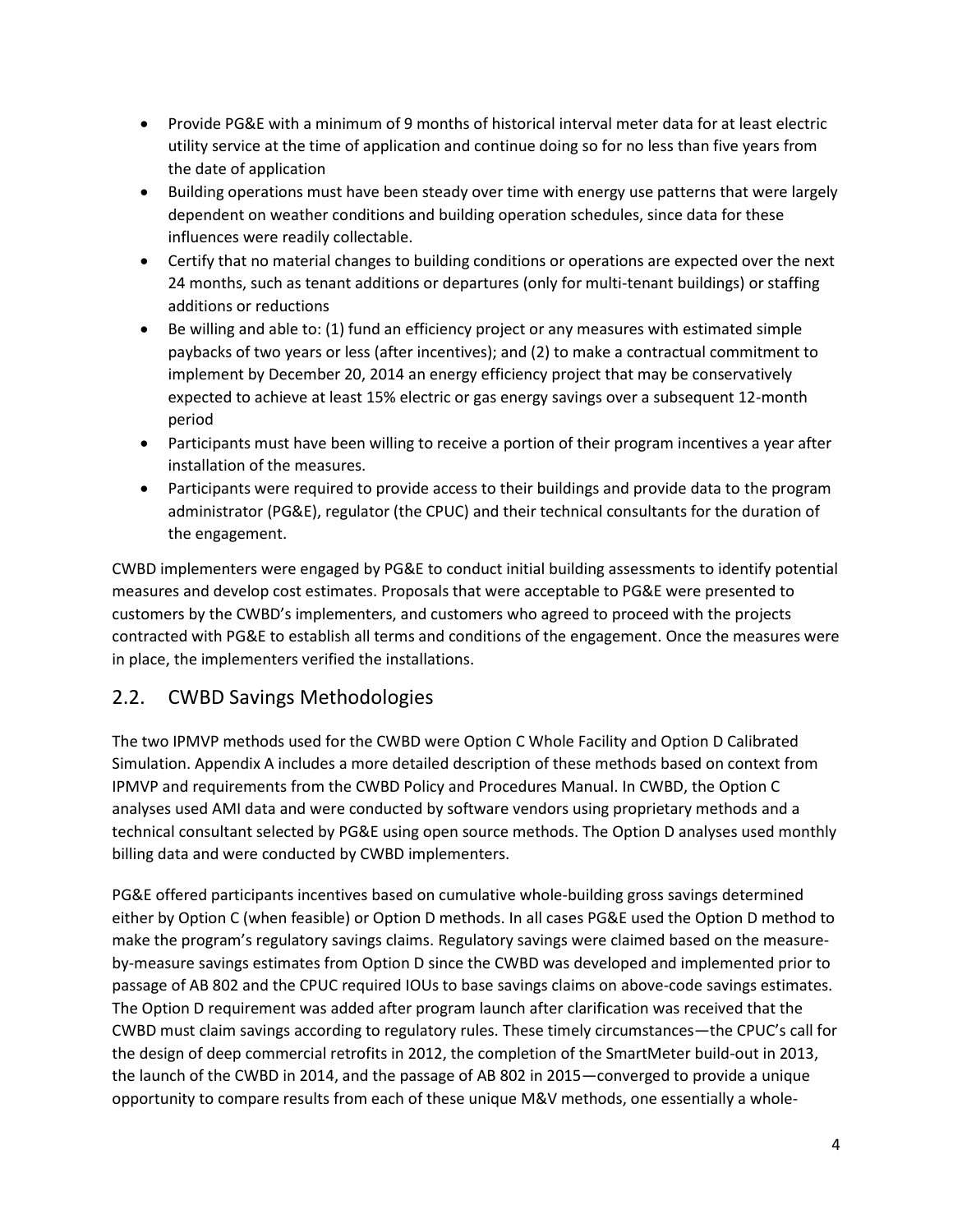building "top-down" approach using statistical methods (Option C) and the other a measure-focused "bottom-up" approach using engineering simulations (Option D).

The CWBD implementers were responsible for developing and calibrating building simulation models that estimated measure-by-measure savings, referencing procedures in the CWBD policy and procedures manual developed for PG&E. Due to the late addition of the Option D savings estimation requirement, several projects were already installing their efficiency measures. These measures were identified based on initial building assessments by the implementers, and savings were estimated using non-rigorous means, such as similar project experience, non-calibrated simulations, or simple engineering calculations. To provide participants with partial incentives soon after the projects were installed, implementers were directed to develop a calibrated simulation within the first three months after installation. These initial simulations were calibrated to monthly baseline period energy use, and the calibration criteria was relaxed from ASHRAE Guideline 14 (ASHRAE, 2014) requirements. After the year-long performance period, the simulations were updated to include the new equipment and operation strategies of the efficiency projects and calibrated to post-installation period monthly energy use using the more rigorous calibration criteria[. Table 1](#page-18-0) below specifies the CWBD's calibration criteria for the coefficient of variation of the root mean squared error (CV(RMSE)) for Option D whole building simulations. This criteria is close to that found in ASHRAE, 2014.

#### <span id="page-18-0"></span>*Table 1: CWBD Option D Model Calibration Criteria<sup>2</sup>*

| Data Interval          | <b>NMBE</b> | <b>CV(RMSE)</b> |
|------------------------|-------------|-----------------|
| Monthly baseline (VR1) | $±10\%$     | ± 30%           |
| Monthly post (VR2)     | ±5%         | ±15%            |

Where:

$$
NMBE\ (%) = \frac{\sum_{i=1}^{n} (S_i - M_i)}{\sum_{i=1}^{n} M_i} \times 100\tag{1}
$$

$$
RMSE_n = \sqrt{\frac{\sum_{1}^{n}(S_i - M_i)^2}{n}}
$$
 (2)

$$
A_n = \frac{\sum_{i=1}^{n} M_i}{n} \tag{3}
$$

$$
CV(RMSE_n) = \frac{RMSE_n}{A_n} \times 100
$$
\n(4)

where:

 $\overline{a}$ 

M = Measured data

S = Simulated data during the same time period

i = interval number

 $n =$  number of data points in time period (12 for monthly comparisons)

<sup>&</sup>lt;sup>2</sup> The Policy and Procedures Manual specified monthly CV(RMSE) calibration criteria of +/- 30% for VR1 models and +/- 15% for VR2 models, recognizing that the implementers would have better information about the building once the VR2 report was completed.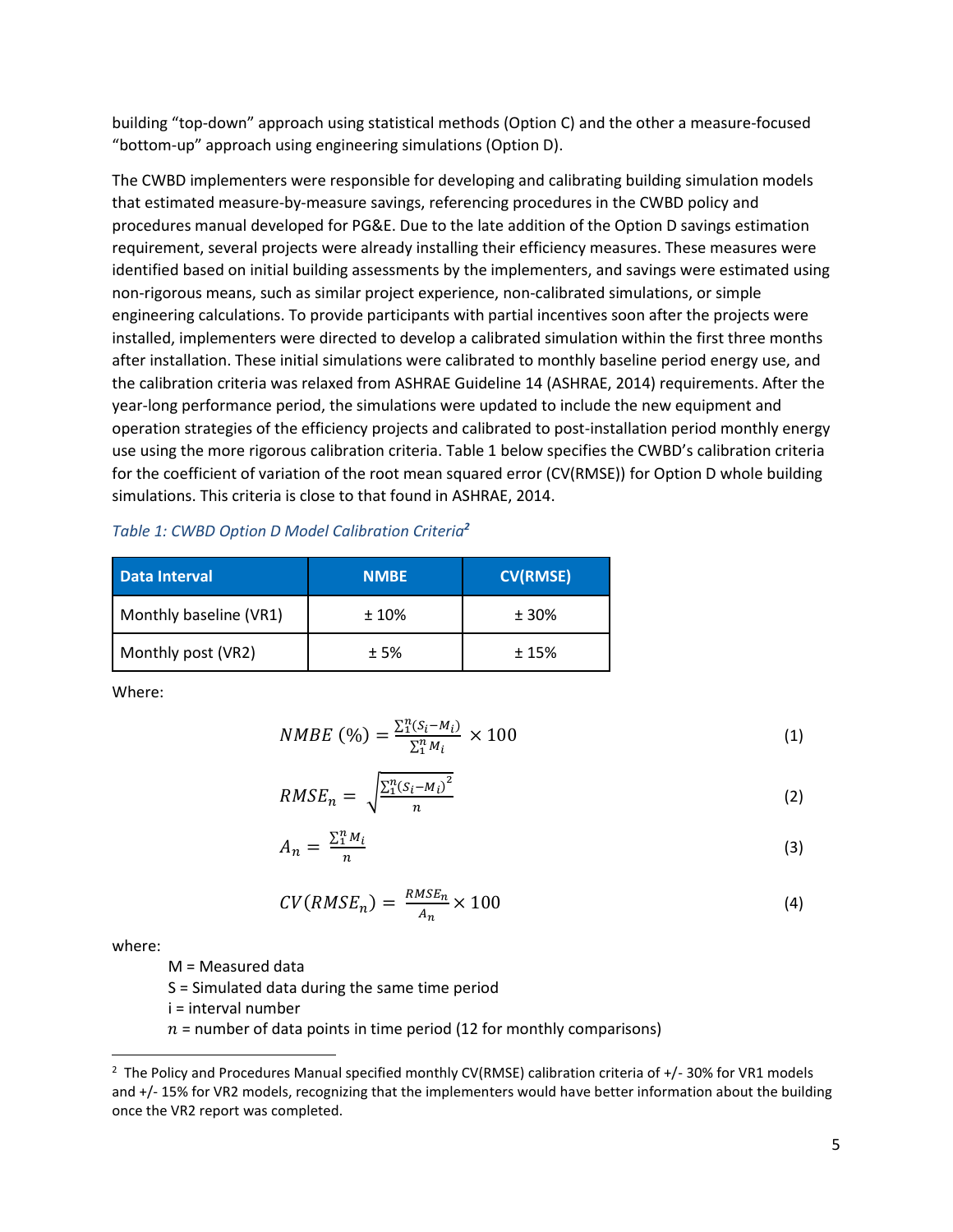Measure-by-measure savings were determined by successively altering the simulation inputs of each affected system, first to the efficiency code level, then to describe the existing equipment as it was found in the baseline period, with each simulation run. The Option D calibrated simulation savings claims were based on this back-cast methodology.

The CWBD implementers produced two post-installation reports:

- 1. Post-Installation Verification Report (VR1 Report). This report documents the installed measures, and their individual savings based on analysis of measures from an Option D simulation calibrated to baseline data.
- 2. Post-Monitoring Verification Report (VR2 Report). This report provides the savings of each installed measure based on analysis of measures from an Option D simulation calibrated to post-installation energy use data. Simulation calibration criteria were more stringent than for the VR1 Report. Savings were back-cast to baseline conditions in a specified order (load, systems, plant) prescribed in the program procedures manual. Results of the Post-Monitoring Period Verification Report were used by PG&E to claim savings according to existing CPUC rules in effect for custom measures.

To run Option C analysis, two pre-qualified third-party energy management and information system (EMIS) software vendors were engaged. The vendors were selected based in part on a modeling software testing method developed under a project funded by PG&E's Emerging Technologies Program (PG&E, 2013a). The test examined the accuracy of EMIS modeling software using a data set of electric interval-level usage data from approximately 70 commercial buildings.

The CWBD project team engaged with a consultant to run two public domain modeling algorithms (temperature and time of week (TTOW) and a mean week (MW) algorithm<sup>3</sup> along with the two separate EMIS software vendors to run two proprietary modeling algorithms. Each modeling algorithm was also tested for its accuracy in predicting energy use of the CWBD participant buildings. This enabled CWBD to test how accurately four different models could predict energy usage in diverse types of commercial sites and provide some experience with working with EMIS software vendors.

The public domain modeling algorithms were considered accurate for predicting energy use in the CWBD buildings if the CV(RMSE) and the NMBE met the criteria shown in Table 2. These criteria are taken from ASHRAE, 2014. CV(RMSE) and NMBE are determined as described above, the net determination bias error is determined from equation (5).

$$
NDBE = \sum_{i=1}^{n} (M_i - S_i) / M
$$
\n
$$
M = \sum_{i=1}^{n} M_i
$$
\n(5)

Where:

 $\overline{\phantom{a}}$ 

<sup>3</sup> Both modeling algorithms are described in PG&E, 2013a.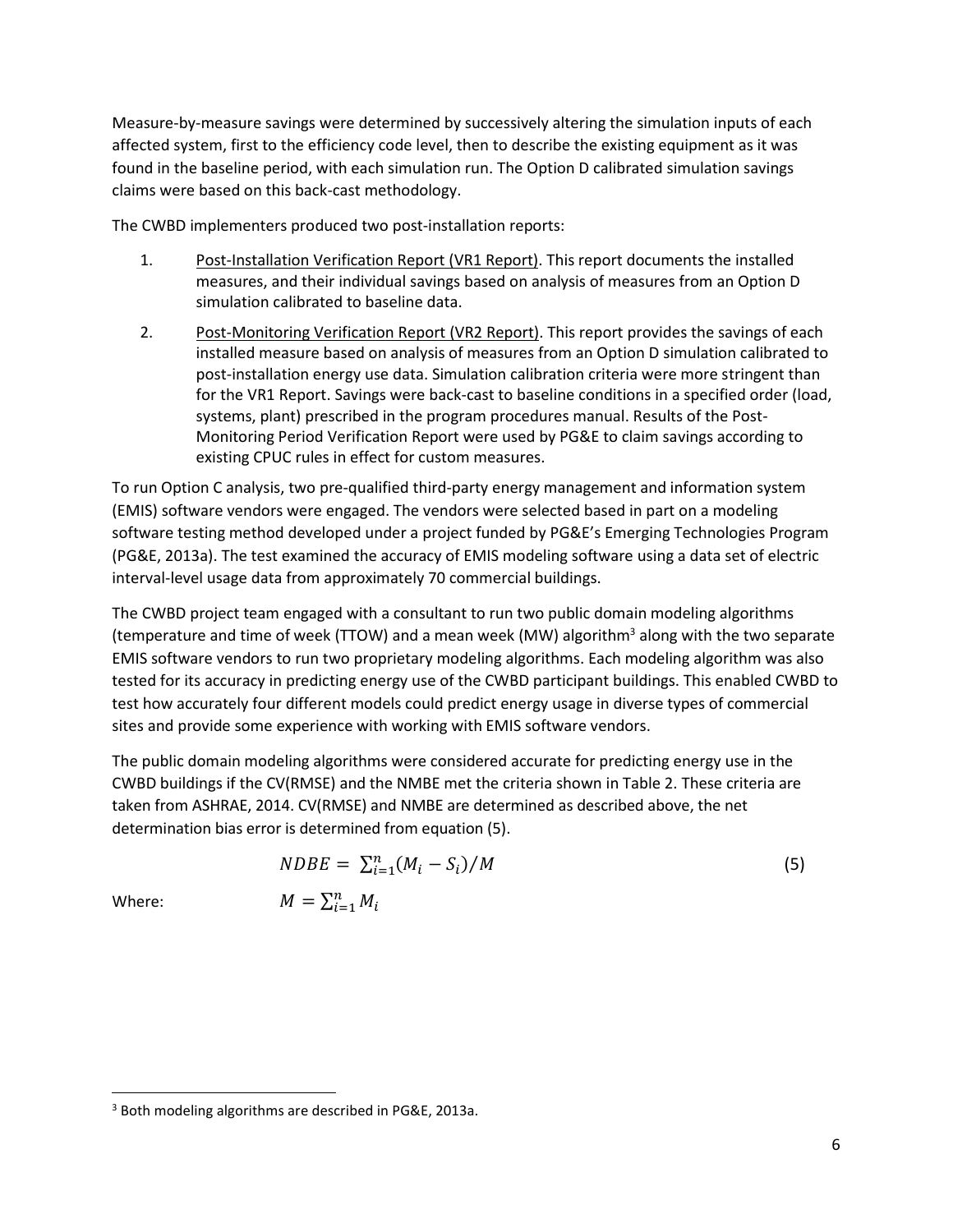## *Table 2: CWBD Option C Model Goodness of Fit Criteria*

| Data Interval   | <b>NMBE</b> | <b>CV(RMSE)</b> | <b>NDBE</b> |
|-----------------|-------------|-----------------|-------------|
| Hourly or Daily | $±10\%$     | ± 30%           | 0.005%      |

Finally, an "ensemble" model, developed by PG&E that was based on the results of each of the four modeling algorithms presented above, was used to make the best Option C savings estimate.<sup>4</sup> The ensemble model result was used for program incentives to the customer, when incentives were based on Option C.

## <span id="page-20-0"></span>2.3. Data Requirements and File Specifications

A detailed "Data and File Specifications, and Workflow Requirements" document was produced for PG&E in 2015 to facilitate the CWBD's processes from initial customer recruitment through savings quantification. It described participant, energy usage, weather, and other file specifications, contents, and formats. It described key data and information file management responsibilities for PG&E, its vendors, and the implementers.

A secure file transfer server was used as the central repository for all data provided by PG&E as well as data and analysis files supplied by the software vendors, technical consultants, and implementers. The file specifications document described the key responsibilities of each party, what files to produce and store on the secure server, and directory structures and locations for file storage. The file specifications document was intended to facilitate automated downloading and uploading of data files throughout the duration of the CWBD.

## <span id="page-20-1"></span>**3. Study Objectives**

 $\overline{\phantom{a}}$ 

Given the developments in data technology, analysis methodologies, and legislative directives that have taken place since 2013, and considering the broad number of potential objectives this study could address, the objectives for the Joint Study were narrowed to the four listed below.

**1. Comparison of whole building program savings estimates between Option C and D approaches.** How do the savings estimates compare between the two methods and what are the major risks to whole building programs that each method addresses? What trade-offs are made when using one methodology over the other?

## **2. Improvements to key program technical requirements and documentation.**

What worked well and what needed improvement regarding the CWBD's technical and documentation requirements that are useful for future program designs and evaluation? What specific improvements are needed for successful implementation of Option C and Option D methods moving forward?

**3. Factors informing the design of future meter-based whole building performance programs.** 

<sup>4</sup> Ensemble modeling "blends" the results from the four unique Option C models. The process often reduces errors and leads to a more accurate result. It is often used in machine learning approaches.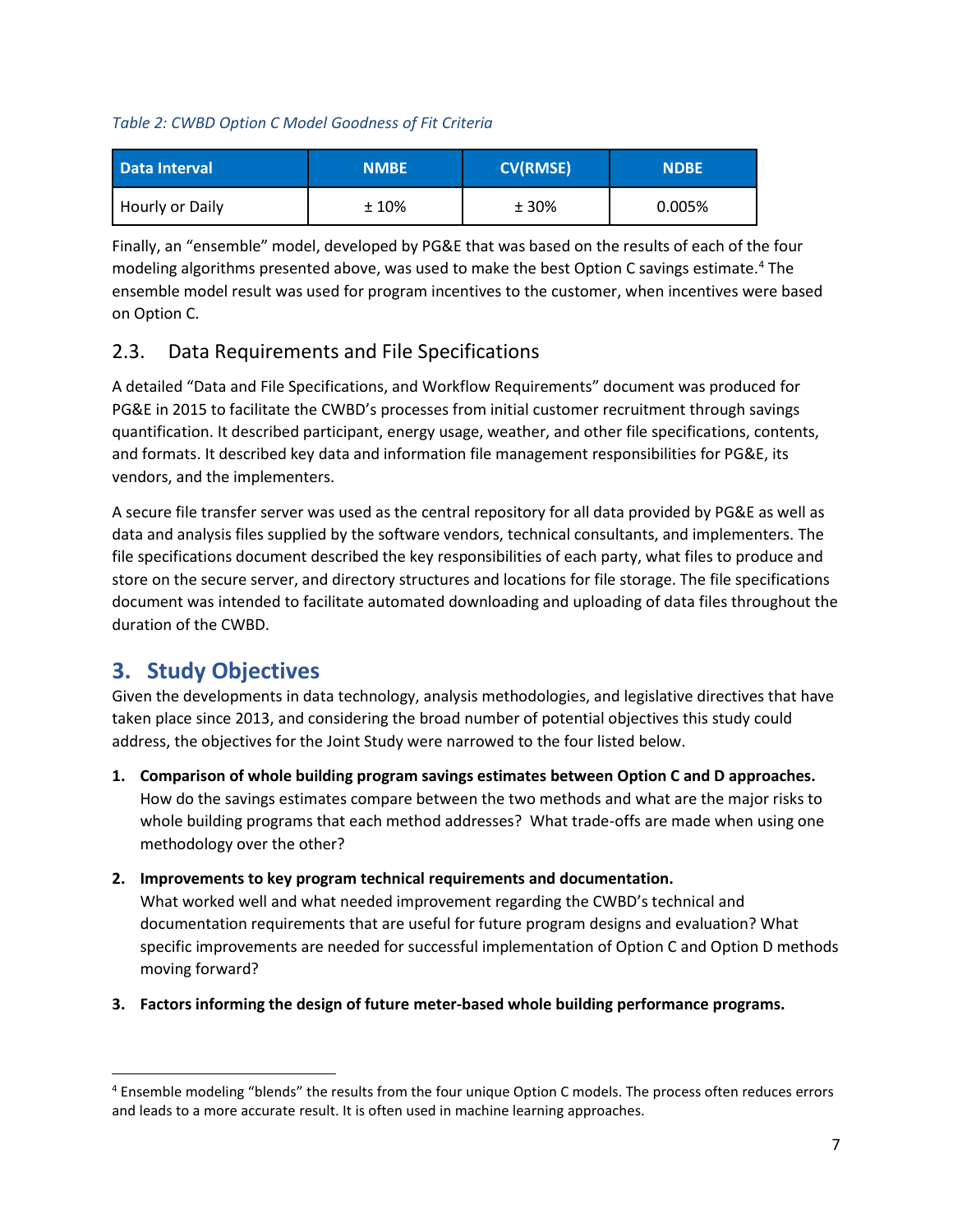What policies and procedures are required from both a regulatory and a program administrative perspective? What data and information are needed to support evaluation of a program using IPMVP Option C to determine savings in the California regulatory context?

**4. Addressing the emerging technical and regulatory questions necessary to scale such programs and support evaluation.**

What changes to the existing California evaluation frameworks are appropriate for whole building programs? How can NMEC-based programs be designed to facilitate evaluation? What data are critical for IOUs to collect that will facilitate timely evaluation?

## <span id="page-21-0"></span>**4. Study Process Methodology**

The Joint Study buildings include two medium-size office buildings, an office/lab building, a grocery store, and a public library. The buildings are located throughout the PG&E service territory in different climate zones. Each of the five buildings operate on regular schedules with typical space conditioning equipment, lighting, and plug loads, and had no production equipment during the periods of the study. Table 3 provides a summary of the study sites.

| <b>STUDY</b><br>SITE NO. | <b>BUILDING</b><br><b>TYPE</b> | <b>GEOGRAPHICAL LOCATION</b>    | SQUARE<br><b>FOOTAGE</b> | ANNUAL<br><b>KWH</b> | ANNUAL<br><b>THERM</b> |
|--------------------------|--------------------------------|---------------------------------|--------------------------|----------------------|------------------------|
| A                        | Office/Lab                     | South Bay (Santa Clara County)  | 50,000                   | 4,800,000            | 4,200                  |
| B                        | Library                        | SF Peninsula (San Mateo County) | 20,200                   | 348,000              | 11,00                  |
| C                        | Office                         | West Sacramento (Yolo County)   | 35,300                   | 811,000              | 3,100                  |
| D                        | <b>Retail Grocery</b>          | Central Valley (Fresno County)  | 28.100                   | 1,900,000            | 43,400                 |
| E                        | Office/Lab                     | South Bay (Santa Clara County)  | 106,000                  | 2,280,000            | 58,500                 |

#### *Table 3. CWBD Study Sites.*

The four main activities of the Study Process are described below.

- **Activity 1. Project Documentation, Data and Energy Model Reviews**. The study team received the study site documentation from the implementers, including the simulation files and data collected during on-site visits. The implementers' reports and energy models were extensively reviewed by the study team.
- **Activity 2. Meetings with CWBD Program Implementer (optional).** Usually conducted in combination with Activity 3, and to become familiar with the specifics of each project, the study team met with CWBD implementers to review the reports and models, understand the data collected, and discuss individual site operations and equipment.
- **Activity 3. Site Visits and Customer Interviews.** The study team met with facility personnel, implementers, and PG&E program managers during on-site visits to inspect the building and its equipment. These site visits usually began with meetings with facility owners and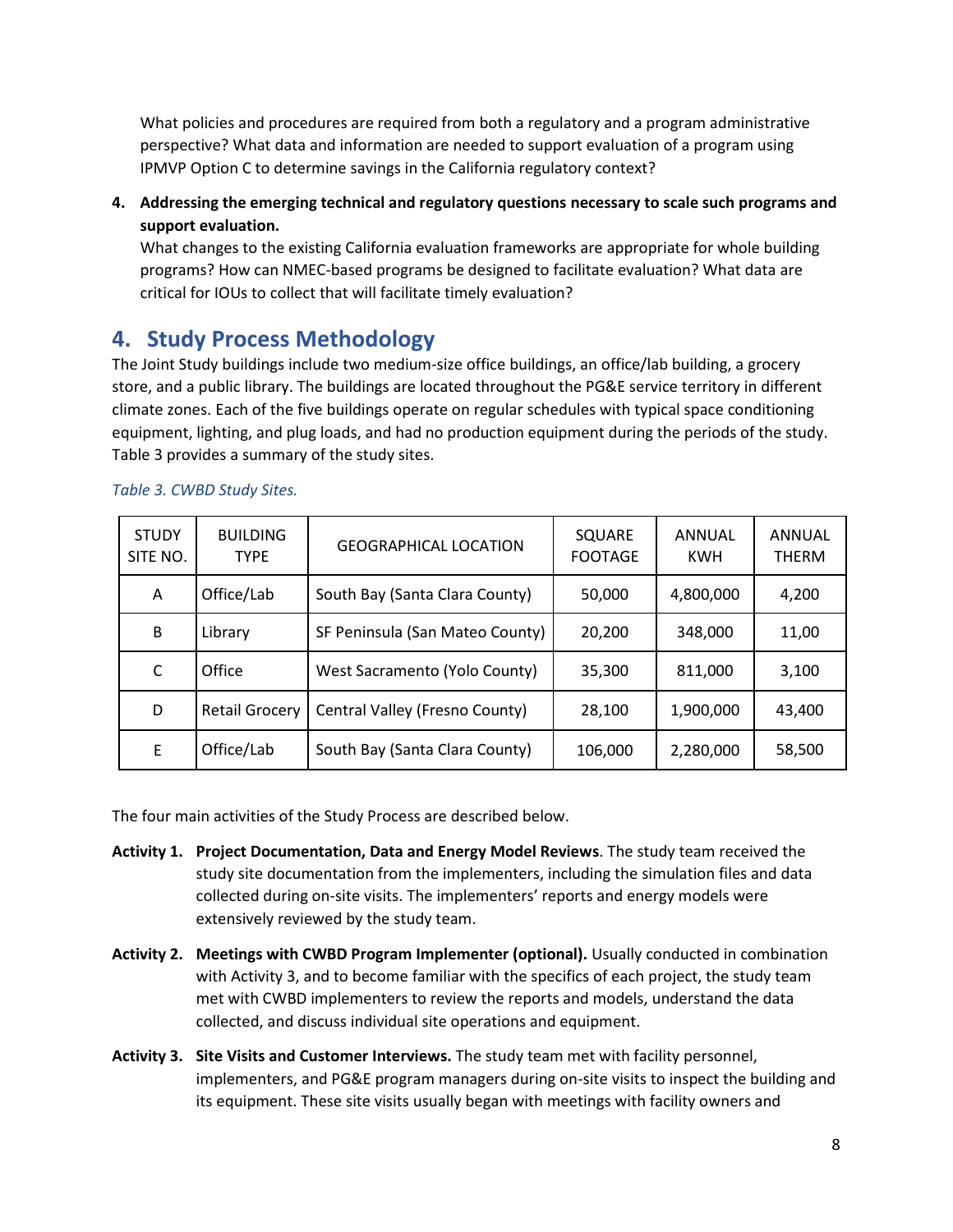operators to discuss their understanding and experiences with the CWBD, and whether they found it a beneficial approach to improving the efficiency of their building operations.

**Activity 4. Study Process Assessment.** The study team reviewed and analyzed all the information collected to address the study questions described earlier in this report, assess lessons learned, and complete this report.

The Study Process procedures, as described in Appendix B, provided PG&E and CPUC Staff with firsthand site-specific customer feedback and information, both qualitative and quantitative in nature, to help shape future program design and evaluation considerations. Since future whole building programs will need to include savings calculation approaches and M&V methodologies in the program design to be successful, a parallel ex-post M&V analysis was conducted. This report's recommendations attempt to balance program design inputs, technical requirements, and regulatory requirements with the size of potential energy savings. The report considers the degree of effort required to produce these savings, their data collection requirements, M&V planning, and the rigor of analysis necessary to produce a scalable program.

## <span id="page-22-0"></span>**5. Results/Findings**

The Option C and Option D savings methods used at five out of the twelve CWBD sites were studied to inform the merits and drawbacks of each to help inform future program design. This section of the report first presents the findings from each analytical approach and then discusses their limitations in estimating whole building savings.

Procedurally, the study team received the VR1 Reports for each study site and conducted an in-depth review of the associated calibrated simulations and savings estimates. The study team identified several issues with the simulations and savings estimates. The list of issues was provided to each implementer so that they would be addressed in the VR2 Reports and simulations. The study team reviewed the VR2 Reports and simulations and worked with implementers to improve them to determine the final savings estimates.

The Option C estimates were provided by the technical consultant and the two EMIS software vendors to PG&E after completion of the performance phase for the study sites. The open source public domain models run by the technical consultant were reviewed by the study team. The following discussion in based on the final Option C and D savings estimates.

## <span id="page-22-1"></span>5.1. Comparison of Savings Resulting from Option C and Option D

Figure 1 shows the comparison of the electric savings for each of the five study sites as estimated from Option D and Option C analyses. Option C results are based on the open source TOWT modeling algorithm. The figure compares both the weather-normalized and the actual savings estimates for the two methodologies. Similarly, Figure 2 shows the comparison of the natural gas savings estimates for the study sites as estimated from Option D and Option C analyses.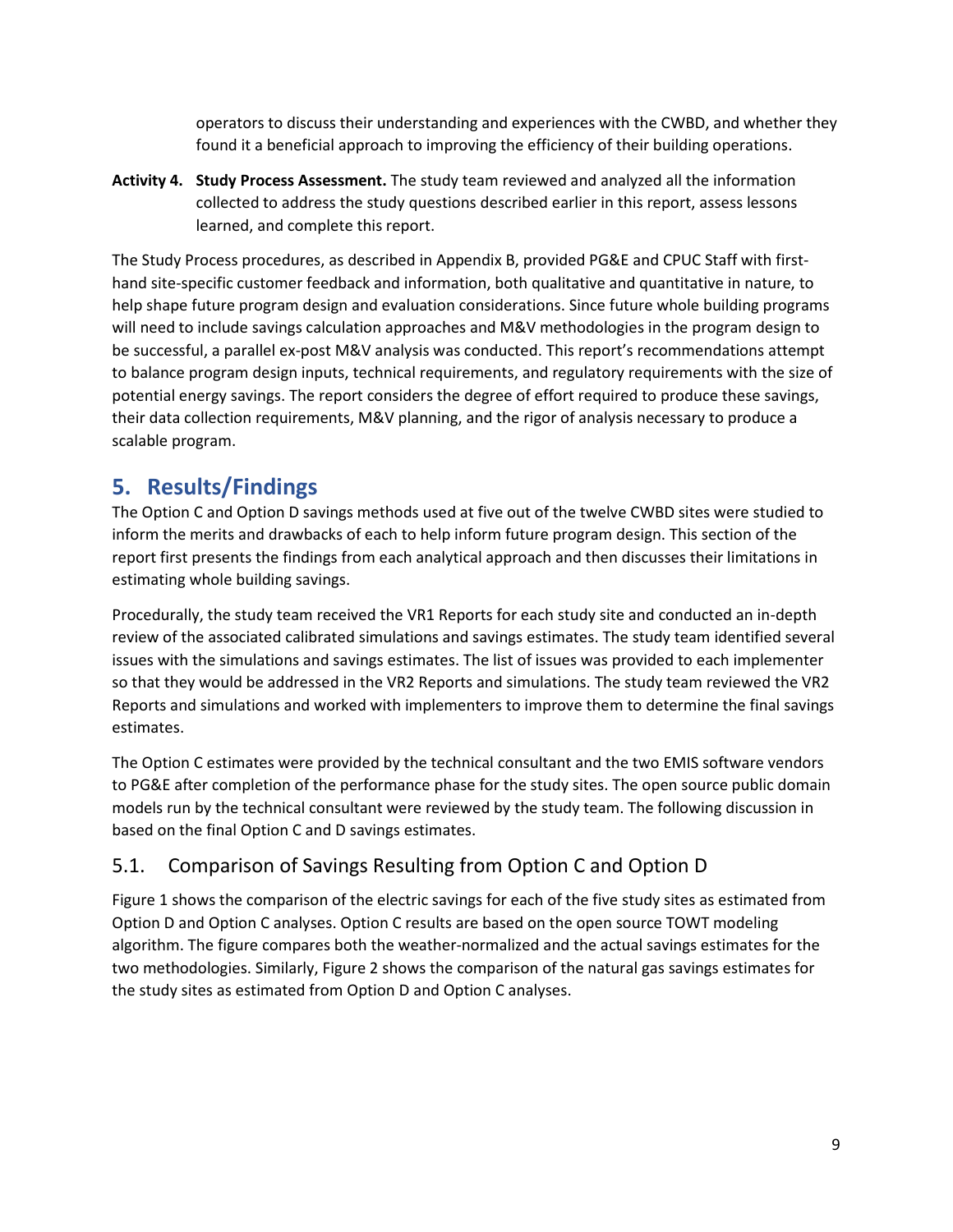

**Figure 1: Comparison of Option C and Option D Electric Savings Estimate of 5 Study Sites**



#### **Figure 2: Comparison of Option C and Option D Natural Gas Savings Estimate of 5 Study Sites**

From the two figures above, it is evident that overall the savings estimates for the five study sites didn't change significantly with the change of weather data from actual to normalized conditions. However, significant differences were observed between the Option C and Option D savings results. In three cases, the Option C electric savings estimates were higher than the Option D estimates. Overall, the Option D savings estimates were higher than the Option C estimates for gas savings. The details of the difference in results across the methods are enumerated below: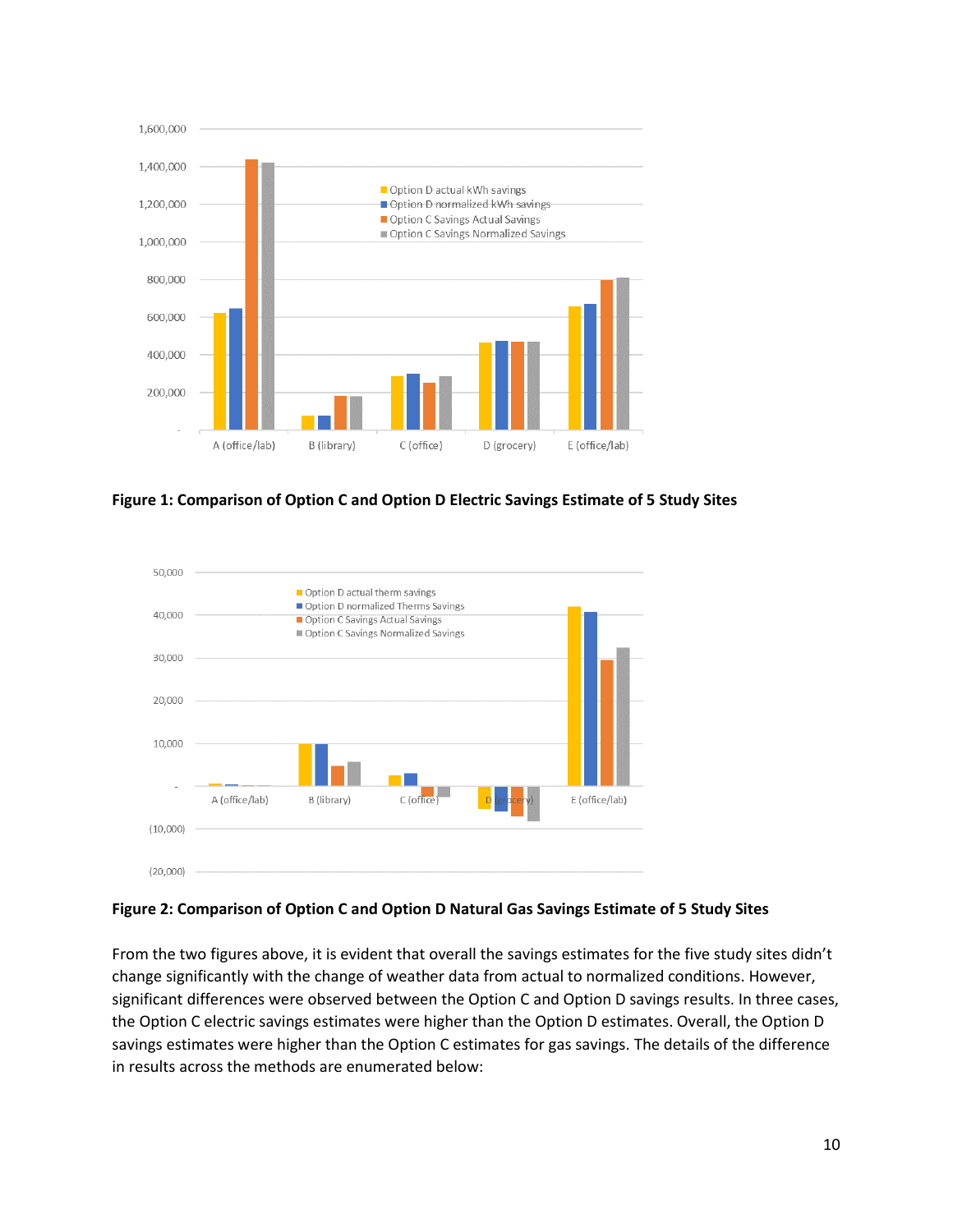## <span id="page-24-0"></span>5.2. Electric Savings: Detailed Comparisons

The Option D simulations and Option C models provided kWh savings estimates that were comparable (within 5%) in two of the five buildings (Sites C and D) whereas there were large differences between the kWh savings estimates for the other three buildings. The key reasons driving these differences in savings estimates between the Option C and D estimates are listed below:

- a. Two of the sites (A and E) experienced non-routine events (NREs) that were not taken into account in the Option C models whereas the Option D simulations were adjusted for them.
	- For site A, multiple NREs were identified that had occurred either during the performance period or in the construction period of the project. The first NRE was a replacement of an old rooftop package air conditioning unit with a higher capacity unit which wasn't part of the energy efficiency project. The second major NRE was the removal of 70 kW of lab equipment from the building during the construction period of the project. The final NRE for site A was an addition of a few electric car chargers to the building load.
	- For site E, the difference in savings as determined by Option C and Option D methods could be due to a temporary building shut down during the final two weeks of the year in the post installation period. The Option D simulation adjusted for this two-week shutdown whereas the Option C model didn't account for this in the analysis.
- b. The reason(s) behind the discrepancy observed between the Option C and Option D savings estimate for site B is unknown. The Option D energy simulation calibrated well with the performance period billing data, however the baseline Option D simulation fell way short of meeting the calibration criteria. After reviewing both the models, the site data and the load profiles in detail, the study team suspects that the difference in savings estimates could be due to an NRE (i.e., load addition to the building during the performance period) that wasn't documented by the implementer during the site inspection. In this case, an Option D forecasting approach could have helped in identifying the unknown NRE in the building. In this approach, baseline model could have been created with baseline building characteristics and operating conditions and calibrated to the baseline period billing data. Then, measures should have been applied to the baseline model and finally calibrated the model to reporting period billing data. This could have detected the reporting period NRE which went undetected in the current back-casting approach.
- c. The Option C analysts (PG&E technical consultant and EMIS vendors) did not conduct site visits. They were provided the energy use data by PG&E to run their M&V analysis but did not collect data on building operation schedules, special events, or NREs. Thus, they had no ability to adjust their models in response to these events.
- d. Some NREs were identified during the study team site visits. At site A, the study team determined that the packaged HVAC unit was replaced, and the customer removed lab equipment and added electric vehicle chargers. With this information, the impact of the NREs could be modeled in the simulations.

For all five study sites, the Option C approach forecasts baseline conditions to the reporting period, while the Option D approach back-casts the reporting conditions (including the NREs) to the baseline period. When an NRE occurs during construction, the back-cast Option D approach will include its impact (because it is calibrated to post-install conditions) while the Option C approach will not and savings estimates will be different for the two approaches. Comparing the results helped identify that an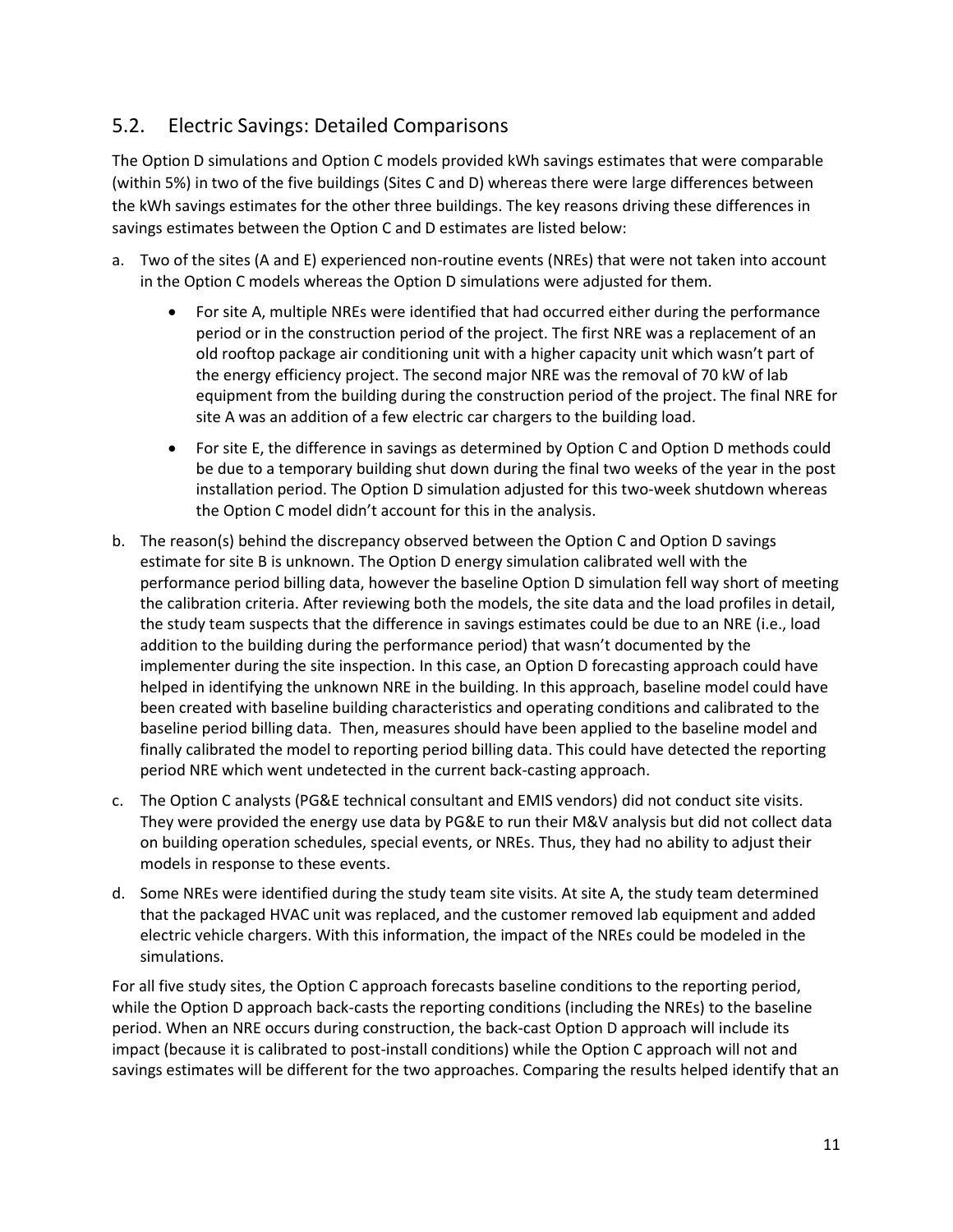NRE occurred in cases where the team did not identify them previously. Figure 3 illustrates this comparison.



## **Figure 3. Illustration of NRE identification in CWBD Option C Forecast and Option D Back-cast Approaches**.

## <span id="page-25-0"></span>5.3. Gas Savings: Detailed Comparisons

The Option C and D methods did not produce similar estimates of savings for any of the five study sites. In three of the five sites, the Option C modeling algorithms could not reproduce the baseline gas usage patterns, resulting in poor goodness-of-fit (GOF) metrics. NREs were suspected as the cause of the differences with Option D in the two of the sites. Some of the Option D simulations didn't calibrate well to gas usage. The equipment was not defined appropriately in the models in terms of specifications, schedules and operational performance due to a lack of site-specific data which made it difficult to finely calibrate the Option D models.

- a. For site A, the Option C normalized gas savings estimates were lower than Option D normalized gas savings estimates. It appears that a boiler in the building was shut off during summer, and this event was not taken into account in the Option C analysis whereas the Option D simulation included the boiler shutdown. The Option D simulation calibrated with the performance period billing data with a MBE of 3% and CV-RMSE of 7% whereas the Option C model goodness of fit statistics were of 77%  $R^2$ and 51% CV-RMSE. The Option D calibration metrics fell within the Joint Study's acceptable calibration criteria whereas the Option C metric didn't meet ASHRAE's goodness-of-fit criteria.
- b. In site C, the Option D simulation estimated positive gas savings whereas the Option C model estimated negative gas savings although both the Option C and D methods used same meter data in the analyses. Figure 4 below shows the gas usage data for the baseline and post-installation periods. The baseline period (the data from which the Option C baseline model is developed) shows low usage throughout the year except for a few very high peaks in the spring and winter. The postinstallation period (from which the VR2 Report Option D simulation was calibrated) shows a higher and more distributed gas usage pattern throughout the year. This increase in therm usage was expected from this site in the performance period because the personal electric room heaters were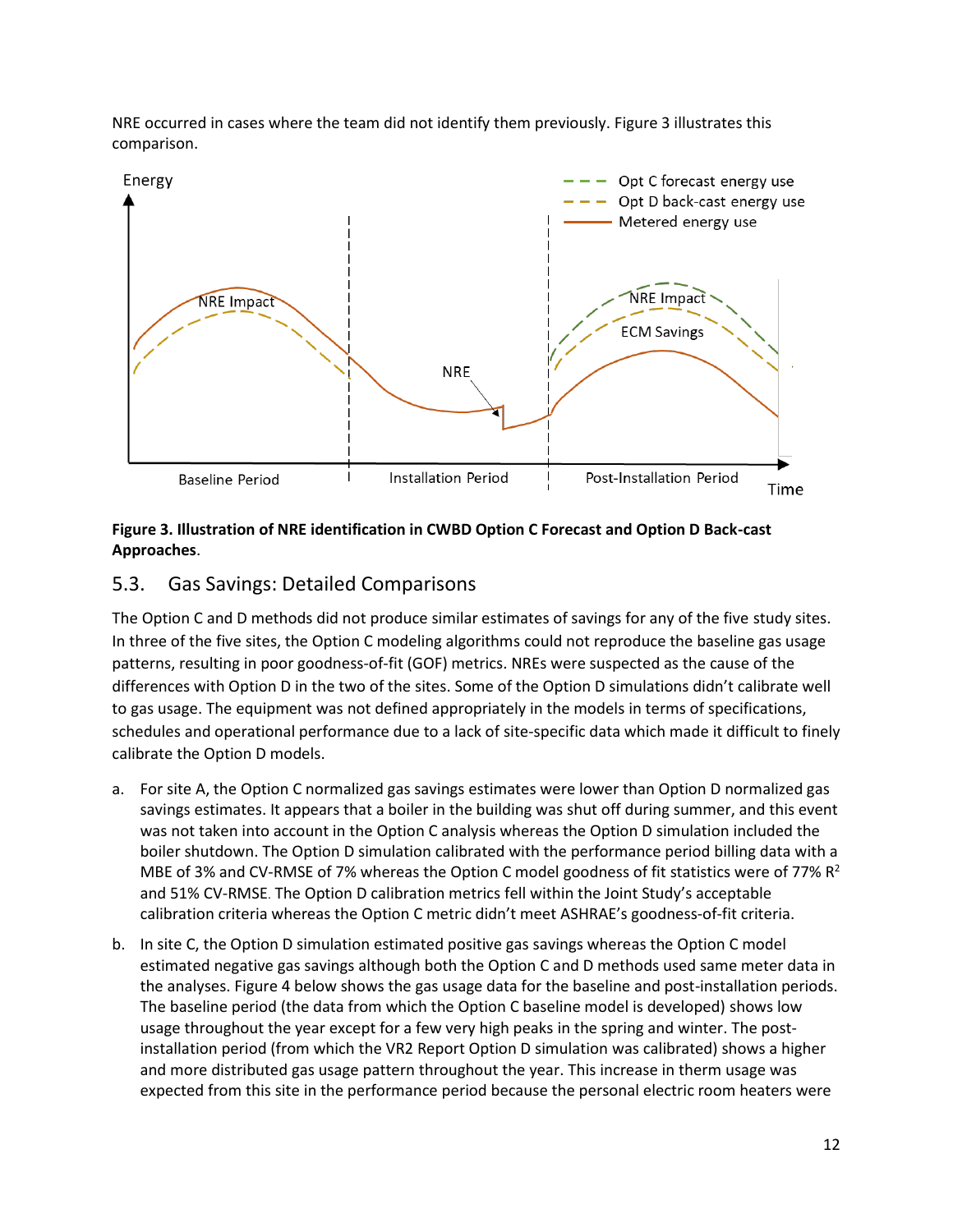removed from the site in the performance period and space heating was provided by the furnace instead. However, neither the Option C model nor the Option D simulation were able to predict their respective usage patterns, and therefore had poor GOF or calibration metrics. The study team suspects that either an operational shift or random usage of the heating system or bad usage data prevented development of acceptable baseline models.



## **Figure 4. Site C Natural Gas Use.**

c. For site D, both the Option C model and Option D simulation estimated negative gas savings because of an undocumented NRE: we postulated that the heating capacity of the building's air handling unit was increased in the post-installation phase to meet the building's space heating load. This was determined from the high unmet hours in the Option D simulation model in absence of site specific information. Even after adjusting the furnace capacity by using the auto sizing feature of the eQUEST modeling tool in absence of the actual size of the heating coil, the Option D model estimated higher negative savings because the Option D baseline model wasn't calibrated well to the baseline gas consumption even after adjusting the heating coil capacity. The study team suspects an additional undocumented NRE in the performance period (possibly gas load addition) could be the reason behind the increase in gas usage in the performance period for this site.

## <span id="page-26-0"></span>5.4. Calibrated Simulation (IPMVP Option D) Estimation Approach Findings

The team's technical consultants reviewed the eQUEST calibrated simulations for the five study sites and found significant problems. These included:

Inadequate project data and documentation. In some cases, documentation such as as-built mechanical drawings, equipment specifications, cut sheets, and lighting plans were missing. Without a complete set of project documentation, it was difficult to understand the quality of the simulation and its resulting savings estimates.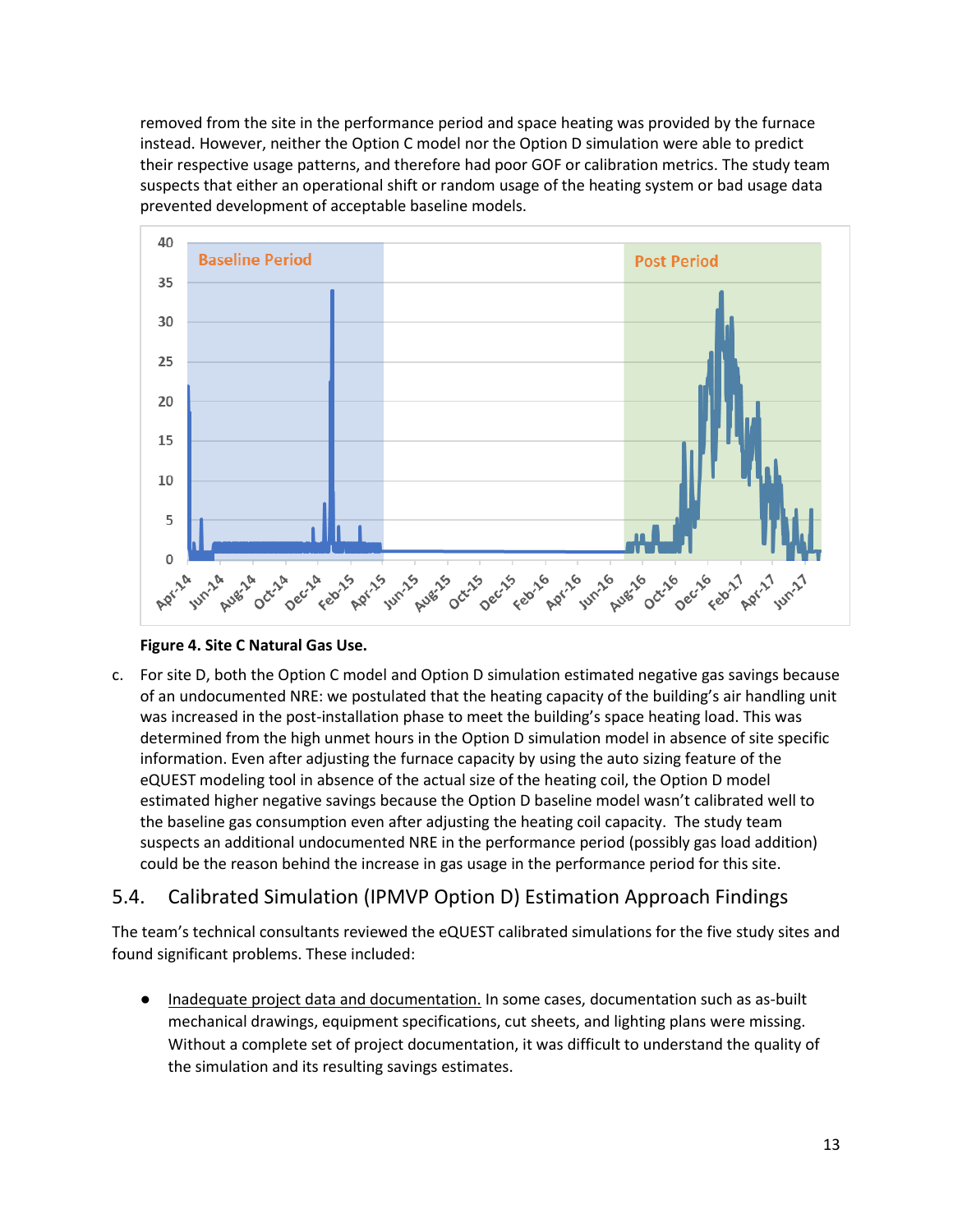- Simulations not built to the building end-use conditions. The team found that limited building characteristics data were used in the simulations. Primarily, the simulation software was built using many default settings, with only a few specific-site specific parameters used. Furthermore, HVAC systems and HVAC zoning in some of the simulations did not match the actual systems and zones in the buildings. Building end-use conditions have significant impact on the energy consumption of buildings which in turn affect savings estimates.
- Measures not well defined in the simulations. The measure parameters were not well defined in some cases and this impacted some of the measure savings estimates. For example, a parametric run simulated a chilled water pump variable-frequency drive (VFD) measure with three-way valves when in actuality a two-way valve was in use. Similarly, for a VFD fan measure, the zone minimum flow ratio was set too high. In some cases, the simulated lighting power density (LPD) was different than the actual LPD.
- Calibrated simulations not representative of building characteristics and operations. Although the simulations were calibrated to monthly usage data, the team's review revealed the simulations did not represent actual building characteristics, systems, and operations when compared to the hourly or daily consumption data. Therefore, calibrating incorrect simulations to the building usage data could have a substantial impact on the simulated savings results. In addition, the projects did not maintain a calibration log of adjustments performed for each simulation run. The lack of a calibration log made it difficult to track the input changes for calibration. This information would have proven useful for technical review.

Although the CWBD policy and procedure manual provided a step-by-step procedure for developing and calibrating simulations, the procedures did not mandate that building inputs for systems and operations be based on as-built drawings, equipment specifications, and monitored operational data. As a result, the simulations were not representative of the actual buildings or their operational characteristics. These issues illustrate the degree of difficulty in using Option D methods on existing buildings. Many best practices in calibrating simulations were identified for future program applications, including collection and use of building documentation, operational data on building end-uses, and procedures designed to assure that end-uses are properly represented in the calibrated simulations. Because the CWBD was a demonstration to test the validity of whole building approaches, the Joint Study team's technical consultants spent considerable effort in further developing each site's simulations with the goal that they fairly represent the actual buildings and their operations. As part of this task, the technical team reviewed the implementers' Option D simulations thoroughly, compared the simulation input parameters with the actual building parameters collected on-site, made adjustments to the simulations as required and finally attempted to calibrate the simulations to the post installation billing data. However, for some sites it was difficult to calibrate the simulations due to lack of availability of adequate on-site data. Therefore, it is critical for the implementers to diligently collect sufficient data during both the baseline and the performance period to support appropriate model development and calibration. It is extremely difficult for evaluators to go back to the sites and gather additional information regarding the building and the measure performance, especially as it relates to the baseline condition.

Once calibrated, the technical team tried to recreate the baseline building by first removing the measures from the as-built simulation wherever known NREs occurred to reflect the actual baseline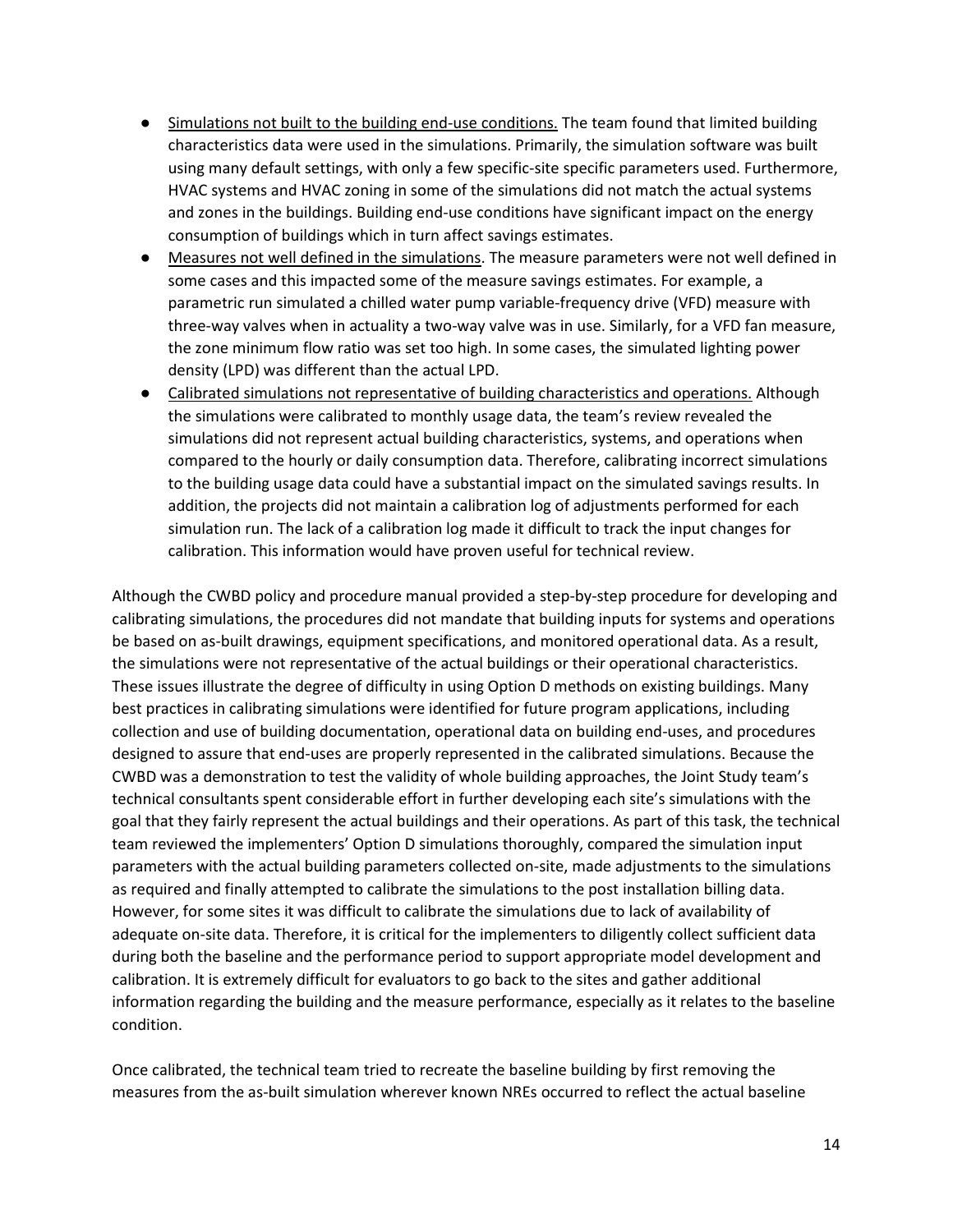conditions. Second, the baseline buildings were simulated with the base period weather data to determine the baseline energy usage of the sites. Finally, the baseline simulated energy consumption of the sites were compared with the baseline period billing usage to check how well the baseline simulation calibrated with the billing usage. At that point, if Option D simulations were found to be far off the calibration criteria, the technical team would adjust the baseline simulations further to bring them closer to the calibration range. These adjustments were based on the information collected from the implementers regarding the baseline condition of the buildings, and/or based on reviews of the enduse data and/or billing data from the baseline period. However, for some sites, calibrations were precluded due to unavailability of adequate data from the sites. Table 4 shows the final calibrations achieved for the five Option D simulations for both base and post periods.

|                            | <b>Option D</b> |             |                |            |                |  |  |  |  |  |
|----------------------------|-----------------|-------------|----------------|------------|----------------|--|--|--|--|--|
|                            |                 | <b>kWh</b>  |                |            | <b>Therms</b>  |  |  |  |  |  |
| <b>PG&amp;E Site</b><br>ID | <b>Site ID</b>  | <b>NMBE</b> | <b>CV-RMSE</b> | <b>MBE</b> | <b>CV-RMSE</b> |  |  |  |  |  |
| 100024                     | A-Base          | 13%         | 14%            | -7%        | 14%            |  |  |  |  |  |
|                            | A-Post          | 5%          | 6%             | 3%         | 7%             |  |  |  |  |  |
| 100052                     | <b>B-Base</b>   | 30%         | 31%            | $-32%$     | 54%            |  |  |  |  |  |
|                            | <b>B-Post</b>   | $-2%$       | 7%             | 45%        | 52%            |  |  |  |  |  |
| 100054                     | C-Base          | 1%          | 7%             | $-293%$    | 491%           |  |  |  |  |  |
|                            | C-Post          | $-1%$       | 19%            | 68%        | 99%            |  |  |  |  |  |
| 100014                     | D-Base          | 13%         | 3%             | $-7%$      | 14%            |  |  |  |  |  |
|                            | D-Post          | 5%          | 6%             | 3%         | 7%             |  |  |  |  |  |
|                            | E-Base          | 5%          | 7%             | $-4%$      | 37%            |  |  |  |  |  |
| 100044                     | E-Post          | $-4%$       | 10%            | 0%         | 32%            |  |  |  |  |  |

#### *Table 4: Base and Post Option D Calibration Results*

Comparing the joint study team's calibration targets with the calibration results of the study shows that the technical team was able to calibrate the simulations close to ASHRAE calibration criteria for most of the sites. The few sites that we were not able to calibrate lacked sufficient data to make informed calibration adjustments.

## <span id="page-28-0"></span>5.5. Whole Facility (IPMVP Option C) Estimation Approach Findings

The study team reviewed the two public domain algorithms used for the Option C analyses of the study sites. The software vendor's proprietary modeling algorithms were unavailable for review. One vendor worked with the study team to provide results as requested, while the other vendor stopped working with the team and removed the data after its contract expired.

Collectively, the technical consultant that ran the open source models and software vendors provided the required data and results of their Option C analysis as specified in the Data Specifications document, but not consistently in the specified file formats. The Data Specifications document did not require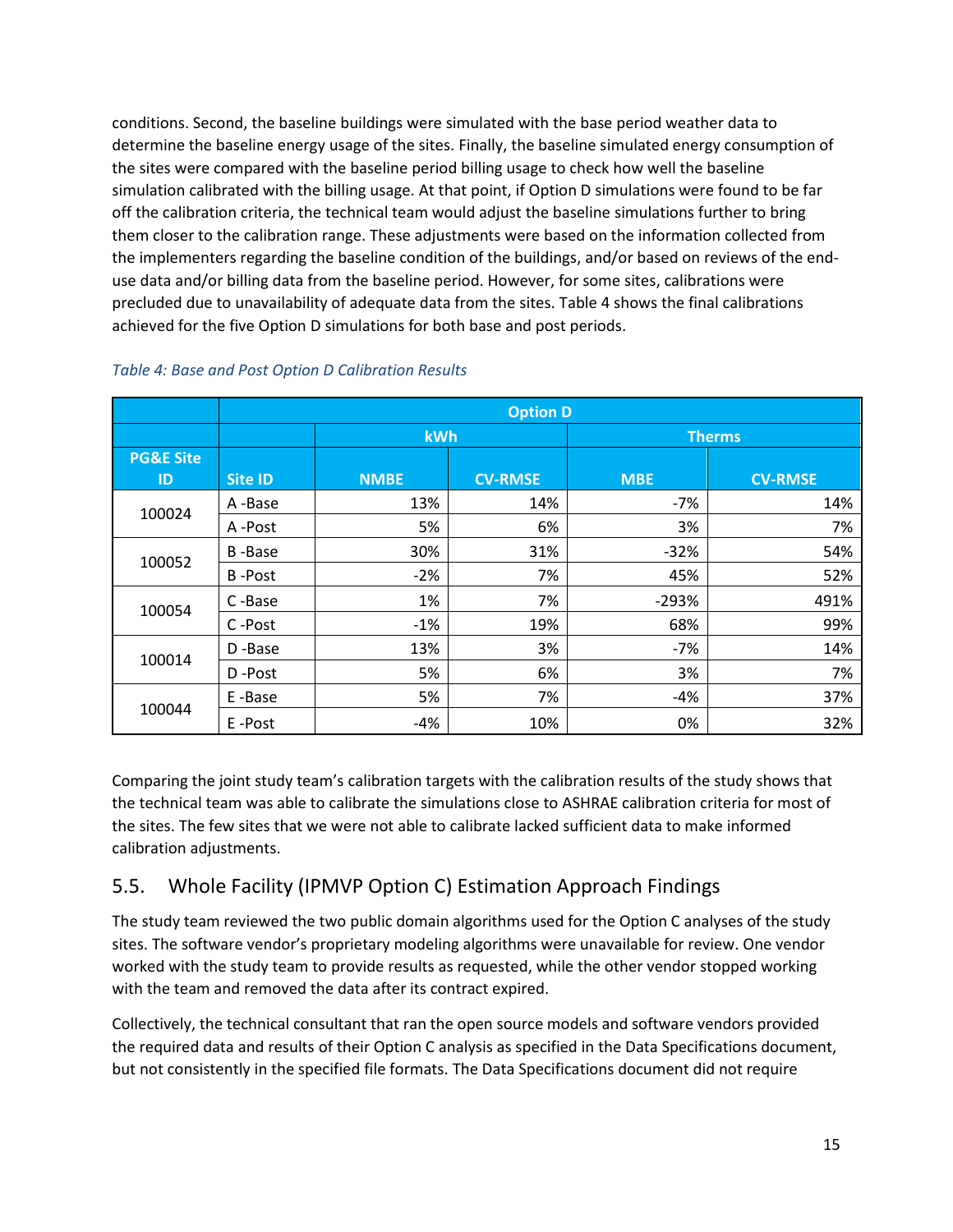Option C providers to produce savings estimates under long terms average weather<sup>5</sup> conditions, it required savings only under post-installation period conditions. The PG&E-developed ensemble model used each provider's adjusted baseline use predictions (baseline use under post-period conditions) combined with their GOF metrics and each participant's post-installation energy use, to determine the Option C savings for each participant.

The study team elected to focus the study on the Option C analysis using the two public domain models, and results from the one vendor who continued to support the study process. As the ensemble model was not documented and was based only on savings under post-installation conditions and not normalized conditions, it was dropped from the study.

As described in section 2.2, the two public domain algorithms were Lawrence Berkeley National Laboratory's temperature and time of week model (TTOW) and the mean week (MW) modeling algorithms. The TTOW model is accurate for regularly-scheduled, temperature-sensitive buildings, as it includes the effect of the time-of-week and the ambient temperature in its modeling algorithm. The MW algorithm is much simpler as it employs a simple average of energy use for each time of the week. Note that the modeler can choose the hour of week or day of week as the time of week variable in each modeling algorithm.

Each modeling algorithm may be used with the entire baseline data set to develop a baseline model, or the data sets may be grouped into distinct modes of operation, with individual models for each mode developed from the grouped data. Alternatively, an indicator variable may be used to distinguish the modes of operation, taking on a value of 1 or zero to identify each operation mode. This is a technique used to improve model goodness of fit and accuracy when there are distinct and identifiable modes of operation. Building operation modes can be occupied and unoccupied periods, equipment outage periods, or building closure periods, and so on. The open source and proprietary models were run using a black box approach, with no accounting of different operation periods. This is consistent with running the analysis remotely, with no information from the building to define different operation periods.<sup>6</sup>

The significant independent variable for the TTOW and proprietary algorithms was the ambient dry-bulb temperature. One year of prior energy use and temperature data were used to create baseline models. Building 'predictability' was indicated by how well the models reproduced their baseline period usage profiles (hourly use for electric and daily use for natural gas). Model accuracy was determined by minimizing their random and bias errors of prediction, as quantified with CV(RMSE) and NDBE<sup>7</sup> respectively. For the Joint Study sites, the buildings were considered sufficiently predictable when the CV(RMSE) and NDBE were below the threshold criteria of 25% and 0.005% respectively (ASHRAE, 2014).

PG&E had engaged another evaluation consultant to review the Option C models and Option D simulations, in an 'Early EM&V' process. Their scope included review of all CWBD participant's Option C analysis, and review of eight Option D savings analysis (one overlapping project – Site E – and the other

 $\overline{\phantom{a}}$ 

<sup>5</sup> CPUC reporting requirements stipulate long term average savings based on CTZ2010 data from the California Energy Commission for 16 standard Title 24 climate zones

<sup>&</sup>lt;sup>6</sup> This is not to say that different modeling approaches cannot account for different operation periods, however open source TTOW and MW models were known not to account for them, while it remained unknown whether the proprietary model accounted for them in its modeling approach.

 $7$  CV(RMSE) is the coefficient of variation of the root mean squared error, NDBE is the net determination bias error. Both are defined in BPA (2012).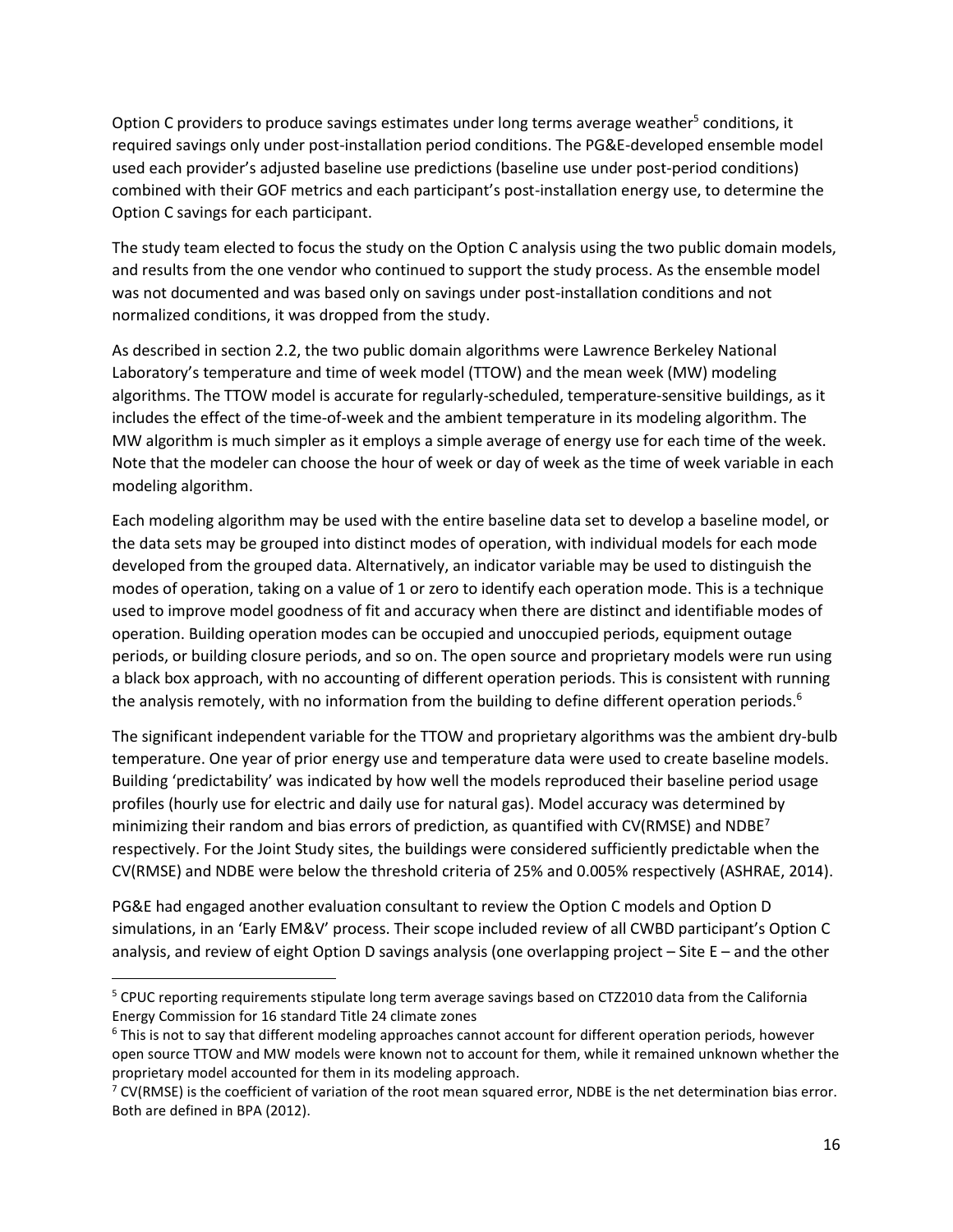seven participants not in the joint study). The joint study and early EM&V study ran in parallel, and preliminary findings were shared. One preliminary finding was that there was no consistency in the prepared meter data for each site. As originally planned, PG&E's data teams uploaded electric and natural gas usage data each day on the secure file server (electric data in 15-minute intervals, gas usage in daily intervals). The uploaded files were compressed flat files of each participant's data by account number. The plan was for vendors and technical consultants to download data from the server, unpack and sort it for each participant. This was followed by the vendors only. The open source model technical consultant made separate data requests to PG&E to receive participant data. Each party collected their own weather data. Implementers obtained data from PG&E or through their participant's own access to data. In addition, each party conducting Option C analysis used their own techniques for inspecting the data, identifying gaps, outliers, and repeated values, as well as their own methods for treating these issues in preparation of the data for analysis. As a result, not all the baseline and post-installation energy use and weather data sets were consistent. The Early EM&V consultant collected the meter and weather data for each site from PG&E, inspected and treated the data issues described above, and prepared the data sets for analysis. The prepared data sets for the study sites were provided to the joint study team.

The study team reviewed the open source and the single vendor's proprietary baseline models goodness-of-fit metrics (NDBE, CV(RMSE),  $R^2$ ), savings, and savings uncertainties (savings were estimated for post-period only, not under normalized weather conditions). No source code for the open source or proprietary algorithms were obtained for review, which prevented direct verification of their results (e.g. use the same data and algorithm to see if the same results are obtained).

The study team used the raw data prepared by the early EM&V team to re-run the TTOW and MW models for each study site. No accounting for building operation schedules or NREs were made. The electric models were developed from electric data converted to hourly intervals while the natural gas models were developed from the daily gas data.

Table 5 below shows the results of the analysis. The table shows the baseline goodness-of-fit metrics for the electric and natural gas baseline models, highlighting in red where the CV(RMSE) and NDBE metrics failed to meet the model acceptance criteria (CV(RMSE) < 25% and NDBE < 0.005%). For each model, the avoided energy use (savings under post period weather) and normalized savings (savings under TMY weather) are shown. The participating vendor's analysis results were also included, which did not include estimates of normalized savings.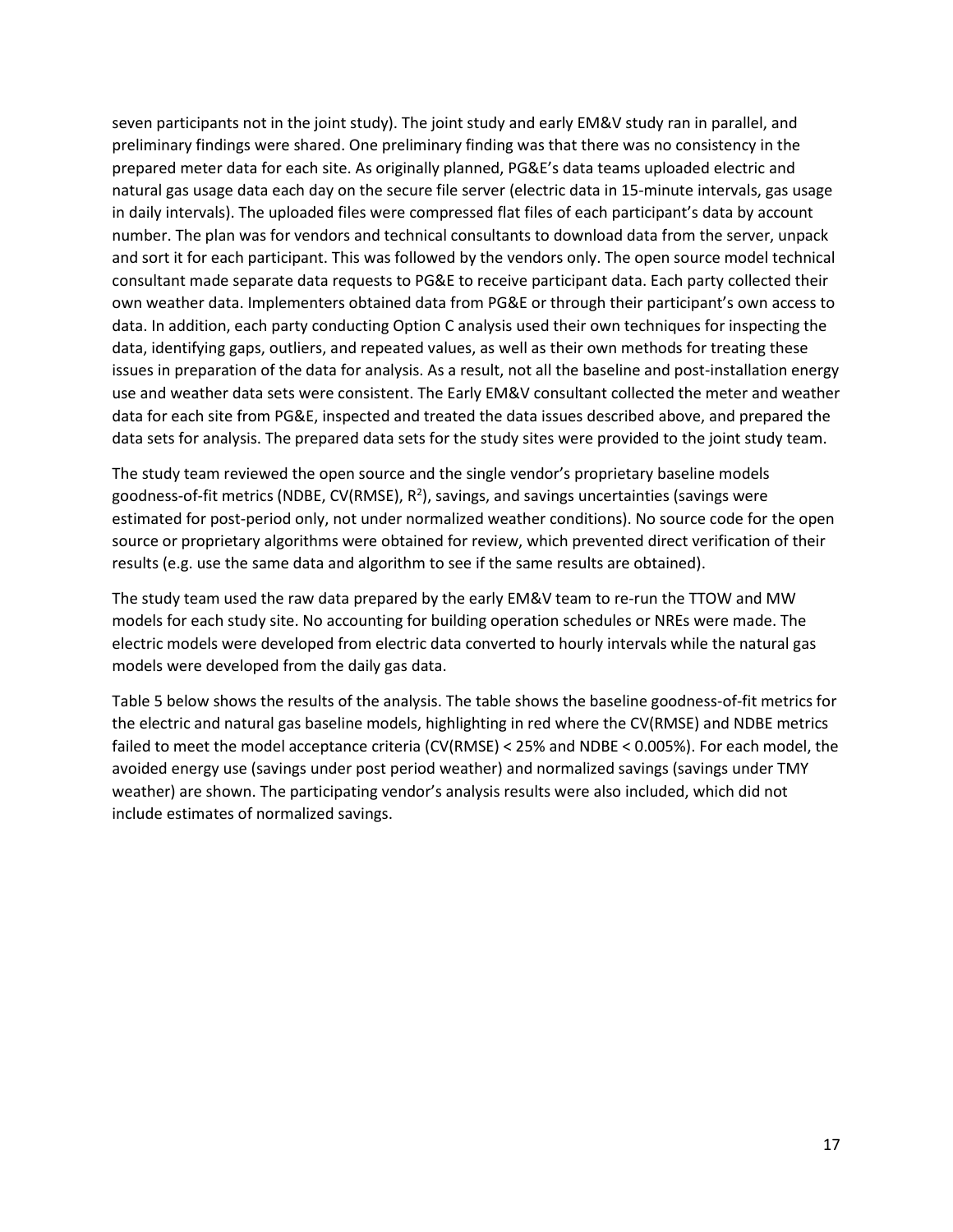|   | Table 5. Comparison of Option C Model Estimates of Actual and Normalized Savings |                 |                          |       |                                          |            |                   |                    |                          |       |                            |                            |                            |
|---|----------------------------------------------------------------------------------|-----------------|--------------------------|-------|------------------------------------------|------------|-------------------|--------------------|--------------------------|-------|----------------------------|----------------------------|----------------------------|
|   |                                                                                  | <b>Electric</b> |                          |       |                                          |            |                   | <b>Natural Gas</b> |                          |       |                            |                            |                            |
|   |                                                                                  |                 | <b>Baseline Model</b>    |       |                                          |            |                   |                    | <b>Baseline Model</b>    |       |                            | <b>Savings</b>             | <b>Normalized</b>          |
|   | Site Model                                                                       | <b>CV(RMSE)</b> | <b>NDBE</b>              | $R^2$ | Savings (kWh) of Baseline) Savings (kWh) | Savings (% | <b>Normalized</b> | <b>CV(RMSE)</b>    | <b>NDBE</b>              | $R^2$ | <b>Savings</b><br>(therms) | (% of<br><b>Baseline</b> ) | <b>Savings</b><br>(therms) |
|   | <b>TTOW</b>                                                                      | 4%              | $\overline{\phantom{a}}$ | 78%   | 1,440,717                                | 30%        | 1,419,842         | 51.4%              | $\overline{\phantom{0}}$ | 77%   | 285                        | 7%                         | 221                        |
| A | <b>MW</b>                                                                        | 7%              | $\overline{\phantom{0}}$ | 44%   | 1,429,574                                | 30%        | 1,425,659         | 107.4%             |                          | 1%    | 815                        | 19%                        | 834                        |
|   | V1                                                                               | 5%              | 0.001                    | 65%   | 1,436,084                                | 30%        |                   | 40.6%              | $\overline{\phantom{0}}$ | 72%   | 325                        | 8%                         |                            |
|   | TTOW                                                                             | 19%             | $\overline{\phantom{a}}$ | 84%   | 183,233                                  | 53%        | 180,970           | 36.1%              | $\overline{\phantom{0}}$ | 74%   | 4,798                      | 43%                        | 5,737                      |
| B | <b>MW</b>                                                                        | 23%             | $\overline{\phantom{a}}$ | 77%   | 187,063                                  | 54%        | 186,573           | 71.2%              | $\overline{\phantom{0}}$ | 0%    | 5,040                      | 46%                        | 5,029                      |
|   | V1                                                                               | 22%             | 0.001                    | 31%   | 177,038                                  | 51%        |                   | 21.3%              |                          | 83%   | 4,487                      | 41%                        |                            |
|   | <b>TTOW</b>                                                                      | 15%             |                          | 43%   | 252,723                                  | 31%        | 288,644           | 126.4%             |                          | 11%   | $-2,385$                   | $-77%$                     | $-2,512$                   |
| C | <b>MW</b>                                                                        | 17%             |                          | 21%   | 244,136                                  | 30%        | 280,703           | 133.6%             |                          | 1%    | $-2,450$                   | -79%                       | $-2,818$                   |
|   | V1                                                                               | 11%             | 0.001                    | 3%    | 292,811                                  | 36%        |                   | 87.1%              | 0.003                    | 0%    | $-2,206$                   | $-71%$                     |                            |
|   | TTOW                                                                             | 6%              | $\overline{\phantom{a}}$ | 93%   | 472,412                                  | 25%        | 469,370           | 10.3%              | $\overline{\phantom{0}}$ | 83%   | $-7,024$                   | $-16%$                     | $-8,245$                   |
| D | <b>MW</b>                                                                        | 12%             | $\overline{\phantom{a}}$ | 71%   | 507,457                                  | 27%        | 507,075           | 25.4%              |                          | 0%    | $-8,695$                   | $-20%$                     | $-8,695$                   |
|   | V1                                                                               | 6%              | (0.001)                  | 51%   | 485,973                                  | 26%        |                   | 8.6%               |                          | 73%   | $-7,399$                   | $-17%$                     |                            |
|   | <b>TTOW</b>                                                                      | 12%             |                          | 89%   | 792,751                                  | 35%        | 810,356           | 15.7%              |                          | 82%   | 29,501                     | 50%                        | 32,441                     |
| Ε | <b>MW</b>                                                                        | 17%             | $\overline{\phantom{a}}$ | 75%   | 808,480                                  | 35%        | 808,690           | 27.5%              |                          | 44%   | 29,860                     | 51%                        | 32,351                     |
|   | V1                                                                               |                 |                          |       |                                          |            |                   | 14.4%              |                          | 23%   | 35,795                     | 61%                        |                            |

*Table 5. Comparison of Option C Model Estimates of Actual and Normalized Savings*

Results of the analysis are summarized separately for electric and natural gas below.

## **Option C Electric Results**

- The open source electric baseline models each met the goodness-of-fit criteria for CV(RMSE) and NDBE, while the vendor's model did not meet the bias error metric.
- The electric savings are consistent for each study site, with similar savings results from each model. However, since the Option C analysis did not take into account the impact of NREs, the savings for sites with electric NREs (A and E) are biased.
- Estimations of normalized electric savings were not significantly different and were not consistently higher or lower than savings estimated for the post-installation period.

## **Option C Natural Gas Results**

- The vendor's model met the CV(RMSE) criteria in three of the five cases, the TTOW model in two of the five cases, and the MW model in none of the cases.
- Two sites (A and C) had low annual baseline usage (under 5,000 therms).
- Two sites (C and D) showed negative savings.
	- $\circ$  Figure 4 shows low baseline usage for Site C which may have been a problem with the data or an unusual building operation.
	- $\circ$  Figure 5 shows that gas use for Site D clearly increased in the post-installation period.
- The gas savings were less consistent for each study site than for the electric savings, with estimates based on the MW model more different than estimates from the TTOW and vendor model. Savings estimates did not account for NREs in the gas models.
- Estimates of normalized gas savings were less significantly different and were more consistently higher than gas savings estimated for the post-installation period.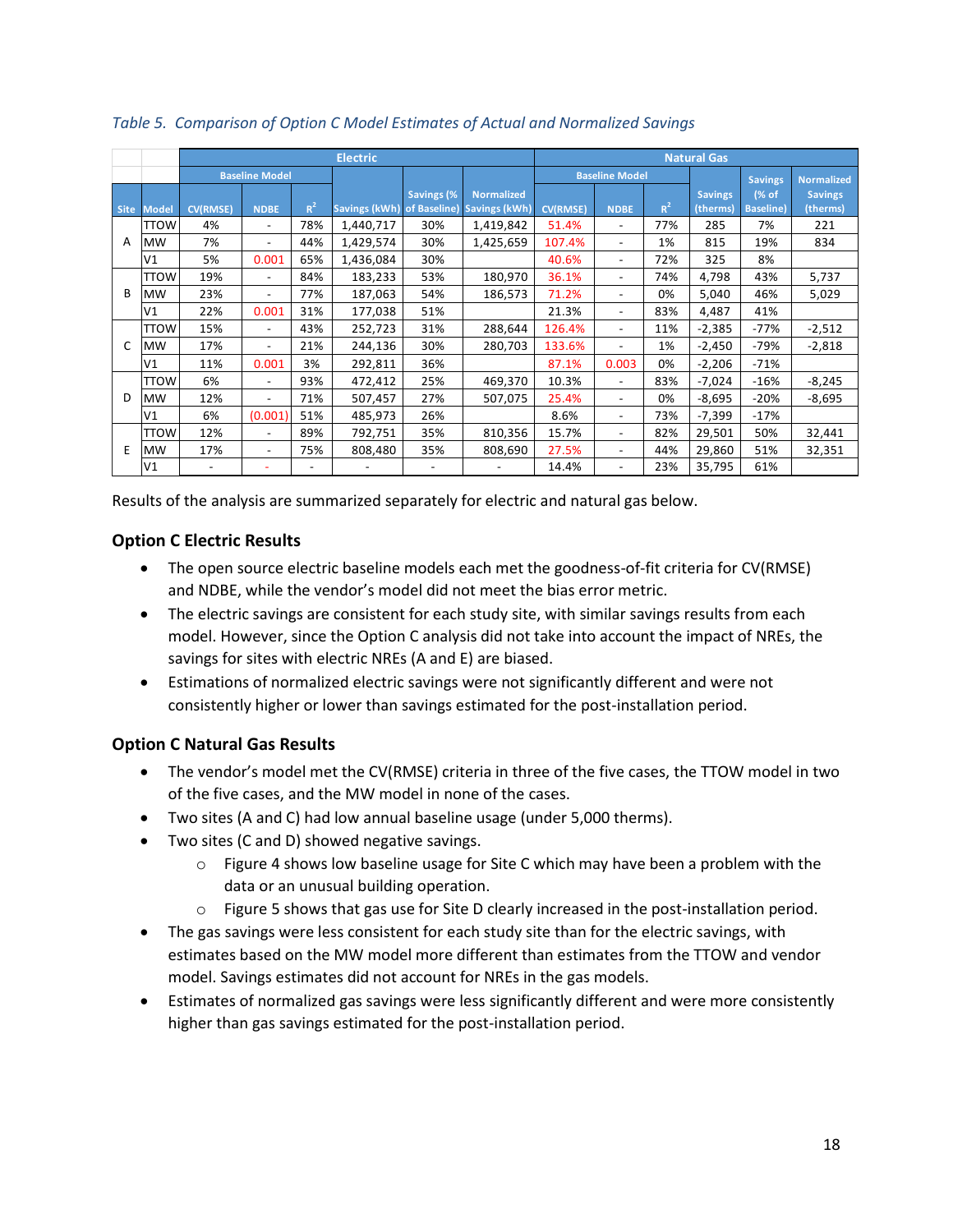

**Figure 5. Site D Baseline and Post-Installation Gas Usage.**

Overall, the Option C natural gas savings analysis was disappointing. Factors that led to poor results included difficulty in modeling natural gas use in most cases, and the presence of NREs and low savings in some cases. Except for accounting for the impacts of NREs in the electric savings for some sites, overall the Option C analysis for electric savings worked well. The study team noted that some of the impacts of the issues encountered may be lessened with

- improved data management practices,
- pre-screening to assure the energy use is predictable within goodness of fit criteria, and
- assuring Option C analysts are more informed about the buildings to understand operations and to identify and quantify impacts of NREs

## <span id="page-32-0"></span>5.6. Uncertainty in Option C and Option D Models

A rigorous comparison between Option C and Option D models should include an assessment of the uncertainty of the model predictions. Differences in savings estimates that fall outside the range of the confidence intervals of both models are statistically significant, while differences that are within confidence intervals are not. The Joint Study team however did not attempt to estimate uncertainty due to several technical issues with the savings uncertainty process, as described below.

ASHRAE Guideline 14-2014 contains a method for calculating the uncertainty of Option C models. The analysis is based on the number of data points in the pre and post period, the model goodness of fit metrics, and empirical constants. The document covers weather independent models, weather-based regression models with uncorrelated residuals (such as monthly models), and weather-based regression models with serially correlated residuals (such as daily and hourly models). Since the Option C models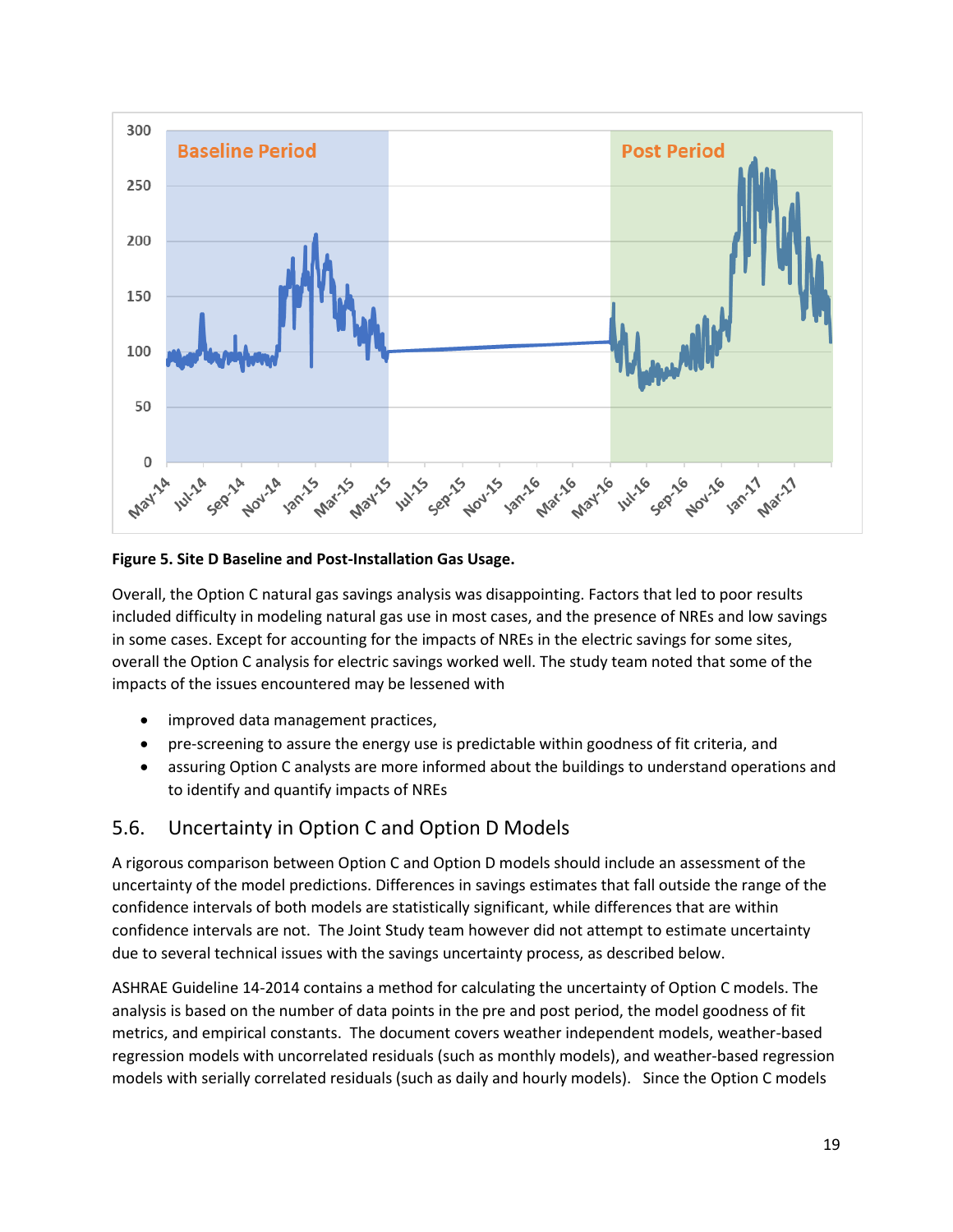used in this study were all based on daily or hourly data, the issue of serial correlation is an important consideration in the calculation of model uncertainty.

Serial correlation is accounted for as a reduction in the number of independent data points in the uncertainty calculation. The autocorrelation equation assumes the current value is influenced only by the previous value (lag -1 autocorreleation), where the hourly energy consumption most commercial buildings is influenced by the temperature history over several prior periods. The ASHRAE formula also includes an empirical constant with embedded assumptions that are not followed in practice by most models. These issues tend to underestimate the model uncertainty (BPA, 2017). Given the known issues with the ASHRAE Guideline 14 uncertainty method, the Joint Study team decided not to calculate the fractional savings uncertainty in the Option C models<sup>8</sup>.

The uncertainty estimation process in Option D models is much more complex. ASHRAE Guideline 14- 2014 provides model calibration criteria for monthly, daily and hourly models, but unlike Option C models, the goodness of fit of the Option D model to the actual consumption data is not directly related to the uncertainty in the estimated savings. Note for most Option D models, it is possible to calibrate the model to observed data using a variety of model input combinations, making it difficult to identify which set of model inputs correctly represents the building.

Option D model uncertainty can be calculated by conducting a sensitivity analysis on model inputs to identify inputs most influential on the savings calculations. The uncertainty in the most influential model inputs is established from the measurement errors of directly measured inputs or estimated based on a subjective assessment of the reliability of secondary data sources. These uncertainties can be propagated through the model using a numerical method to vary the inputs according to their respective uncertainties and observe the variations in the savings results. The lack of a unique solution to model calibration further complicates this process, requiring running the uncertainty analysis across several possible sets of inputs yielding a calibrated model, and aggregating the results across multiple calibration solutions. Due to the complexities involved, a fractional savings uncertainty analysis of the Option D models was not attempted.<sup>9</sup>

## <span id="page-33-0"></span>**6. Discussion and Recommendations**

 $\overline{\phantom{a}}$ 

In this section, we address the research questions based on our findings and experience with the CWBD through the Joint Study process.

## <span id="page-33-1"></span>6.1. Comparison of Option C and D Approaches to Whole Building Program Design

Option C and Option D represent fundamentally different approaches to estimating savings resulting from energy efficiency interventions. An extensive description of each approach is provided in Appendix A, however a simple way to understand the difference between the two approaches is presented below.

<sup>8</sup> ASHRAE approved a committee in 2017 to revise Guideline 14-2014. Uncertainty in hourly billing models is currently under discussion.

<sup>&</sup>lt;sup>9</sup> See Reddy, et al. (2007 Part 1) for a more complete description of FSU calculations for Option D models. Reddy, et al. (2007 Part 2) provides an example of an Option D FSU calculation of +/- 30% for a calibrated office building model.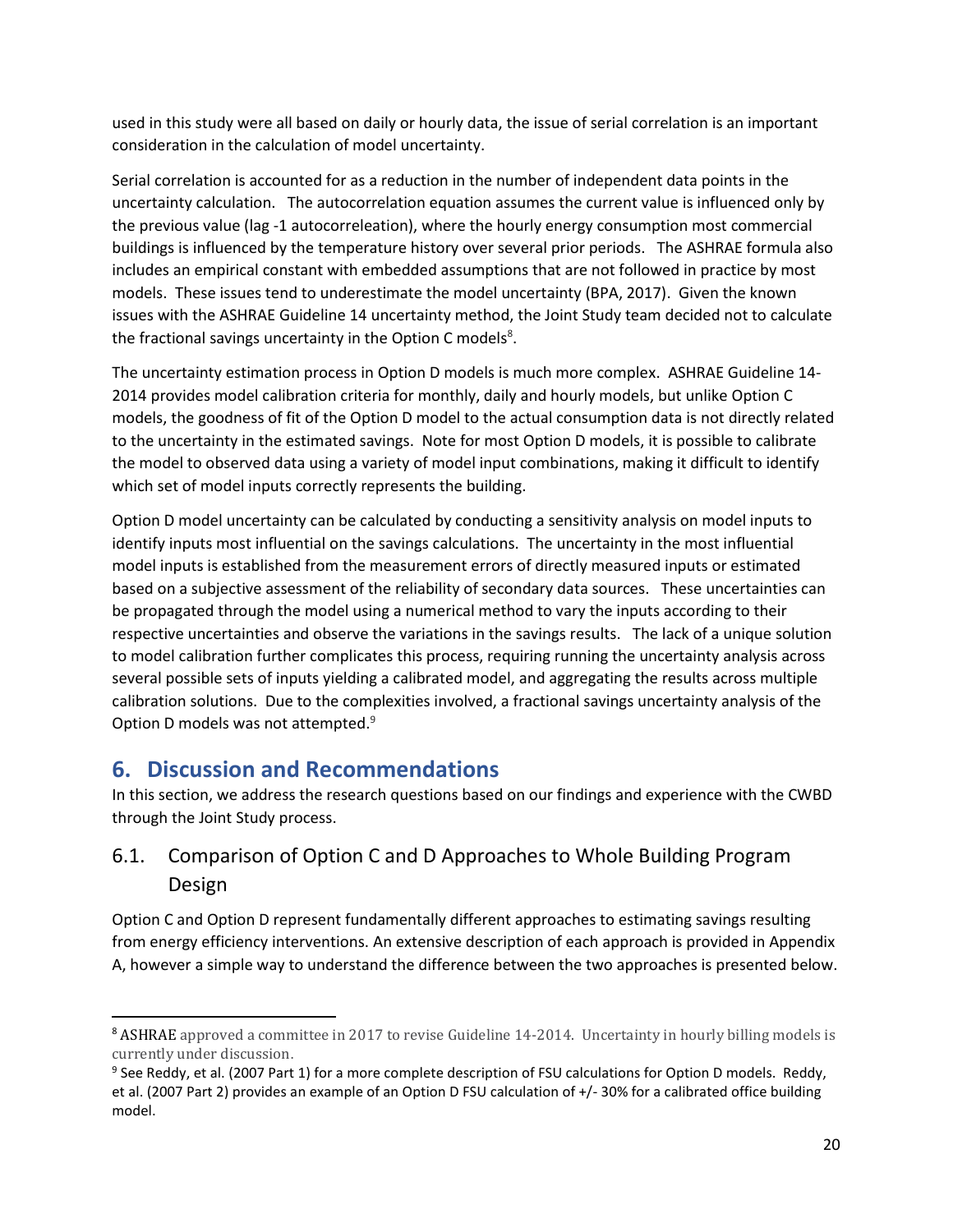Option C is a statistical approach that forecasts future energy use based on historical energy use without taking into consideration the equipment installed at the premise. At the end of a monitoring period, adjustments are made to control for observable differences in variables known to influence energy use (such as weather) then the actual energy use is compared to the forecast, and the difference between the forecasted energy use (without the measures installed) and the observed energy use (with the measures installed) is the energy saved by the intervention.

Option D is an engineering approach that uses software to build a simulation of energy use for the premise using a number of inputs that describe installed equipment, weather, and occupancy patterns. Once the simulation has been calibrated—validated to ensure that it represents the energy use and load shapes<sup>10</sup> of the premise, the next step is to build upon the model to reflect the savings estimated for each of the efficient measures installed. In CWBD, the final savings values were determined using a back-cast procedure. The resulting building simulation with all measures included should estimate the baseline use, if all differences (including adjustments for observable differences known to influence energy use such as weather) have been properly accounted. Figure 3 illustrated the differences in the Option C forecast and Option D back-cast method.

Both of these estimation options have their own advantages and disadvantages depending on the particular application. Some of these are discussed below.

- The Option C approach is generally lower cost because it bases its estimate of savings on the totality of energy savings by observing the changes in energy use before and after the measures are installed. This meter-based approach works best for projects where the savings are expected to be large as compared to the total energy consumed at the premise. A key challenge for Option C is when significant NREs occur at a facility during the reporting period (IPMVP Core Concepts, 2016, pg. 29), adding cost and uncertainty to the savings estimate.
- The Option D approach is more labor intensive—and therefore costlier—given its use of simulation software that requires considerable training to use, level of effort and time to collect input data and information, and iterative runs to reach calibration and estimate the savings for each measure. A key advantage is its ability to isolate the savings estimates for individual measures and estimate the interactive effects between measures.

## **Shortcomings of the Option C Approach: A Deeper Discussion**

 $\overline{\phantom{a}}$ 

Option C models have a risk that results do not reflect the actual savings achieved by the project. The Option C models in the demo all provided relatively close results to each other for kWh savings, with baseline models that met the program goodness of fit criteria. However, due to the omission of needed baseline adjustments due to NREs, the Option C models converged on the wrong answers for buildings where NREs occurred. Omission of baseline adjustments for NREs is a major risk to Option C models generally, and the CWBD was not an exception. Program implementers must be diligent in their identification of NREs not only during the baseline period but also in the performance period and in the intervention (measure installation) period of the project and modelers must take care to estimate their impact with sufficient rigor.

 $10$  Load shape verification requires calibration to hourly data, which was not a requirement of the CWB pilot program.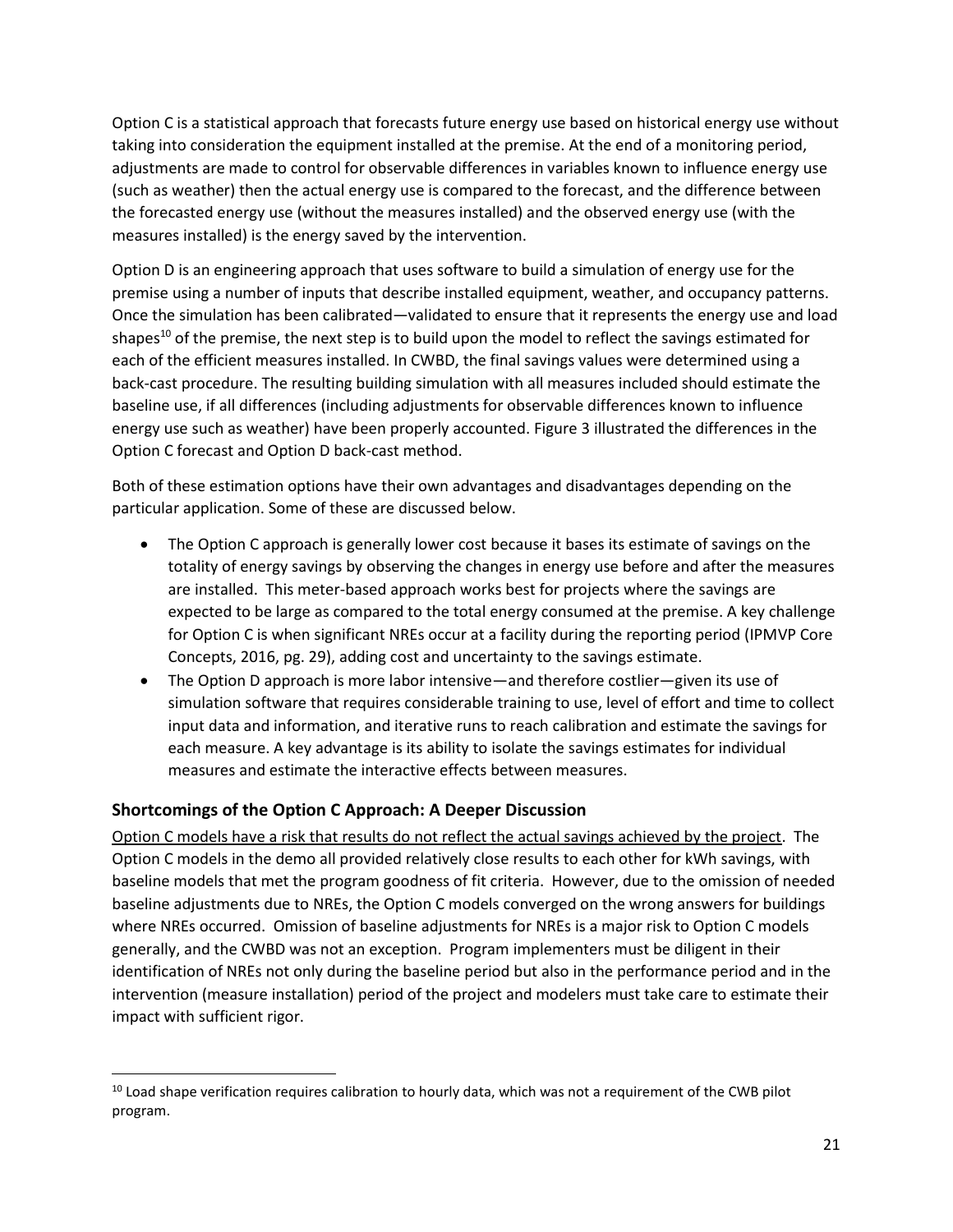Models that don't meet GOF criteria. Although the buildings in the pilot study were selected based in part on the expectation that their operations would be stable and their energy use would be predictable, only two of the five sites had gas models that meet the baseline model goodness of fit criteria. Assessing the GOF criteria of the baseline models using historical data prior to accepting a building into an Option C program could potentially mitigate this risk.

Projects that don't generate savings "above the noise." No matter how advanced a model may be, sometimes model fit will be poor and unable to estimate savings within the requisite uncertainty. Program designers should have a backup plan that is explicitly outlined in contract terms for calculating incentives—and when it will be used—when Option C methods fail.

## **Shortcomings of the Option D Approach: A Deeper Discussion**

Ignoring or mischaracterizing behavioral (and operational) issues in whole building simulations. Building simulations attempt to characterize occupant behavior through a series of fixed and scheduled inputs. It is generally not feasible to capture the full range of occupant behavior in the simulation inputs; the simulations attempt to characterize average behavior. Initial inputs into a simulation are generally developed from on-site surveys and occupant interviews, and occupant recall of building operations and events affecting energy consumption may be incomplete. If simulation calibration is done using interval rather than monthly consumption data, it may be possible to make some schedule adjustments, but assigning the adjustment to the correct equipment or end use may not be possible in the absence of additional end-use metering which can add significant time and cost to a project.

Simulation errors due to inputs. Accurate estimates of energy savings depend on accurate development of simulation inputs, especially for inputs related to the installed measures. Data gathering generally occurs during an on-site survey, where building plans are examined, and the physical characteristics of the building are observed. This "snap shot" of the building may not represent the relevant state of the building, especially if the on-site survey is done during project development, but the savings are backcast from a post-construction calibrated simulation, as was done in the CWBD. It may not be possible to locate plans for existing buildings, plans may not reflect the current state of buildings, and it may not be possible to physically inspect aspects of the building design due to lack of time or access. In some cases, it may be difficult to capture the baseline conditions of building in the post construction period as the building may have changed substantially from the baseline period. Therefore, some of the simulation inputs may be estimated based on the simulator's experience or based on software default values that may not represent the actual building. There may be errors in the development of the model due to inaccurate takeoffs of building characteristics from the plans and site survey, lack of rigor on the part of the modeler, or inaccurate or inadequate documentation of measure performance characteristics.

One of the main difficulties in CWBD was establishing the performance of existing equipment that was replaced by the program. Obtaining performance specifications for legacy equipment and estimating performance degradation due to equipment aging were problematic. Depending on the timing of the onsite survey, it was not always possible to physically observe the existing equipment or obtain performance specifications.

Simulation errors due to simulation engine limitations. Building energy simulations have limitations and are not designed to estimate the savings of all possible energy efficiency measures. In some cases, the simulator may choose to employ a workaround or "trick" when estimating savings for a measure not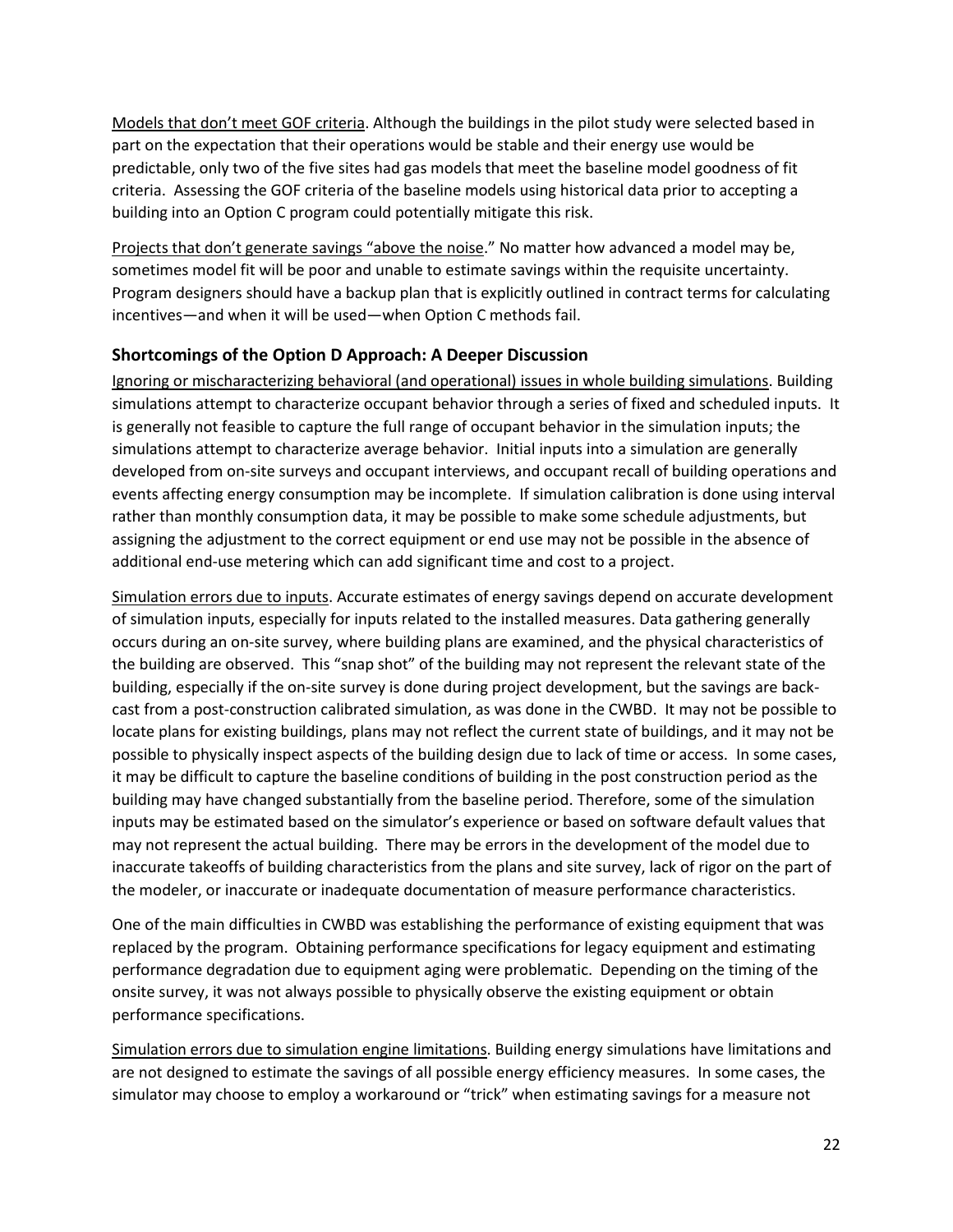explicitly addressed by the simulation engine. The results from a workaround may be suspect and highly dependent on the simulator's ability to represent adequately the measure performance within the limitations of the engine. The hybrid evaporative condenser measure in site D is an example of a measure not explicitly simulated in eQUEST.

Simulator's Experience. Another issue in Option D simulations that should be taken into consideration is simulator's experience in creating and calibrating the energy simulations. In some cases, the building simulations were not built appropriately due to the limited experience of simulators. Since a well calibrated simulation would depend on the simulator's experience with the building simulation engine, a requirement that simulators have more than a basic level of building simulation experience and understanding of building mechanical systems could minimize some these issues.

Simulation Calibration Cost. The process of creating a building simulation is not an easy task, even for a building that doesn't require calibration. Calibrated simulations are far more complicated, time consuming and resource intensive to build than uncalibrated ones.

## **Tradeoffs Between Option C and Option D Methodologies**

Data requirements. Data requirements for Option D models are much more substantial than for Option C models. Under Option D, the building physical characteristics and operations must be adequately characterized into large set of simulation inputs, and these data need to be verified during an onsite survey. Note that a certain portion of the building characteristics data may be gathered as a necessary component of project development, especially when simulation is used to develop an upfront estimate of potential project savings. Using the same software package for both project development and performance estimation will reduce simulation development and data gathering effort.

Under Option C, data requirements are limited to the cleaned billing or AMI data, and independent variables such as weather and building schedules. Onsite inspections of the facility are generally not required to obtain these data. Onsite inspections of building measure installation may occur to monitor contractor installation quality, and these inspections can be used to verify meter numbers and other independent data as necessary. Additional data gathering may be needed to make baseline adjustments or characterize non-routine events in the performance period, although the data requirements generally are less intensive than those required for a full Option D analysis.

Non-program-related changes to buildings that confound the analysis. Adding or removing loads, and changes to the building occupancy, business operating hours or HVAC system operating strategies that are not related to the program, will be incorporated into the savings estimate unless they are explicitly removed through model specification or baseline adjustment(s). Continuing building upgrades, either self-funded or through participation in other efficiency programs, also will be incorporated in the performance period consumption, unless they are removed through model specification or adjustment(s). By design, Option C analysis does not attempt to identify and associate energy savings with specific building interventions, while Option D analysis should tie these adjustments explicitly to them.

Uncertainty. ASHRAE Guideline 14 provides a method for estimating the savings uncertainty (known as fractional savings uncertainty) in Option C analysis. It is applicable to linear ordinary least squares regression models and incorporates a correction factor for autocorrelated data. Generally, the method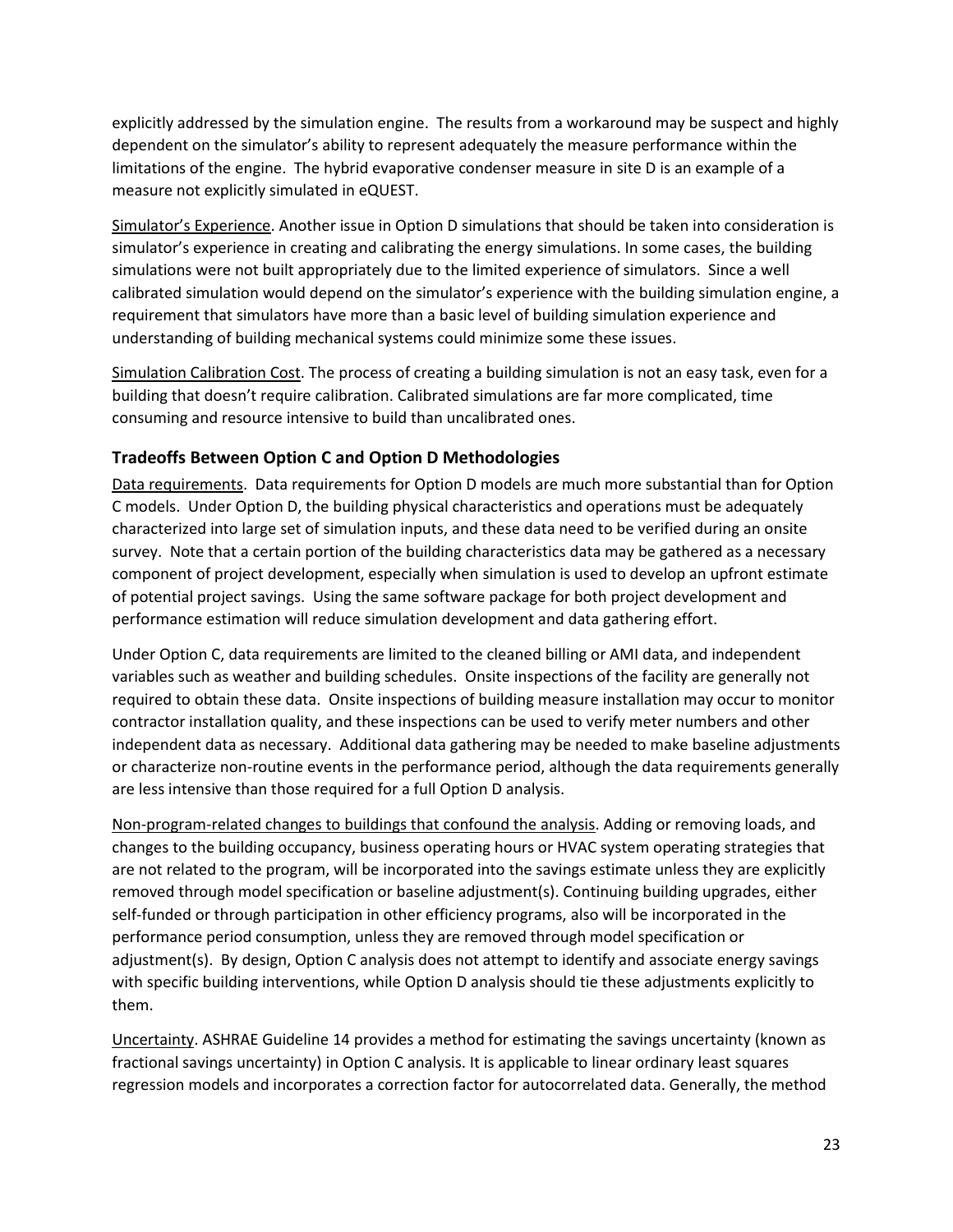works well for models based on monthly and daily time interval data, but recent work (PG&E, 2018) has shown that it is unreliable for models based on hourly data.

The fractional savings uncertainty for Option C models not requiring engineering adjustments can be estimated from model statistics, while the savings uncertainty from Option D simulations is generally unknown. Properly calibrated Option D simulations are constrained by physics and generally are accepted as reasonable engineering estimates of savings, but the true uncertainty generally cannot be assessed without extensive analysis. For models with poor goodness of fit statistics and/or small fractional savings, the uncertainty from Option C models may be too high to provide a reliable estimate, requiring substitution of an alternative estimate that may involve Option D or other analysis. This pilot had the luxury of both sets of estimates and was able to substitute the Option D savings when the Option C analysis did not work out.

NRE adjustments. Both Option C and Option D analysis require active engagement with the customer to identify and quantify NREs and estimate the necessary adjustments. Both methods require that NREs be identified and their impacts quantified. Engineering calculations based on site-collected data, as well as the use of indicator variables within the regression equation, are methods that may be used when whole building savings are quantified with Option C. When savings are quantified with calibrated simulations, the simulation may be used to determine their impacts. In some cases, NREs may be simulated as independent parametric runs, similarly to how individual measure savings are simulated.

Back-casting the Option D results from a well-specified and post-calibrated model will eliminate the need for baseline adjustments when NREs occur in the installation period since the model is based on performance period operations and the savings are due only to changes in equipment efficiency from baseline to as-installed. Calibrating the back-cast baseline model to actual baseline consumption may reveal modeling errors or identify potential NREs. This approach was taken during the Option D model calibrations in the demo and revealed a combination of modeling errors and differences between the baseline and as-constructed projects that were previously undetected.

## <span id="page-37-0"></span>6.2. Recommendations to Improve Program Technical Requirements and Documentation

As a first-of-its-kind efficiency program, the CWBD was ambitious. It was developed to test many aspects of achieving comprehensive deep savings in participating buildings. The demo employed unique entities to perform different program-related activities. It included both Option C and Option D methodologies to estimate whole building savings and used the Option D estimates to claim savings as required under then-current regulatory rules. The demo developed infrastructure to provide data to software vendors, technical consultants, and implementers. The CWBD began in 2013 and its final participant's incentive was paid in 2018.

From inception to final payment, the joint study identified several elements of the CWBD that worked well, and several that could be improved for better program efficiency, greater rigor and empirical support in its savings estimates, and to mitigate risks encountered during implementation. The following are key elements that worked well, and areas that could have been improved.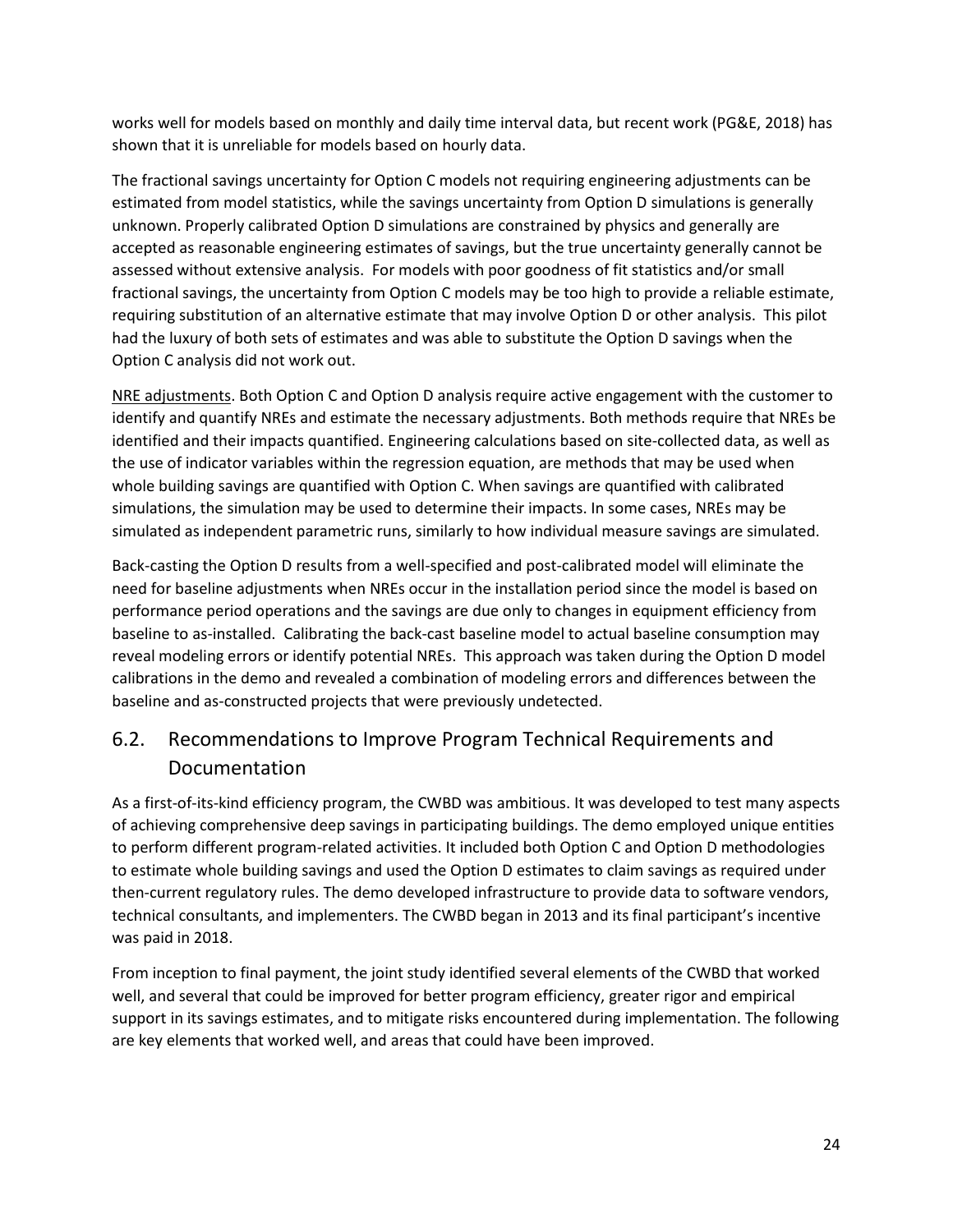#### **CWBD Elements – What Worked Well and What Could Have Been Improved?**

Option C analysis by remote parties. Option C analyses were performed by parties that were not familiar with ongoing operations of the treated buildings. While the electric energy models performed well based on goodness-of-fit metrics, the models did not account for building operation schedules that could have improved the models, or for NREs that created biased estimates. In the case of NREs, the proprietary software vendors had anomaly detection algorithms that implementers (or PG&E) could have used to flag NREs in a timely manner, thereby enabling an investigation of and proper adjustment for the NRE. As it turned out, none of the Option C analyses accounted for NREs although three of the five study buildings had them. Moving forward, whole building programs will benefit from designs that ensure coordination between administrators, implementers, and facility managers to identify, document, and account for NREs in the models. Leveraging anomaly detection algorithms to flag potential NREs and then investigating them would have resulted in better models and better estimates of savings in the demo.

Comprehensive whole building programs require an onsite survey or energy audit during project development to identify energy savings opportunities. To leverage them fully, analysis of baseline consumption data and identification of potential NREs should be done prior to conducting onsite surveys. Then onsite surveys could be used both to identify potential measures and to understand the drivers of unexpected variations in facility energy use so that implementers can determine whether they are caused by NREs, and if so, to make non-routine adjustments in the models.

Building pre-screening. Poor model goodness-of-fit metrics were obtained for natural gas models for four of the five study sites. In one site, the problem may have been a problem with the consumption data, but in the other three sites, the gas usage was not 'predictable' within the CWBD's criteria by any of the modeling algorithms employed. For these sites, Option D analysis was used to determine participant incentives. Building pre-screening, whereby one year of historical meter and weather data would inform which buildings and energy sources are good candidates for Option C analysis, should be required for improved modeling outcomes. In the cases where building pre-screening suggests poor model fit—or when poor model goodness-of-fit metrics are obtained after the fact—it is critical that alternate strategies for verifying savings have been identified (such as Option D analysis).

Use of performance period monitoring for NRE detection. Option C analysts should periodically download and analyze whole building meter data throughout the performance period to track whether the expected savings are materializing and assess whether NREs have occurred during the performance period. Regular performance period monitoring will help with the early identification and resolution of NREs and increase the likelihood of favorable project outcomes. Although the CWBD implementer contracts included tasks for ongoing performance period monitoring, these tasks were not fully implemented, so this benefit was not provided or explored.

Savings claims need to be normalized to long term average weather data. Before savings can be normalized, performance period models first must be constructed, and then weather-related adjustments can be applied. Performance period models should be used to detect performance period NREs and identify erosion in energy savings due to problems with measure performance, other building equipment or operations.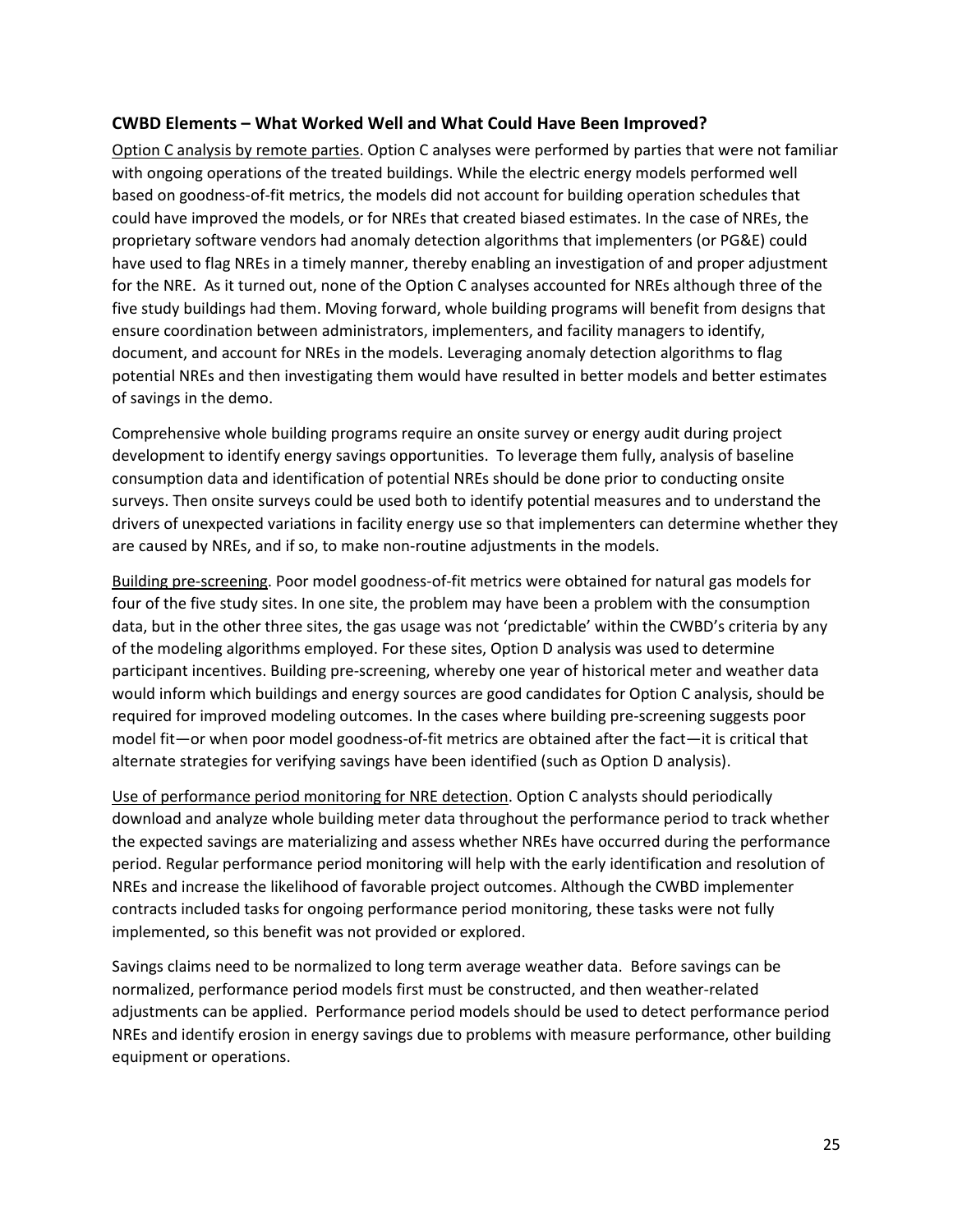Level of detail "sweet spot" for Option D simulations. Several of the Option D simulations created for this pilot utilized the eQUEST "Wizard" input mode, which relied heavily on eQUEST default values which created simplified simulations that did not follow the HVAC zoning of the actual buildings. Simulation inputs relating to specific HVAC measures installed in the buildings were hard to identify. While it is generally time consuming to create fully geometric representation of buildings with all HVAC zones included, a "sweet spot" must be found that allows for an accurate representation of building characteristics, operations and loads presented to the HVAC systems affected by the measures but does not take an inordinate amount of time to create. Simulation model guidelines for existing buildings that emphasize a well specified model for the systems affected by the measures, while providing a simplified representation of the rest of the building should be developed. These guidelines should make it easier to generate the initial Option D simulations and will simplify review.

Improve Option D calibration requirements. The CWBD procedures manual required VR1 (postinstallation, calibrated to baseline data) and VR2 (post-monitoring, calibrated to post-installation energy use) verification report simulations to be calibrated with monthly data only. Building simulations can be improved through calibration to hourly data to true up daily building operating schedules, identify daytypes, and unanticipated building shutdowns. Simulations can be further improved through calibration at the subsystem level using control system trend data, so that energy use in building subsystems affected by the measures are accurately represented. The CWBD procedures manual included procedures for adjusting simulation inputs to determine individual measure savings, however it did not fully describe the requirement to check the back-casted baseline energy use with metered baseline data. This comparison can also be used to potentially identify non-routine events during the baseline period.

Include all required analytical approaches at program launch. The regulatory requirement for implementers to conduct Option D analysis came after program launch when many participants had begun installation of measures. The program administrator reviewed the different options for meeting regulatory requirements and determined to use a back-cast Option D approach, as the opportunity for documenting existing conditions baseline equipment and operations was lost. Future whole building deep savings programs should be designed with all the regulatory requirements identified and select the best methods accordingly. In addition to considering an Option D forecasting approach, retrofit isolation Options A and B should be considered.

Data requirements and file specifications. The "Data and File Specifications, and Workflow Requirements" document contained critical information that laid the foundation for the CWBD. Although well designed, there was no consistent stewardship of the document throughout the study process; this represents a major shortcoming of the management of the CWBD. Responsibility for verifying that the data requirements and file specifications were being followed, and for updating the document, were not clearly communicated to the succession of project managers taking responsibility for the CWBD. Updates to reflect key additions, changes and clarifications to data requirements and file specifications were not distributed to the parties participating in the CWBD consistently. In part this critical problem could have been solved by the addition of file sharing: establishing a central document server to share and update information between the organizations on the team may have addressed the lack of stewardship of the document—the essence of the project given its data intensive nature. As a result, the document could not be relied on as a source of information for the demo. Among the critical missing information was the source of weather data, mapping of premises to weather data sources, and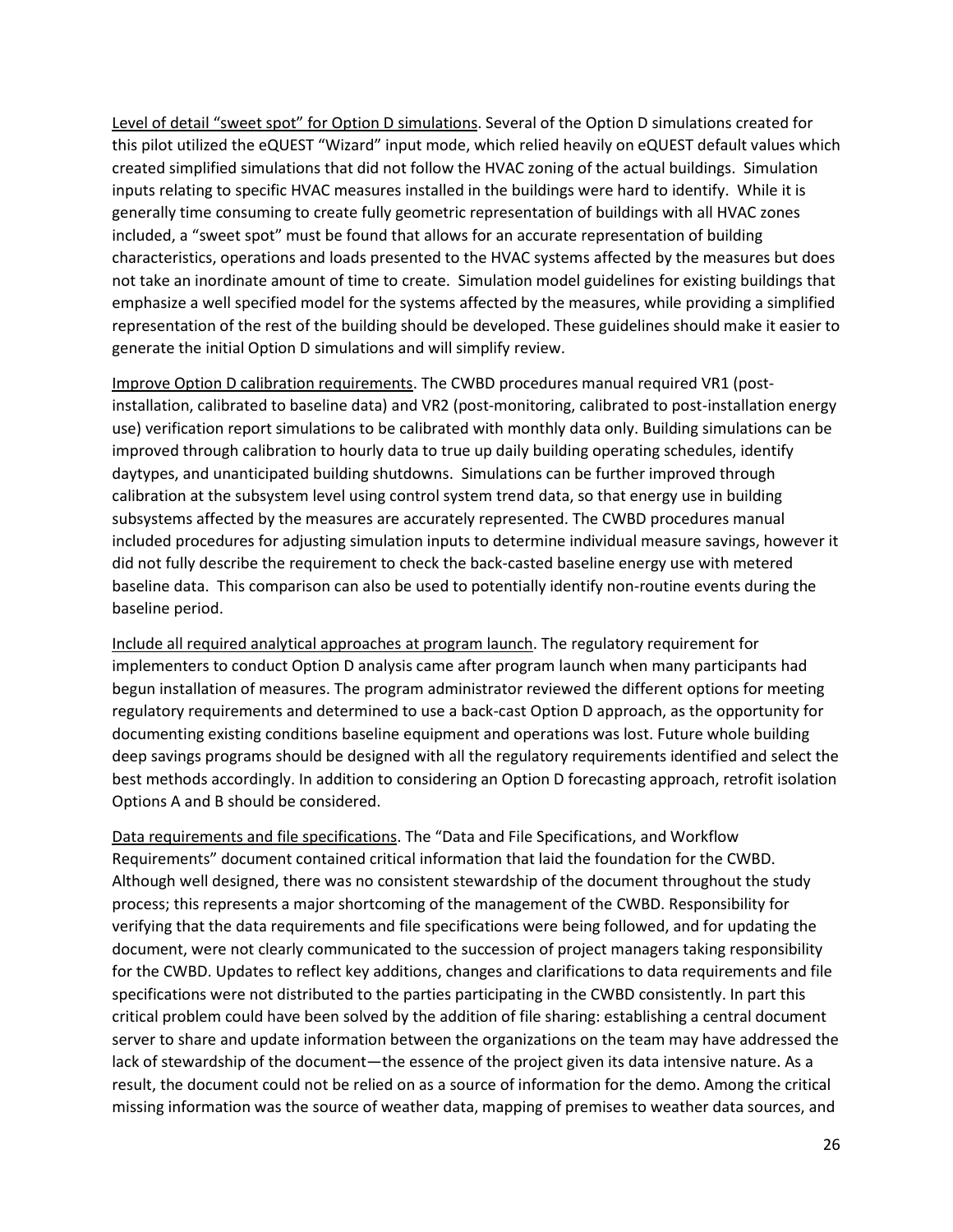processes for addressing errors in raw data files (including missing data and cleaning anomalous energy data such as zeros and spikes). Tracking down the missing information (and verifying that different parties were using the same information sources) prolonged the data analysis phase significantly.

Substantiating Influence.<sup>11</sup> Participation in the CWBD was by invitation only. Among other qualification criteria (e.g., building size and end use, model fit of past energy use, no participation in custom or deemed programs in prior two years), customers had to complete a "Customer Attribution Questionnaire." The five questions on the form were open-ended and asked about the project scope and the problems the customer sought to address by participating. The form requested organization contacts as well. The completed questionnaires were scanned and stored in project files on PG&E servers. Contrary to best practice, standard net-to-gross instruments were not administered. The questions were not carefully designed: they did not make use of pre-tested, multiple-item scales that would have captured the complexity of organizational decision-making. Moving forward, we recommend that a comprehensive questionnaire be used to substantiate the influence of the program on the installation of equipment and changes to behavior and retro-commissioning and operation of existing equipment that comprise a whole building intervention.

## **Specific Improvements for Successful Implementation of Option C and D Approaches**

The CWBD was a first of its kind program to achieve comprehensive and deep savings in whole building projects using both Option C and Option D methods in the commercial sector. Through review of its program procedures and results from selected participant sites, the joint study team identified specific technical issues that should be addressed to improve the likelihood of success of future whole building programs. These issues are described below.

Development and standardization of NRE identification and impact quantification. The study team identified NREs in electric energy use in three study sites and NREs in gas energy use in two study sites. While five is a small sample and inconclusive of the general population, it illuminates the risk that NREs pose to whole building efficiency programs: NREs may occur any time (from the baseline period through the performance period), may vary in magnitude from insignificant to large, and the energy use characteristics may be simple or complicated. Given their uncertain characteristics, multiple methods may be used to identify and quantify NREs, including through analysis of AMI data, through adjustments in whole building simulations, and through modifications to engineering calculations based on building data collected separately. Some work has been done on detecting and adjusting for NRE impacts (LBNL, 2018) and on providing guidance for identifying and quantifying their impacts (SCE, 2018) when using Option C approaches. More development work is needed in this area.

Note, when estimating impacts of NREs, an engineering adjustment to a project baseline of unknown uncertainty will cast doubt on the overall precision of an Option C savings estimate. Non-routine baseline adjustments should be made according to engineering best practices to minimize bias and uncertainty in the adjusted savings. If possible, an uncertainty analysis of the engineering estimate should be incorporated into the overall model uncertainty. Methods should be developed for estimating uncertainty of NREs that use engineering calculations.

 $\overline{\phantom{a}}$ 

 $11$  Although customer survey data about program influence were collected, a net savings analysis was not in scope of this program and was not conducted.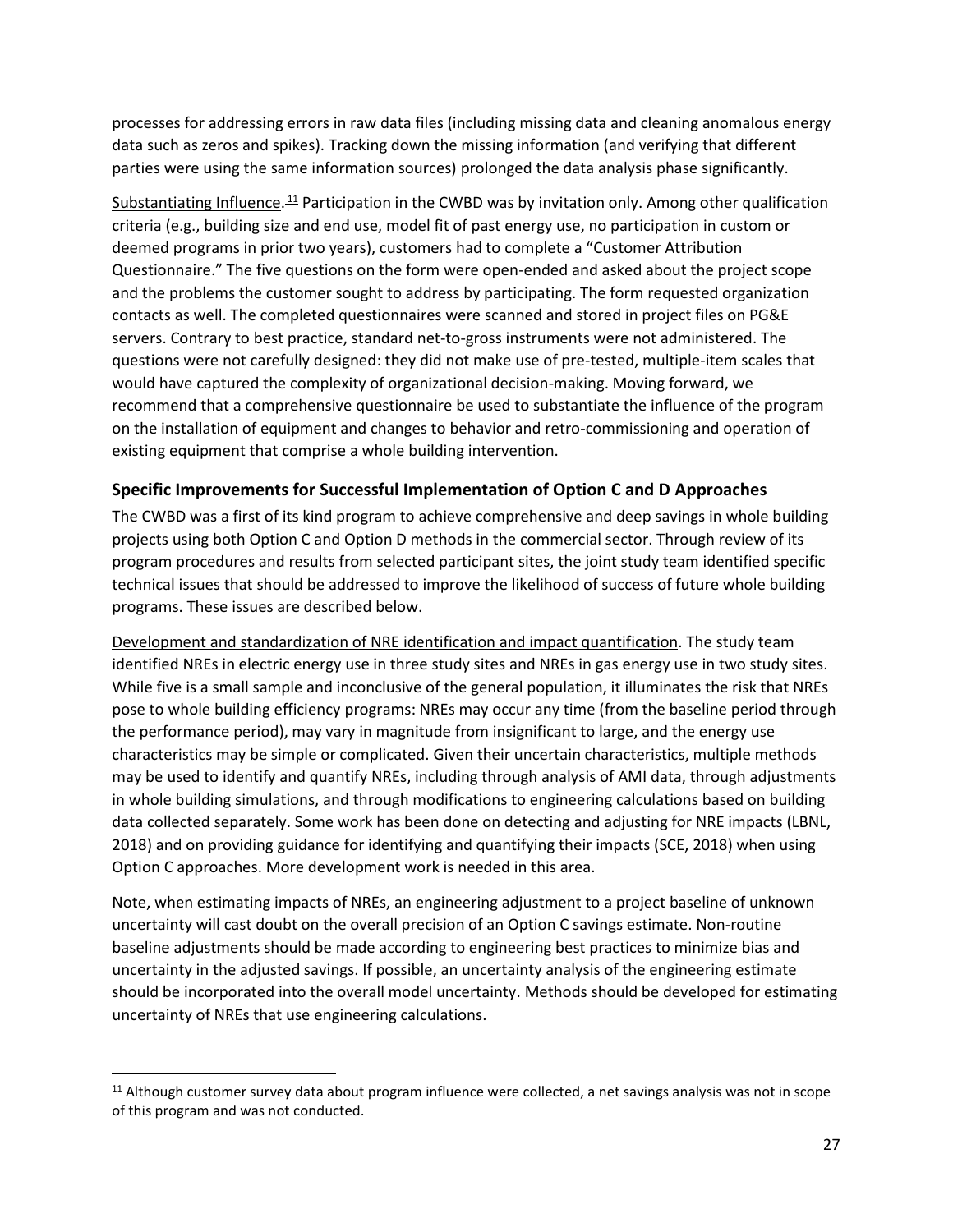Improve methods for estimating savings uncertainty for Option C methods. While some valuable work has been published in this area (ASHRAE, 2014), its limitations have become apparent as the use of short-time interval data for energy savings estimates has grown. The principal limitations include use of non-linear empirical modeling in Option C analysis where the established methodologies do not apply (as they are based on linear regression techniques), as well as the effect of autocorrelated data, which has been shown to render uncertainty formulations meaningless (PG&E – LBNL, 2018 and BPA, 2017). Further work is needed to develop an industry-accessible methodology to estimate savings uncertainty using advanced data models and hourly interval data.

Improve methods for estimating savings uncertainty for Option D methods. The estimation of saving uncertainty in Option D models has received less attention than Option C methods. As many engineering methods, the uncertainty in the results is often based on rules-of-thumb generally applied to engineering analysis. Research (Reddy et al. 2007) has brought some statistical rigor to the estimation of savings uncertainty, but more work is needed. A recent addition to the OpenStudio software interface to EnergyPlus includes a savings uncertainty module, but the process is computationally intensive and relies on greater acceptance of OpenStudio and EnergyPlus in the simulation community.

Industry standard calibrated simulation procedures for existing buildings. The CWBD's procedures for calibrating simulations fell short of simulating the study site buildings accurately due to the reasons discussed previously: use of eQUEST "Wizard" input mode, inputs not being based on actual building data and information, calibration with whole building monthly data only, and a lack of data for calibration at the building subsystem level. A search of building energy simulation industry organizations did not reveal an industry-consensus procedure for calibrating simulations of existing buildings. Prior work (ASHRAE RP 1051-2002) was referenced in the CWBD procedures for the order of simulating energy efficiency measures. An industry-standard procedures document for Option D methods would greatly benefit the industry.

Accounting for EVs and onsite generation. Electric vehicles (EV) and onsite generation of electricity by photovoltaic (PV) systems are increasingly popular and will need to be considered as these programs are scaled. Although the demo sites were hand-selected for ease of modeling and predictable energy consumption, EVs and PVs were present in two of the five buildings. EV charging stations were added to Site A after the project was completed, requiring a non-routine baseline adjustment. A grid-tied PV system included in Site D complicated the Option C model development and calibration of the Option D model. A method for obtaining PV system production data or incident solar radiation data at the frequency required for the model will need to be developed as part of the measurement and verification (M&V) plan. Similarly, a method for obtaining EV charging consumption data may be needed to make an adjustment to an Option C model or to calibrate an Option D model.

## <span id="page-41-0"></span>6.3. Design of Future Whole Building Performance Programs

From the joint study team's perspective, there are several elements needed to run a meter-based, comprehensive whole building energy efficiency performance program successfully. The study team focused on the technical elements of the CWBD program, but recognized that regulatory and program requirements, as well as other elements, must be considered. As described above further development work is needed so that California will have the tools in place to administer and evaluate these types of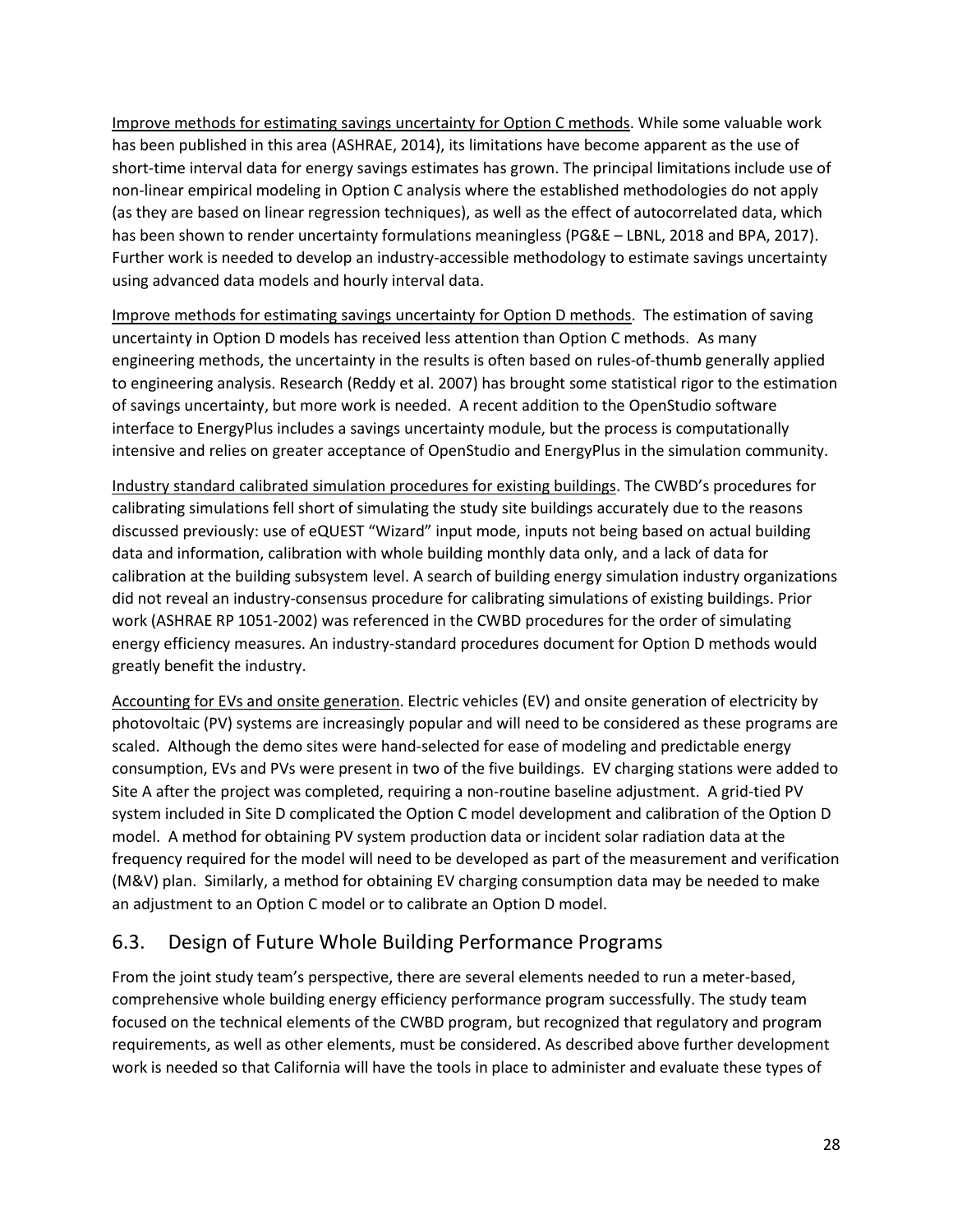programs. Some of these elements that were identified over the course of running the demo are discussed below.

## **Program Management**

 $\overline{\phantom{a}}$ 

The demo began at a time when most deemed and custom projects used savings values pulled either from the Database for Energy Efficiency Resources ("DEER") or from engineering calculations. Relatively few working in the California IOU-sponsored commercial program market had experience building Option C-based statistical models of energy use, and rulesets governing their use were nonexistent.<sup>12</sup> The greenfield subject matter made it difficult for program managers without a statistics background to navigate. Steep learning curves, limited knowledge management tools, and other organizational factors led to multiple changes in the demo's program managers with poor handoffs between them. The result was inadequate contractor management, contracts with software vendors lapsing without verifying receipt of completed deliverables, timelines slipping, and, in certain cases, the inability to complete some of the tasks initially scoped.

Experience with the CWBD underscored the critical role of program management in the potential success of an Option C-based program. Several recommendations resulting from the CWBD are discussed below.

- Program planning phase. Since there can be no guarantee that any one individual will remain in a role over the course of long engagements required by Option C-based projects, thoughtful planning of process flows and planning for formal project management handoffs should be part of the planning and initiation phases. A matrixed approach to project management should be considered whereby representatives from multiple organizations having roles managing specific program functions are involved in program planning. For the demo, these key functions were: customer targeting and outreach, field engineering, project implementation, data science, project technical review, evaluation, policy, regulatory reporting, and regulatory oversight.
- Planning outputs. Formal project planning tools and ongoing revisions to their outputs are essential for communication, recordkeeping, management and evaluability. The planning documents should be accessible to team members on a shared drive. Planning documents should be updated by the program manager or a delegate as processes change throughout the administration of the program. They include:
	- o A cross-functional program process flow chart indicating the actions, decision, and responsibilities for each organizational team involved in the program.
	- $\circ$  A corresponding RACI chart<sup>13</sup> that identifies entities, roles and individuals that will be responsible, accountable, consulted, and informed of key actions, decisions, and deliverables related to the program. This chart should serve as a key "quick reference" document given its accessible format.

<sup>&</sup>lt;sup>12</sup> Option C analysis based on monthly billing data has been a staple of the Energy Services Company (ESCO) Performance Contracting market but has not been used to estimate ex-ante savings claims for ratepayer funded custom energy efficiency projects.

<sup>&</sup>lt;sup>13</sup> Responsible, Accountable, Consulted and Informed (RACI), which are used to inform individuals of their level of responsibility for each step on a project or program.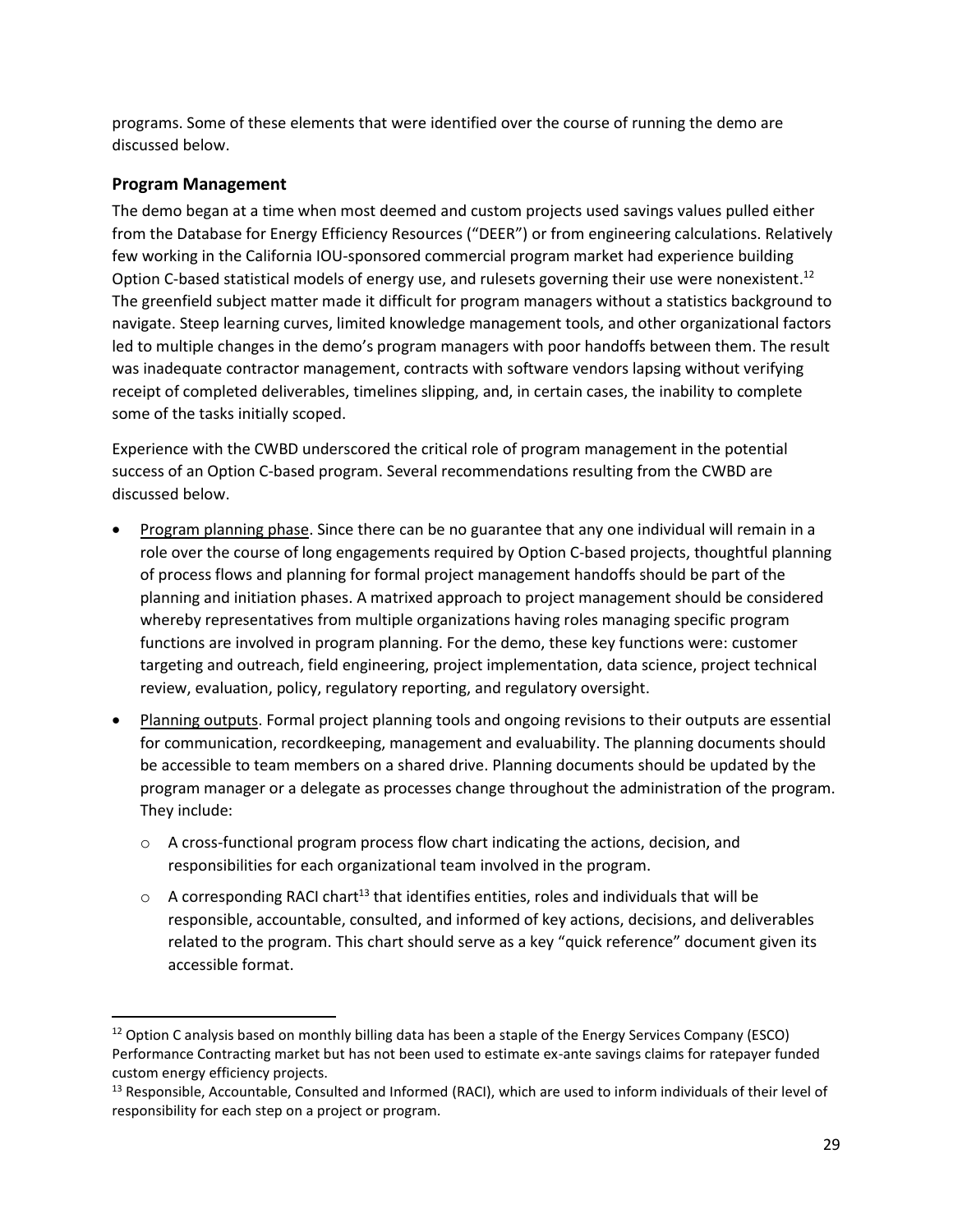- $\circ$  A policy and procedures manual that details program requirements and processes. The manual should contain appendices containing project forms and report templates. Given the greenfield nature of Option C analysis and regulatory environment, this manual is likely to be a "living" document with frequent updates. The project manager should take responsibility for its stewardship and ongoing revisions with the assistance of subject matter experts. (As detailed in a prior section of this document, a key learning from the CWBD is that a policy and procedures manual that is not followed is of little use. The CWBD's Policy and Procedures Manual did a reasonable job of laying out the demo's processes, but it wasn't systematically followed by the implementers, particularly the pre- and post-implementation modeling report templates.) The program design should include a requirement for a policy and procedures manual, and the program budget needs to provide adequate resources to meet the requirements that the manual establishes.
- $\circ$  A "data and file specifications and workflow requirements" document to facilitate program processes as customers are recruited, their energy use patterns are analyzed, baselines are established, measures are identified, savings are quantified, and the program is evaluated. Key files include interval-level energy usage data, premise characteristics, key weather data (such as mapping to NOAA weather station and time-stamped dry bulb temperature, wind speed and solar radiation), project data, and tracking and adjustments for NREs.
- Embedded M&V. In addition to an in-house evaluator on the team to represent the program administrator, third-party evaluators should be included at the planning stage to inform data collection requirements and procedures to ensure evaluability and conformance to regulatory requirements. Evaluators should be included in all phases of a project's life cycle including initial qualification, documentation of existing conditions, policy and influence review, identification and treatment of non-routine events, site visits and post-installation monitoring, incentive payments, and savings reporting.
- Data management. The multiple parties involved with the CWBD-PG&E, its implementers, the CPUC and their evaluators—may have started with some common files at the onset of projects, but as files were modified by one party the updated files were not distributed to others on the team. The lack of a consistent set of project files—due in large part to the lack of a shared server containing all the files necessary for analysis—created considerable confusion and resulted in organizations using different files (e.g., inconsistent sources of weather data) and making unique edits to files (e.g., independently cleaning interval data) without documenting the changes or providing the edited files to others on the team. The result was multiple analyses which could not be compared, confusion, duplicated work, missed deadlines, and the need for repeated transfers of large files so that analyses of energy savings could be repeated.
	- $\circ$  Single repository of record for project files. Moving forward, all project files should be accessible within shared, password-protected partitions on a shared server maintained by the program administrator with a clear protocol governing safeguarding of customer information, access validation, data security, and change privileges. If IT budgets, data security or other constraints make it impossible for a shared server to be used, then the program administrator must be the source of record for all data files to be used in project-level analyses with the files transferred via an enterprise secure file transfer (ESFT) system.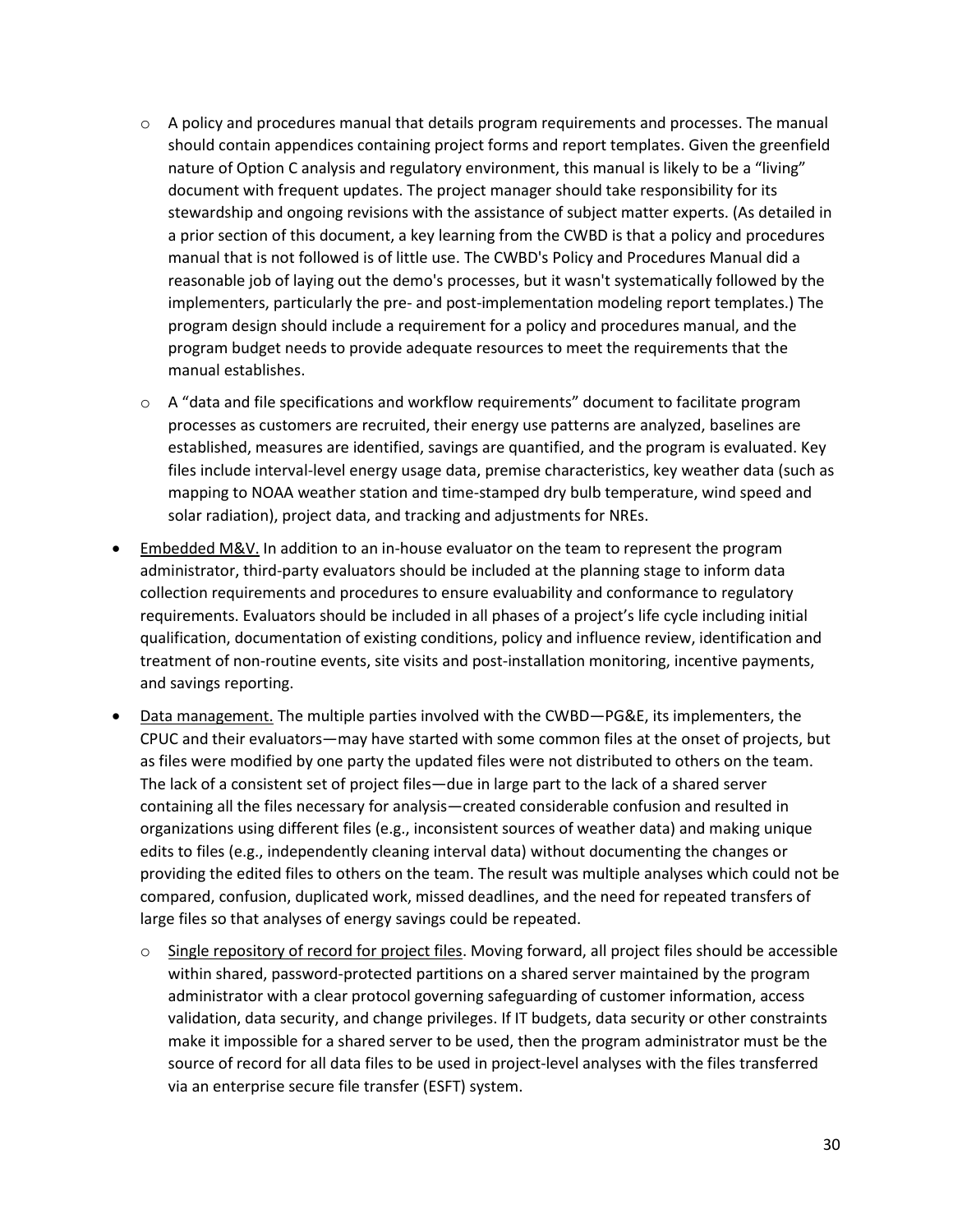- $\circ$  Manageable directory structure. When designing the structure of a file storage system (whether shared or not), the program administrator should avoid using an excessively-complicated directory structure: the one designed for the CWBD was hard to navigate and resulted in difficulty in locating files and version control challenges. Detailed instructions and training for accessing, safeguarding customer data and safeguarding project files should be included in the data and file specifications and workflow requirements document. This document should be reviewed and agreed to by all parties at the onset of a program.
- o Protocol for cleaning of interval-level energy usage data. Interval data should cover the complete period being investigated, be complete, be without empty intervals, and not contain duplicate entries. In practice, interval data files can contain empty and duplicate entries on occasion. Other problems include occasional anomalous spikes, both negative (zeros) and nonzeros, which should be investigated and tagged as anomalous prior to the data being released to third parties. Given that the utility is the original source and repository of record for usage data, the utility should be the provider for cleaned interval-level data to be used by all parties involved in Option C-based projects. So that interval data used in analyses can be traced back to data of record that will be the subject of evaluator and regulator data requests at any time, the utility should document and publish its data format and its cleaning protocols. The data cleaning protocol should contain specific rules for the treatment of empty intervals (such as unexpected missing reads, as well as expected missing reads such as "spring forward" hours at the start of daylight savings time), anomalous zeros and spikes, non-zero spikes that fall below the trend, duplicate rows and missing dates. Moreover, cleaned data files should have transformation rules appended so that the "raw" data file can be reproduced from the clean data file so that it can be traced back to the system of record.
- $\circ$  Weather data. The utility should be the sole source for weather data used in the analyses, including the mapping of treated premises to the appropriate weather stations. Protocols for determining premise-to-weather station mappings should be agreed to in advance by all parties. Data specifications and formatting should be standardized and compatible with participating software packages. Weather data formatted for use with eQUEST (or DOE-2) and EnergyPlus simulation packages should also be provided.

## **Program Design Elements and Requirements for Success**

As PG&E plans to move forward with a full-fledged Commercial Whole Building Program, several findings from the demo are informing the design of its in-house program and may be useful to other program administrators. The key recommendations are listed below, listed in the order of program implementation:

1. Program implementation plan incorporating embedded M&V. The promise of "embedded M&V" relies on data of sufficient quality—delivered at the appropriate time—to meet the needs of a timely evaluation to permit changes to be made to the program implementation. Having a program implementation plan (PIP) that explicitly identifies the points in the program where key information and data will be provided to regulatory staff and evaluation consultants is critical. By building embedded M&V into the PIP, the points in program implementation when program design assumptions established in the program theory and logic model (PTLM) can be tested—and when modifications to the PTLM can be made—are made explicit. A "living PIP" will make transparent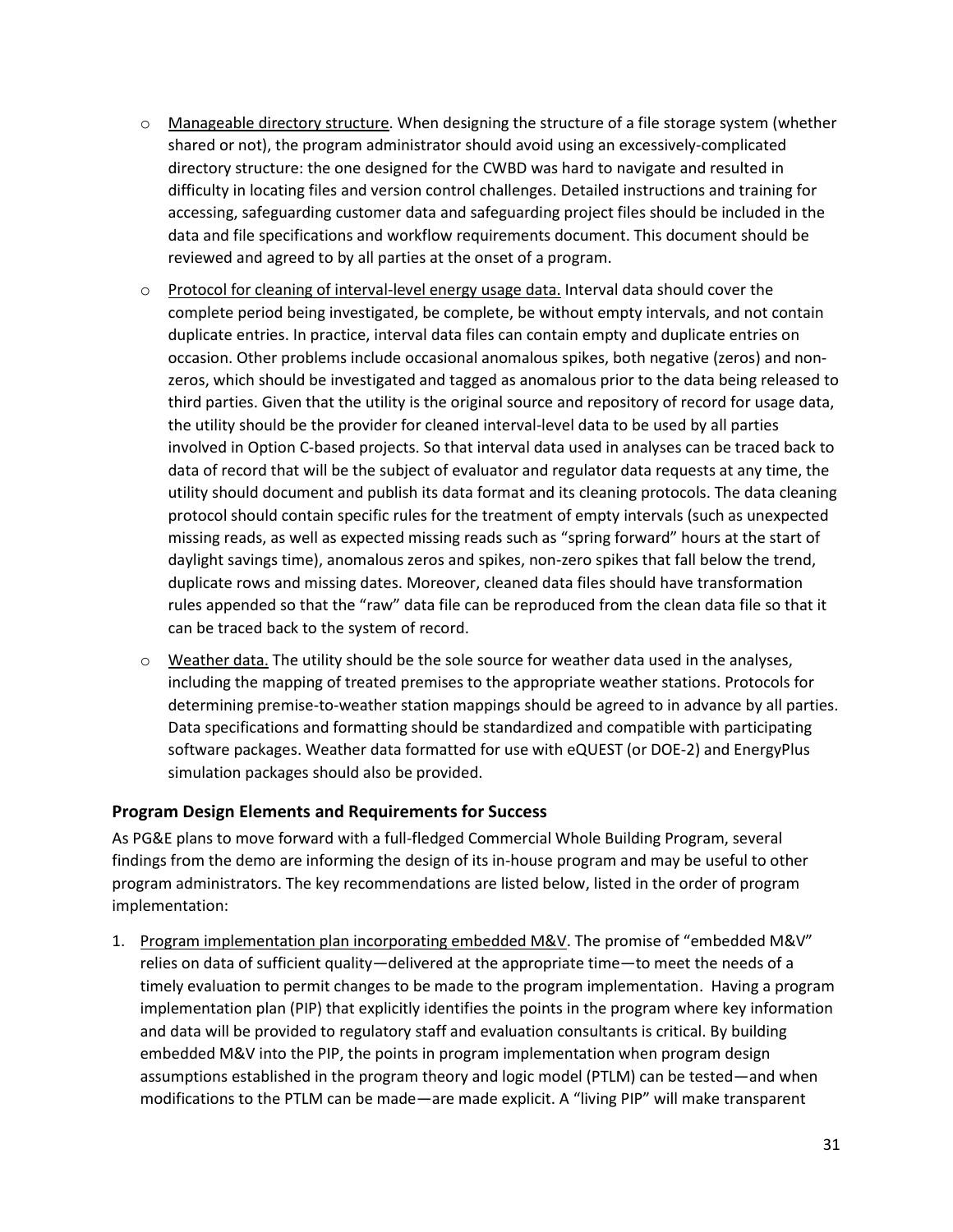when data elements will be shared, when program design assumptions will be tested throughout the program lifecycle, and when early evaluation feedback can be incorporated to improve program design.

- 2. Customer targeting. There are several possible approaches that may be taken. Two of these are discussed below.
	- a. When possible, use an "invitation" approach. The CWBD used an invitation-based approach whereby PG&E identified and targeted customers most likely to qualify and benefit from a whole building approach. This approach requires identifying promising sectors, assessing historic energy use to assess goodness-of-fit statistics of Option C models and verifying utility records to ensure that customers have not participated in other programs that would disqualify them. One benefit of this approach is that it safeguards against high levels of free ridership because the impetus to participate originated with the utility rather than with the customer. While an invitation-based approach can be challenging to implement, proactively inviting a pre-identified set of customers with premises having high levels of energy use, certain building characteristics, and within market segments and climate zones has an additional benefit of focusing sales efforts.
	- b. Assess feasibility of "scoring" interval data from the universe of commercial customers. This approach entails mapping commercial meters to premises and generating goodness-of-fit statistics for Option C modeling. The difficulty of this approach depends in large part on how well a utility maps meters to specific premises. A key advantage of this approach is that a sales rep can simply "look up" a premise to know whether it is suitable for Option C modeling.
	- c. Create "customer journeys" for interested yet unqualified customers. To avoid customer disappointment, specific program alternatives should be prepared to be presented to customers expressing an interest in participating in a whole building program, but who are deemed unsuitable for a commercial whole building approach. Among the reasons why a customer may not be suited for a whole building intervention include: the "basket" of measures they are willing or able to adopt are unlikely to realize sufficient savings to be reliably detected at the meter, the measures desired would not qualify for inclusion, unacceptable submetering requirements, and/or prior program participation.
- 3. Need for a self-generation policy. The demo unsuccessfully attempted to exclude buildings with selfgeneration, and this prohibition becomes increasingly untenable as rooftop solar and other types of self-generation become more commonplace. The restriction should be limited to customers that are unable to provide access to self-general production data at the time of applying for program application at the level of granularity required to produce a model with adequate goodness-of-fit metrics.
- 4. Documenting program influence. The joint study uncovered several issues to be addressed so that meter-based programs can be successful. Guiding principles for program design should be focused on effectively influencing potential participants to develop and implement multi-measure deep savings efficiency plans in their buildings. Whether or not the invitation-only approach outlined above is feasible, the emphasis should be on engaging customers through the design of a unique and comprehensive suite of whole building measures—including behavioral, operational, and retrocommissioning measures where applicable—and assuring that the appropriate package of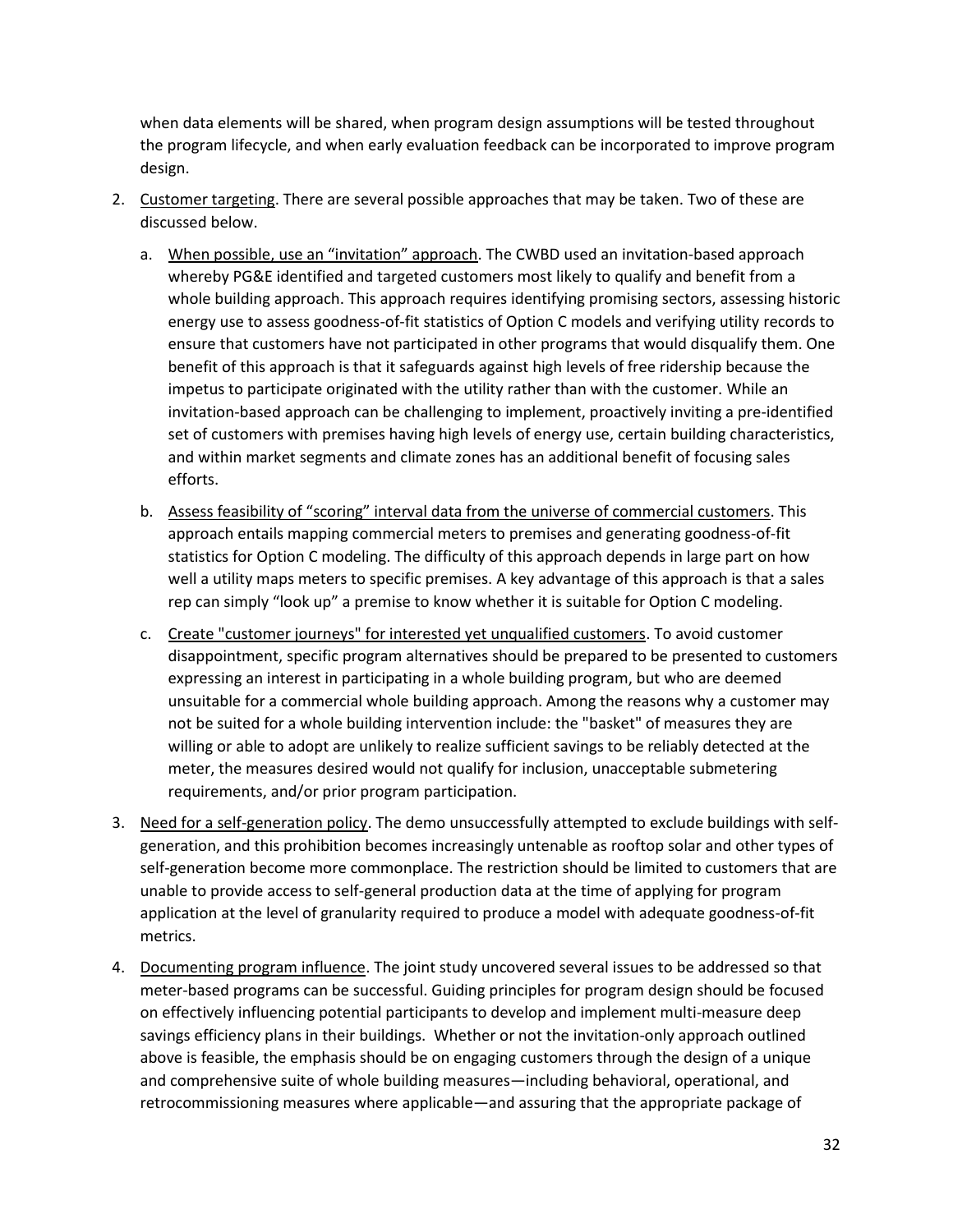measures is selected, implemented, and maintained over their expected lifetimes. By offering a suite of measures that would otherwise be difficult to obtain outside of the program, the burden of demonstrating influence will be lessened. That said, program services should apply resources where they are most effective for achieving savings and be as streamlined and as uncomplicated as possible, to promote applications at scale. Granted, methods are needed to document a program's influence on participant behavior, whether through a modification of existing net-to-gross surveys, or development of an entirely new methodology. These efforts should be done in cooperation with ex-post evaluators to ensure the data needs of impact evaluations are met.

- 5. Documenting existing conditions prior to project acceptance. The demo did attempt to document baseline conditions to ensure that baseline energy use reflected what was typical for the premise given the equipment that was in place prior to the intervention. Proper documentation of existing conditions ensures that the baseline established routine operating conditions and is not artificially depressed from non-working equipment or artificially inflated from poorly maintained equipment. Moving forward there are opportunities to improve these practices. For example, physical inspections should be required to ensure that all equipment found on site is inventoried, verified to be in proper working order, and is being operated on a regular basis. Although the documentation requirements for the demo were largely driven by the Option D simulations, a minimum documentation requirement should be maintained for projects using the Option C approach to ensure that the Option C approach does not undercount-or overcount-savings due to non-working, non-operating, and/or poorly maintained equipment.
- 6. Changes to requirements for baseline data. It is possible to model premise energy use with less than a full year of energy usage data, particularly for premises with highly seasonal energy usage patterns and for those in temperate climates. When statistical evidence can be presented to substantiate when less than a full year of data are required to represent the typical temperature conditions at a specific premise ("coverage factor"), the requirement for one year of baseline data could be waived.
- 7. Establishing premise boundaries, meter mapping, and metering requirements prior to project acceptance. The buildings in the demo were selected in part because they were deemed "well behaved": an examination of historic interval data confirmed that a statistical model of energy use with decent goodness-of-fit statistics could be created without requiring multiple independent variables (other than weather) to explain building energy use. Modeling energy use for the buildings in the demo was straightforward because each premise represented a simple use case for mapping meters to buildings: there was one gas meter and one electric meter per premise. There are many premises with more complex metering including multi-tenant buildings that typically have multiple sets of meters. Conversely, there are campuses where multiple buildings are served by a single set of meters; in such cases, or when energy efficiency measures focus on certain building subsystems, sub-metering may be necessary to establish a baseline prior to initiating a project using Option C modeling. It is critical to identify all the meters serving a premise prior to greenlighting a project, and to ensure that the meters serve only the premise being treated. Moreover, it is critical to ensure that the energy efficiency measures being proposed are likely to sufficiently reduce energy use so that it can be measured by the meters in place-or to specify that submeters will be required prior to project acceptance.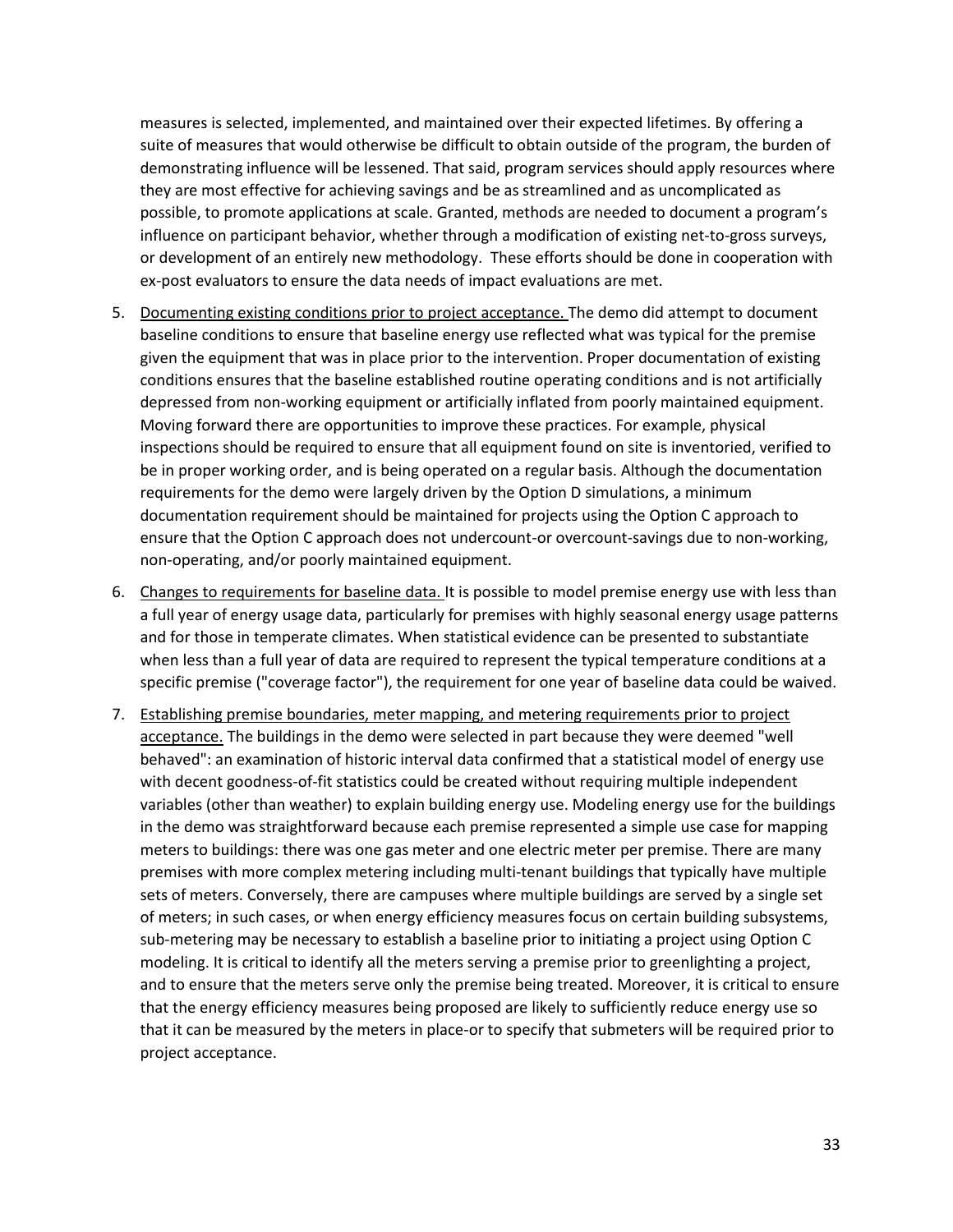- 8. Need for a "Plan B" analysis plan. Implementers have the expectation that projects that are greenlighted to proceed for an Option C-based whole building program will meet minimum savings threshold. If the projects do not meet savings thresholds, the uncertainty in the estimates may become excessive. In such cases it may be difficult to detect if any savings occurred, and whether a performance payment for small but non-zero savings can be made. It may also be impossible to correct for non-program effects in an Option C model due to a lack of data required to calculate the required adjustment. An alternate analysis strategy will need to be in place to meet customer needs when the Option C analysis is inconclusive or cannot be completed. This implies a program requirement be in place for a minimum set of data collection to document the baseline building characteristics regardless of the analysis approach in the event an alternate method is needed, such as IPMVP Options A, B or D.
- 9. Project development. After customer participation agreements are signed, conduct an energy audit (ASHRAE level 2) to identify deep savings from multiple measures that may be installed within the project's timeframe. Savings analysis for identified measures may use Option D simulations, or engineering calculations. Audits should include effective useful life of measures and overall costeffectiveness of the package of measures. Measure savings are gross savings estimates only with an existing equipment baseline, in accordance with AB 802. During the audit verify meter numbers and inquire about potential NREs. Upfront estimates of energy savings must be credible and of sufficient rigor to obtain customer commitment to fund the project. A site-specific M&V plan should also be created as a component of the overall project development
- 10. Documentation of energy efficiency measures. Because the demo evolved to be a comparison between Options C and D, detailed information about measure-level savings estimates and expected useful life was captured. Moving forward with a meter-based program, capturing measure-level detail will be just as critical. Even though savings may be measured at a whole building level, measure-level information will be required during the project development phase to estimate project savings and costs; and sell the project to the building owner. Measure-level savings estimates will provide information needed to estimate measure-weighted effective useful life (EUL) for savings reporting and project cost-effectiveness purposes. There was an extensive reporting template that implementers participating in the CWBD were required to follow. Adapting this for use moving forward would be a best practice for this purpose.
- 11. Post-installation inspections. Given their reliance on post-installation data to populate their models, it is critical that on-site, post-installation inspections are built into the program design. These inspections should go beyond a simple physical inspection since proper operation of the measures can be difficult to verify without performing functional performance testing. Functional performance testing can be conducted by monitoring the affected equipment through Energy Management System (EMS) trend logs or installing standalone instrumentation for sufficient time to verify proper operation. Acceptance testing conducted under Title 24 for projects requiring a permit may be helpful for verifying correct operation of measures.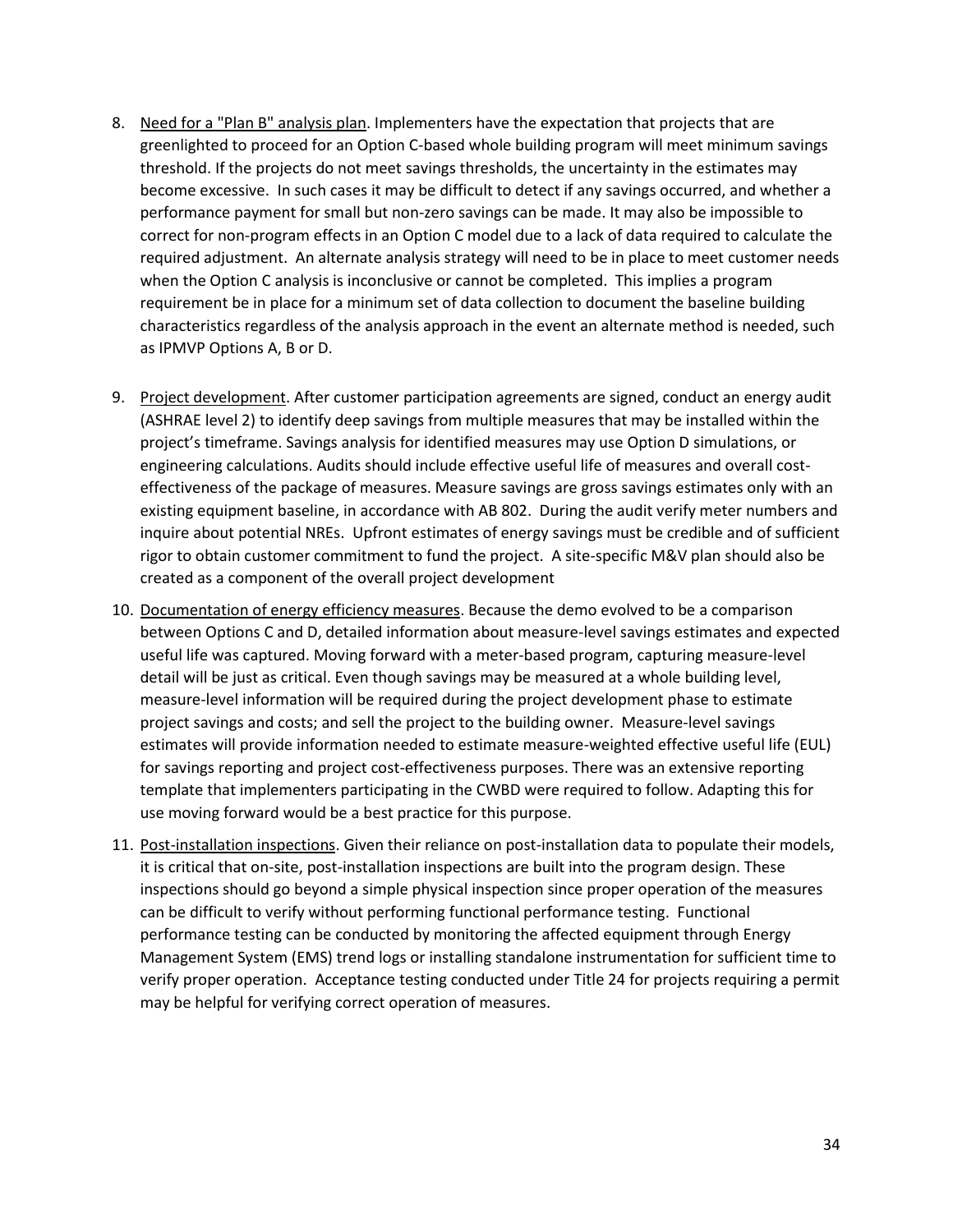- 12. Project quality assurance. After measure installation, implementers should employ functional performance testing<sup>14</sup> of measures to verify correct installation and operation. To ensure customer value, verification of all installed measures will provide assurance that the anticipated savings will materialize (or trigger further work to rectify problems with installation and operations). Implementers should encourage customers to integrate functional performance testing into their established operations and maintenance practices to improve measure savings persistence.
- 13. Planning to address non-routine events (NREs). The study team found that NREs occurred in three of the five study projects; NREs may occur in a similar proportion of programs using an Option C approach. The CWBD did not adequately plan for identifying and dealing with NREs: there was no systematic study of baseline data for detection of potential NREs, no use of software to monitor energy usage, and no systematic plan for dealing with NREs that were identified. Several suggestions for addressing these shortcomings are discussed below.
	- a. Ongoing structured interviews with building operators. Interviews with building operators are critical at every project phase. Prior to project acceptance, initial structured conversations with building operators will help develop rapport, confirm number and location of utility meters and sub-meters, and potential data streams to help explain energy use (e.g., from energy management systems, building operations schedules, recent or planned changes in occupancy and commissioning or decommissioning of equipment). After project acceptance, baseline period consumption data should be analyzed, and any unexpected usage patterns should be explored with site personnel during the energy audit/onsite survey phase of the project to discuss the sources of potential NREs. Throughout the project implementation and monitoring periods, periodic scheduled "check-in" interviews will maintain rapport, identify potential changes in building usage that may affect building use, and encourage building operators to reach out to implementers to report significant changes in building use that may impact energy use. In addition to these scheduled interviews, additional interviews should be scheduled when automated tools identify anomalies in energy use suggest likely NREs.
	- b. Software detection of NREs. Although there are no standardized statistical methods for detecting NREs in an automated fashion, we note that public domain software tools such as those that have been developed by Lawrence Berkeley Labs (LBNL GitHub, 2018) are promising for flagging likely NREs observable in patterns of interval data for further examination. An assessment of these tools is beyond the scope of this project, but we anticipate that statistical identification of potential NREs will be used together with structured interviews with building operators as discussed above.
- 14. Ongoing project performance tracking. Incorporate performance monitoring of energy use throughout the implementation and performance periods. Performance monitoring may be implemented in different ways, but it is essentially a comparison of actual energy performance to expected energy performance. One method of implementation is to download energy use data

l

<sup>&</sup>lt;sup>14</sup> Functional performance testing (FPT) here means testing the systems and equipment affected by the efficiency measures to assure they are installed correctly and perform according to their requirements. FPTs are part of California Title 24 acceptance testing, as defined in section 120.7 of the Building Commissioning Guide [\(https://www.energy.ca.gov/title24/2013standards/nonresidential\\_manual.html\)](https://www.energy.ca.gov/title24/2013standards/nonresidential_manual.html): Functional performance tests shall demonstrate the correct installation and operation of each component, system, and system-to system interface in accordance with the acceptance test requirements.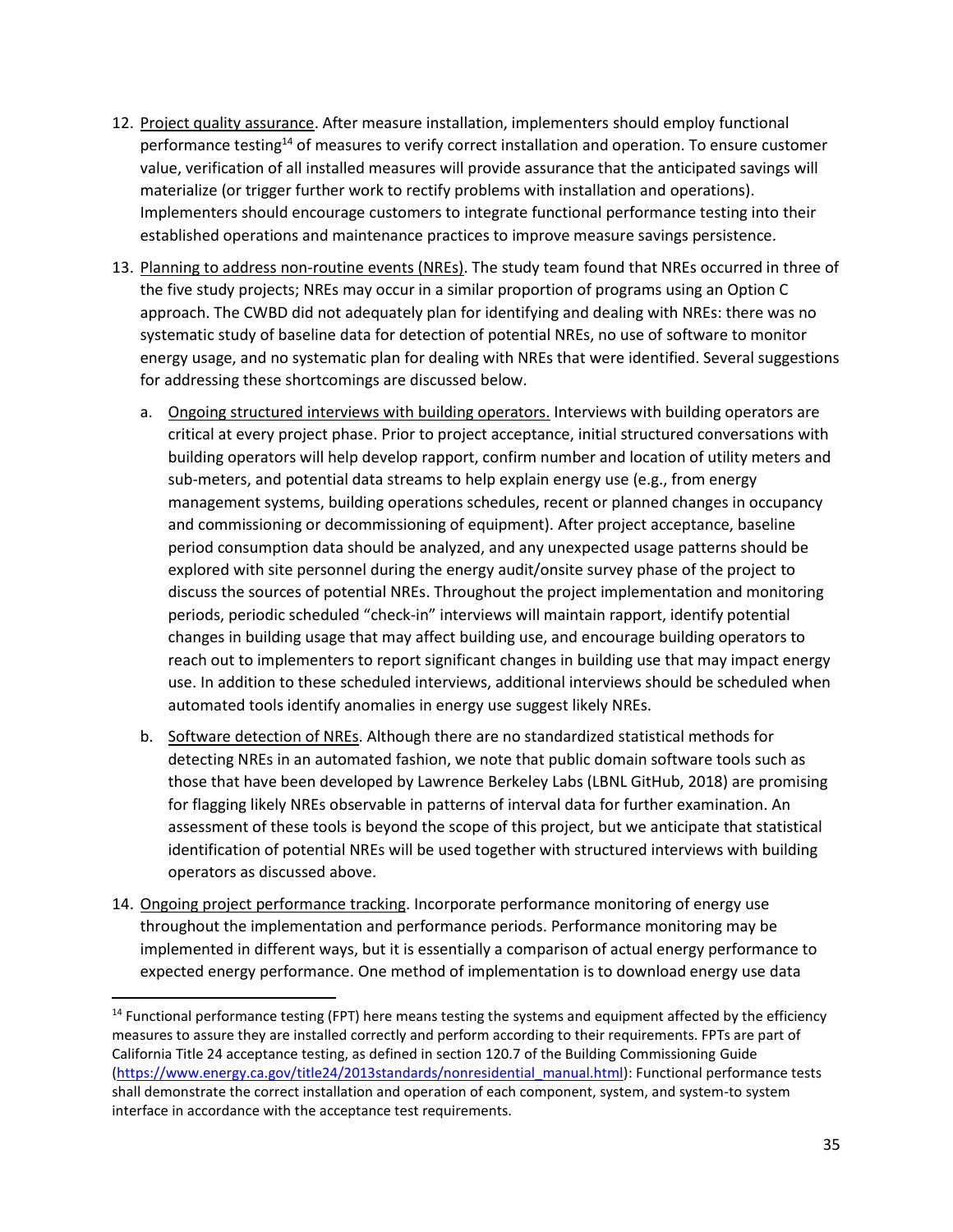frequently (e.g., every 4 to 8 weeks) and perform savings analysis to verify whether savings are accruing as expected. Study energy usage data to identify potential NREs, interview building operators to verify their occurrence, and quantify their impacts as applicable. When savings are not accruing as expected, identify and address causes related to deficient performance and maintain focus on energy savings performance by building on-going energy consumption tracking into standard operating procedures. Continue to proactively engage customer on issues affecting energy consumption.

## <span id="page-49-0"></span>6.4. Addressing Emerging Technical and Regulatory Questions to Scale Programs and Support Evaluation

## **Considerations for Evaluation of Commercial Whole Building Programs**

The site-specific Option C methodology of the CWBD was a direct response to the CPUC's call to IOUs in 2012 to develop a comprehensive approach to accomplish deep savings in commercial buildings. At that time—and until the passage of AB 802 in 2015—there was no methodology approved by the CPUC to use utility meters as a basis to determine energy and demand savings in commercial buildings. Savings for non-residential projects were determined by either deemed values in approved work papers or developed through engineering calculations including building energy simulation software (that is, IPMVP Option D). The Option D approach was added to the CWBD after its launch to enable PG&E to claim savings for the demo and to provide a basis to compare savings estimates from the two approaches.

There are two documents governing how evaluation is conducted in the State of California:

- The California Evaluation Framework (TecMarket Works, et.al., 2004) describes the context and purpose of evaluation in California. The Framework provides detailed descriptions of evaluation methodologies and it still relevant 15 years after its initial publication.
- The Evaluation Framework informed the California Energy Efficiency Evaluation Protocols: Technical, Methodological, and Reporting Requirements for Evaluation Professionals (TecMarket Works, et.al., 2006) which is the governing document for evaluation methodologies in California. The Protocols was adopted by ruling in 2006.

Neither document provides a methodology for using data from utility meters to determine energy and demand savings for a specific premise whereby adjustments must be made for non-routine events. Instead, the Evaluation Framework describes *billing analysis* whereby savings is determined for a *population* of premises. Although consistent with the general principles of IPMVP Option C at an individual premise level, billing analysis aggregates consumption across many premises to control for changes unrelated to the energy efficiency measures.

There is a recognition among evaluation professionals that the California Evaluation Framework needs a major update. Using a series of interviews completed in 2017, a needs assessment outlines a set of recommendations that include the addition of methodologies for NMEC analyses (Research into Action, 2017). Until the time that such an update is available, Southern California Edison has completed a firstgeneration NMEC Savings Procedures Manual (SCE, 2018) for implementers that addresses much of the site-level analysis requirements. The Efficiency Valuation Organization, publishers of the IPMVP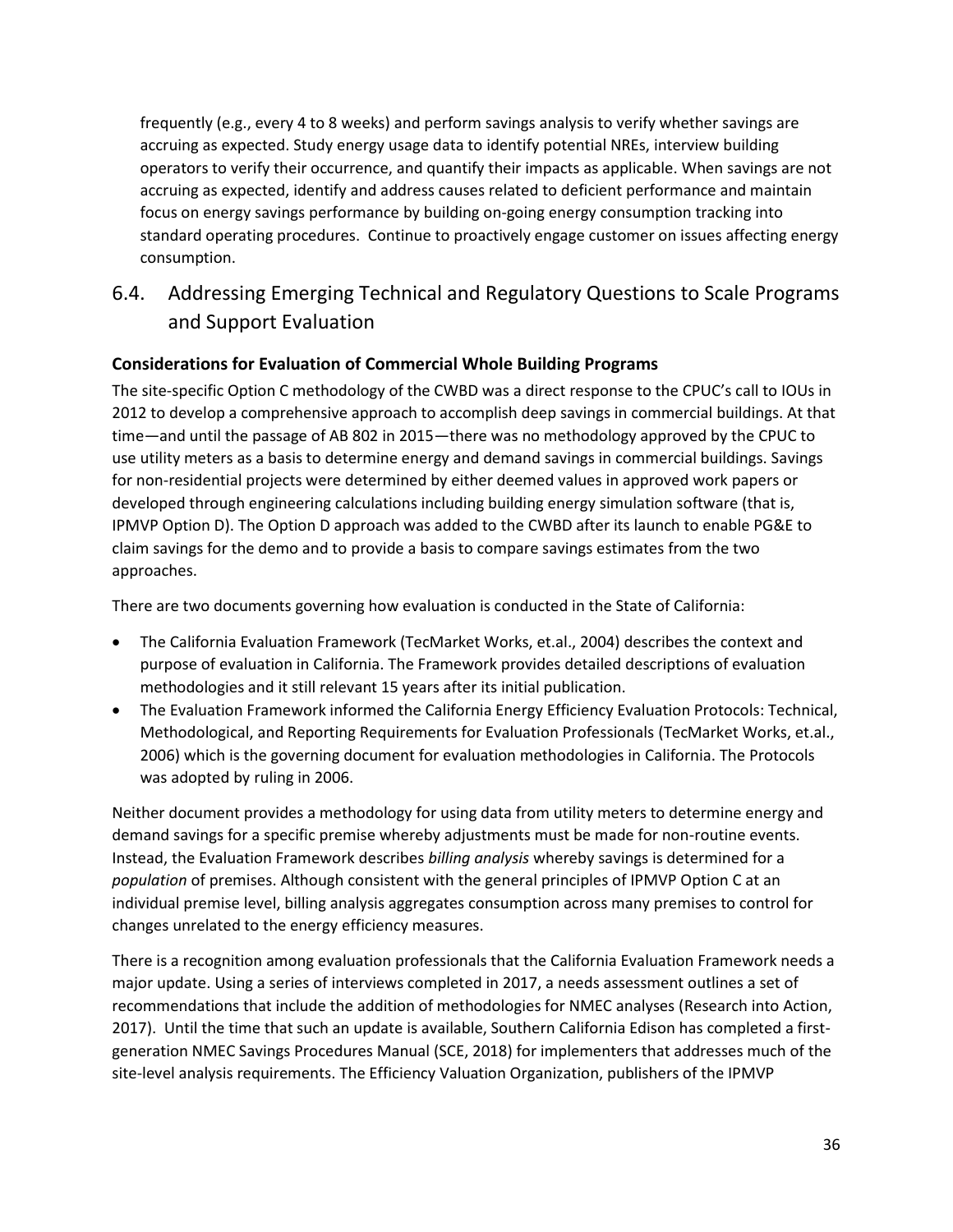Protocols, has recently elected to develop its Advanced M&V guide from this manual, and so it is as good a starting point as any for site-level NMEC analysis methods and requirements.

## **Establishing acceptable "Advanced M&V" methods and requirements for site-level NMEC**

The use of interval-level energy usage data may soon displace the use of monthly billing data as more jurisdictions adopt the metering infrastructure to collect, transmit, and store the significantly larger quantity of data. The industry must agree upon a standard set of procedures to correct and prepare high-frequency energy usage data. Efforts to standardize these procedures have been made in the CalTRACK process (CalTRACK 2.0, 2018). The more detailed the industry standard, the fewer issues that technical reviewers and evaluators will need to address. Methods and requirements for so-called "advanced M&V" include: validating meter data, preparing data sets, matching weather data files to premises, selecting appropriate modeling algorithms, reporting model goodness-of-fit metrics and uncertainties, and reporting savings. Several key requirements for site-level meter-based program evaluation are discussed below.

## **Open Source Model Transparency**

Given that NMEC is a relatively new approach to determining savings, transparency and replicability of energy modeling is critical. Sufficient transparency of methods will enable regulators and evaluators to replicate results. We recommend the use of well documented open source, public domain models for transparency and replicability. So that savings estimates can be reviewed and verified, savings reports should document data cleaning processes, contain a detailed analysis approach narrative and provide access to well documented source code.

## **Validation Protocols for Proprietary Models**

We recognize that proprietary models provide features and ease-of-use sought by some commercial customers. However, proprietary models tend to be difficult to evaluate because their source code is not openly available. Further complicating the ability of regulators and evaluators to replicate results is the lack of a well-accepted validation protocol. Research underway by Lawrence Berkeley Laboratory and other independent organizations should strive to produce a validation standard that can be adopted by the CPUC. Standardized non-disclosure policies adopted by the industry would facilitate the review of models produced by proprietary methods while safeguarding intellectual property rights.

## **Uncertainty Criteria**

l

Once the key issues associated with fractional savings uncertainty (FSU)<sup>15</sup> calculations for hourly models are settled, FSU criteria should be established at the site (project) and/or aggregate (program) level. Current site-level rules-of-thumb regarding a minimum savings fraction of 10% and the 20% CV(RMSE) specifications included in ASHRAE Guideline 14 imply an FSU of approximately  $+/-30\%$ <sup>16</sup> at 90% confidence. Substituting an FSU criterion would allow projects with poor CV(RMSE) statistics, but with high fractional savings, or projects with low fractional savings but with good CV(RMSE) statistics to

<sup>&</sup>lt;sup>15</sup> FSU is also known as relative precision.

<sup>&</sup>lt;sup>16</sup> Based on a daily model with no auto-correlation using ASHRAE Guideline 14 calculations. Note, the analytical techniques to estimate FSU presented in ASHRAE Guideline 14 are under review.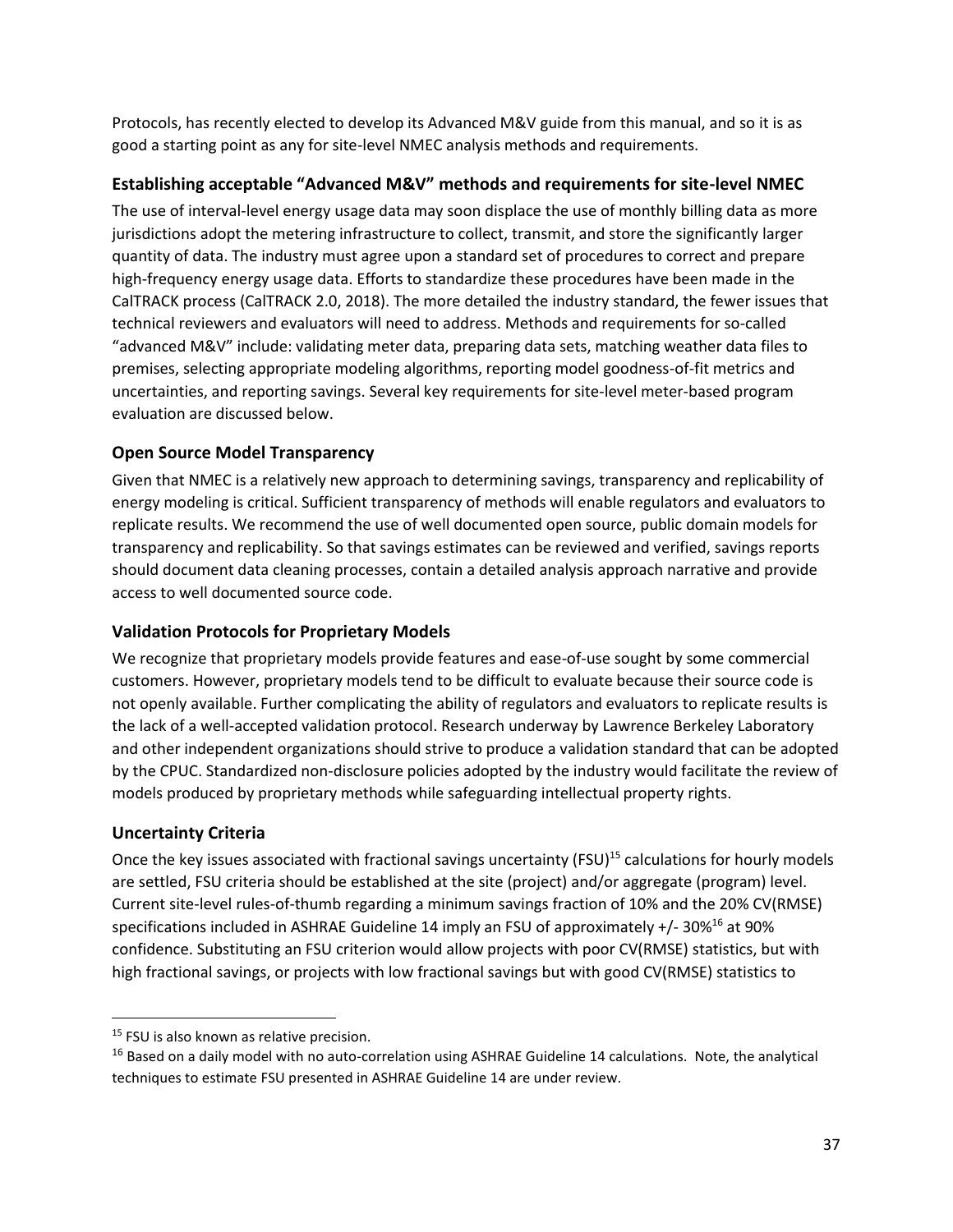qualify. Uncertainties at the program level will likely be lower than the individual project uncertainties as the errors in the individual estimates "compensate" at the program level. Establishing FSU at the program level would allow program implementers to establish their own project-level criteria, provided that the aggregated uncertainty of all projects in the program met the program-level criterion.

## **Deep Savings**

The CWBD was developed to facilitate deep savings. The projects were designed to meet program targets to save 15% or more of total premise consumption. The following recommendations follow from analyses of the CWBD projects:

- Models developed from interval data may meet FSU criteria with lower total savings fractions, but whole building programs with multiple projects with lower savings fractions run counter to the objective of obtaining deep savings. Deep retrofit projects should strive to obtain greater savings than the nominal 15% threshold.
- The projects in the pilot contained a mix of capital and BRO measures. While BRO measures can be an important aspect of whole building projects, projects with most savings resulting from capital improvements are essential for achieving savings fractions exceeding the nominal 15% threshold and for assuring project-level savings with sufficiently long EULs to meet cost effectiveness thresholds.
- Focus on setting savings thresholds based on lifecycle savings rather than on first year savings. A lifecycle focus will encourage a focus on more capital measures and capital-focused projects.

## **Ex-Ante and Ex-Post Net and Gross Savings Estimates**

The savings estimates resulting from a site-specific approach such as that used for the CWBD is gross savings. Gross savings are calculated for program participants relative to their predicted future energy usage absent participation in the program. On October 11, 2018 the CPUC issued resolution E-4952 that provides updates to the DEER database which provides an ex-ante net-to-gross value of 0.95 for nonresidential meter-based projects which install multiple measures. Consequently, the ex-ante net savings estimate for site-specific meter-based programs is the gross savings estimate multiplied by 0.95. The expost gross and net savings estimates are determined by impact evaluations that are directed by the CPUC.

## **Cost Effectiveness Criteria**

Programs delivered using ratepayer funds under the jurisdiction of the CPUC must meet regulatory cost effectiveness criteria. Calculating cost effectiveness presents several challenges unique to programs using an NMEC savings estimation approach.

Cost effectiveness calculations require a consistent set of metrics, including gross savings, project costs and net-to-gross ratios consistent with gross savings baseline assumption. Meter-based programs by their nature use existing conditions as the gross savings baseline. Measure costs need to be estimated consistently, requiring full costs rather than incremental costs. Net savings methodologies must also reference the same baseline as gross savings.

The effective useful life of a multi-measure project is based on estimated savings-weighted EUL of the measures installed. The measures and their relative contribution to project savings will need to be estimated prior to project implementation to obtain an estimated project-level EUL. NMEC procedures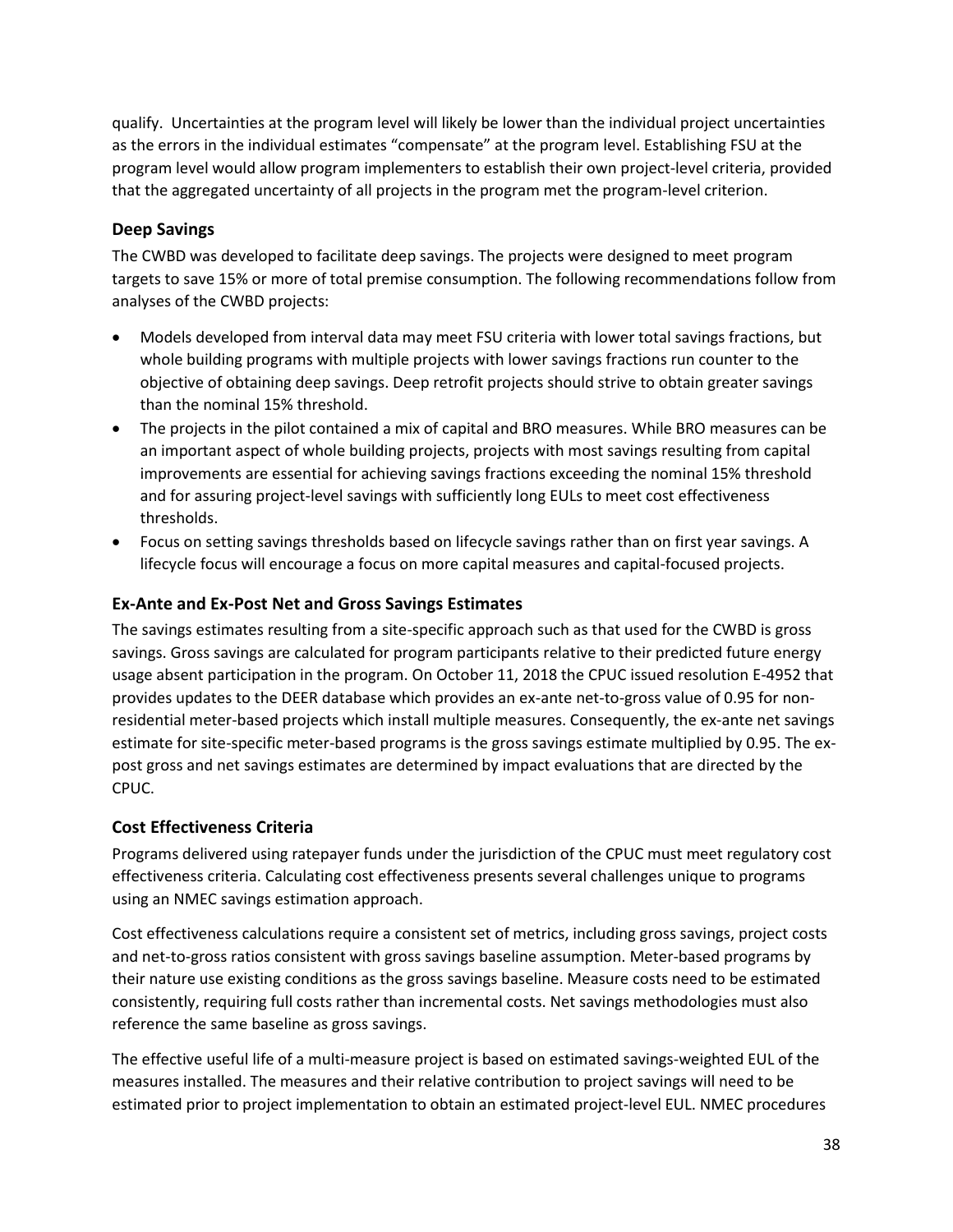do not estimate savings by measure, so measure-level engineering estimates will be necessary to estimate project EUL. Savings calculations done during project development will likely suffice for this purpose without adding significant additional project expense.

#### **Measure Persistence**

Projects undertaken in the CWBD contained a combination of capital measures and BRO measures. The persistence of the BRO measures is not well known, and consequently the CPUC has deemed the effective useful life of BRO measures at two years. Ongoing monitoring of projects using functional testing and NMEC analysis beyond the contractual performance period can demonstrate measure-level persistence at a site. Credible data from functional testing will be a necessary precursor to any policy changes to demonstrate to regulators whether savings endure for BRO measures beyond this deemed EUL of two years.

## **Embedded M&V**

Embedding M&V into the design and operation of a meter-based program facilitates the evaluation process by ensuring that programs are evaluable. Meter-based programs are data driven, and by their nature require data collection on the part of the program implementers to a level of quality required by evaluators. The data elements, collection protocols, data cleaning procedures, and documentation should be established in coordination with the evaluation team—then verified by the evaluation team early in the data collection process. The promise of "embedded M&V" relies on data of sufficient quality to meet the needs of the evaluation. The specific *data needs* for evaluation that need to be established at the onset of the project include:

- Metered data (raw and cleaned)
- Independent variable (weather) data (raw and cleaned)
- Software version used to conduct the analysis
- Site characteristics data
- Validation of meter numbers appropriate for the analysis
- Measure savings analysis done during project development to inform EUL calculations
- Data and analysis used to identify and calculate non-routine adjustments (as needed)
- Documentation of program engagement to facilitate net savings analysis

The site characteristics data requirement for Option D analysis exceeds what is required for Option C and may not be routinely collected. For example, existing equipment baseline efficiency and condition information may be required to inform the Option D analysis but would not be required for an Option C analysis. One challenge of the CWBD was that the Option D analysis was "layered on" after the start of the project and much of the data required for Option D analysis was not initially scoped into the project. In the event an Option D analysis needs to be conducted, it should be planned at the onset of the project since key data may be required that cannot be obtained during an ex-post site visit.

If projects will rely on independent data other than weather (such as production quantities for processdriven projects), implementers and evaluators will need to plan to collect it at a frequency consistent with the analysis. Note that the frequency of production data may be a limiting factor in the time scale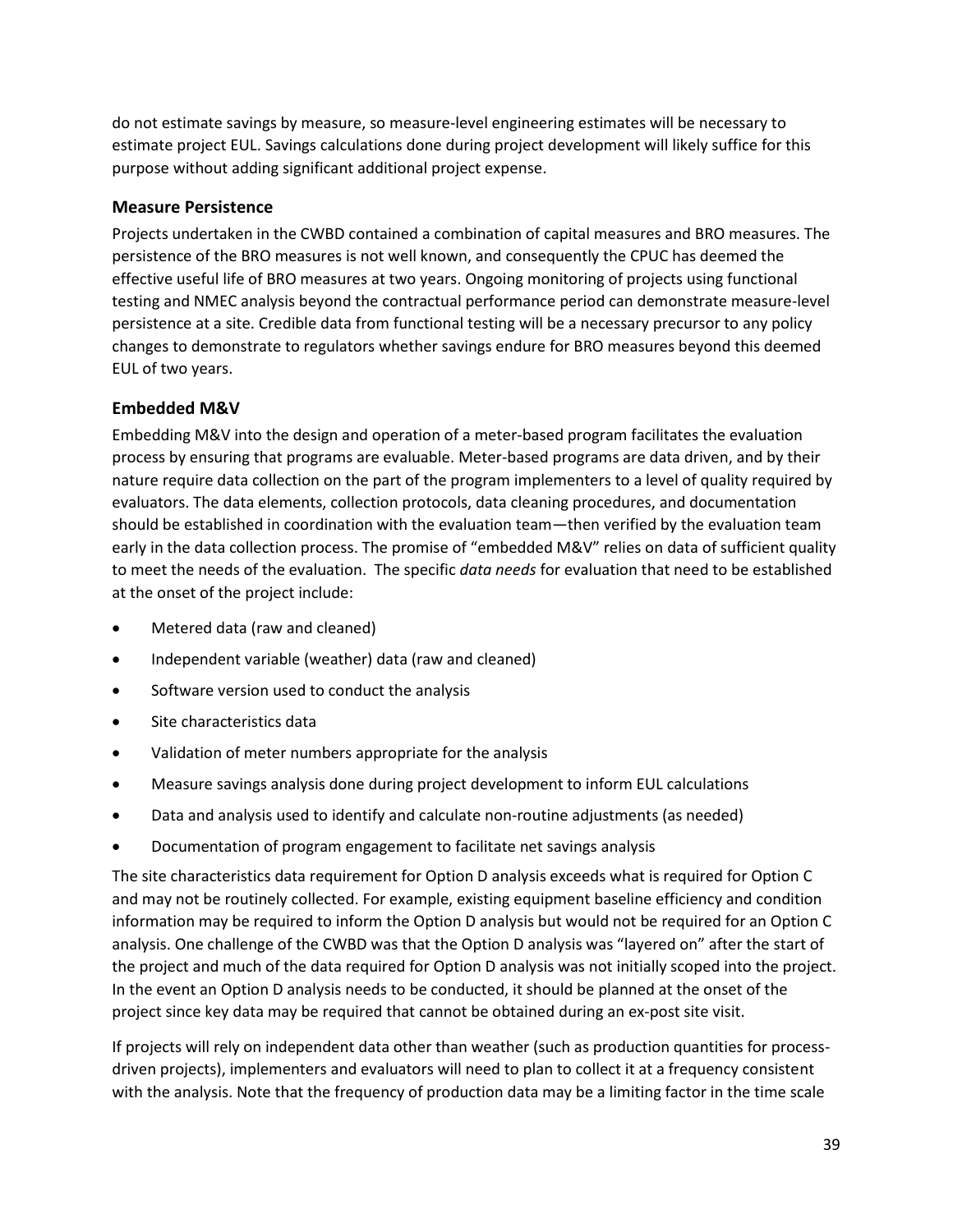of the overall analysis; this limitation may require aggregation of interval usage data to match the time scale of the production data. Careful documentation of data sources and all data cleaning activities is critical.

Given the time required for projects to complete the performance period and enter the savings claim process, the ex-post evaluators will need to maintain contact with implementers throughout the project lifecycle. This is a departure from the typical evaluation process and is inherent in the need for embedding M&V into program implementation processes. For NMEC to be successful, data gathering, documentation of processes, and data analyses should be responsibilities that are shared between program implementers and evaluators.

The specific *operations processes* necessary for evaluation of a whole building programs include:

- *Prior to premise consideration.* Ensure the suitability of premises for participation by: verification of sufficient historical interval data and determining whether it is well-suited for modeling without the need for multiple independent variables; providing a clear-cut definition of premise boundaries, generation sources, mapping of utility meters and identifying whether need exists for submetering. Analytical techniques to identify applicable meters and match them to a premise will not be 100% accurate. Inconsistencies in building address and account address can make meter matching difficult without a conducting a physical inventory of the meters.
- *Prior to project acceptance.* Develop a high-level M&V plan; verify data from submeters as applicable; assess baseline model and regression model from implementer; review attribution documentation, and complete attribution and passing project for technical review. The model must be able to predict baseline consumption within reasonable goodness-of-fit parameters. Buildings where the baseline models cannot meet the GOF statistics will need to be eliminated from consideration.
- *Prior to measure installation.* Plan for controlling for non-routine events by initiating relationship with building operator and ongoing monitoring of interval data. Meter-based programs require ongoing customer engagement to identify and characterize potential NREs. Make plans for functional testing of existing equipment as applicable.
- *After measure installation and throughout the performance period.* Monitor interval data to confirm drop in premise energy use; execute plans for functional testing as applicable; continue execution of plan for controlling for non-routine events by maintaining contact with building operators, monitoring interval data for non-routine events, and adjusting statistical models as necessary; estimate project-level energy savings and performance payments, and report program-level savings to regulators. Buildings with sufficiently accurate baseline models may be subject to non-routine events that are difficult or impossible to characterize. These buildings will need to use an alternative method for estimating savings if NRE adjustments are not possible.
- *Throughout the project lifecycle.* Maintain contact with key stakeholders including regulators, implementers, technical advisors, and reviewers.

## **How can meter-based programs be designed to facilitate evaluation?**

Figure 6 is a conceptual diagram that illustrates a process flow showing responsibilities and handoffs between customers, program administrators/implementers, and evaluators/regulators for a typical sitespecific, whole building meter-based program. While not all activities are shown, the diagram attempts to capture the critical ones.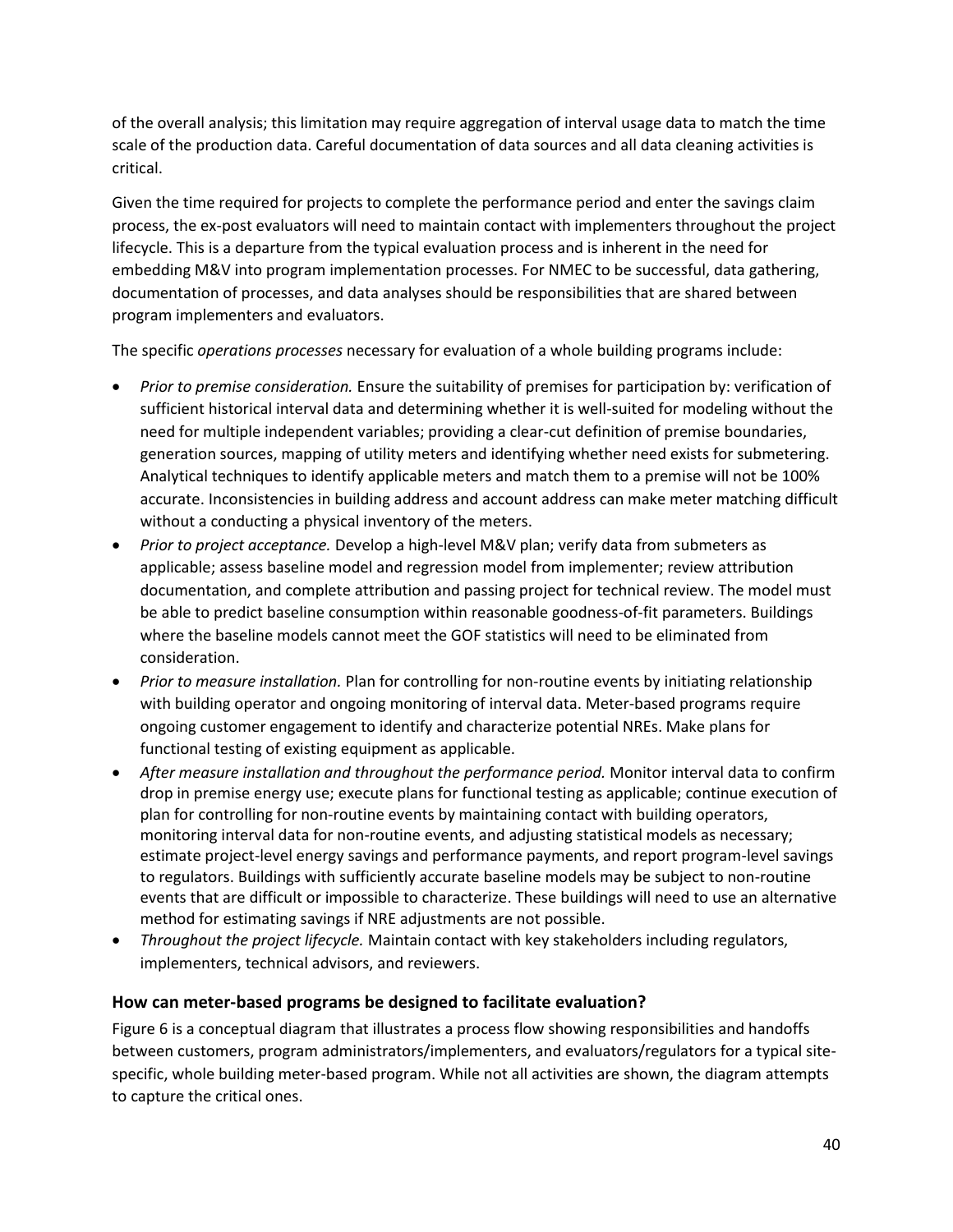

**Figure 6. Illustrative Process Flow for Facilitating Embedded EM&V**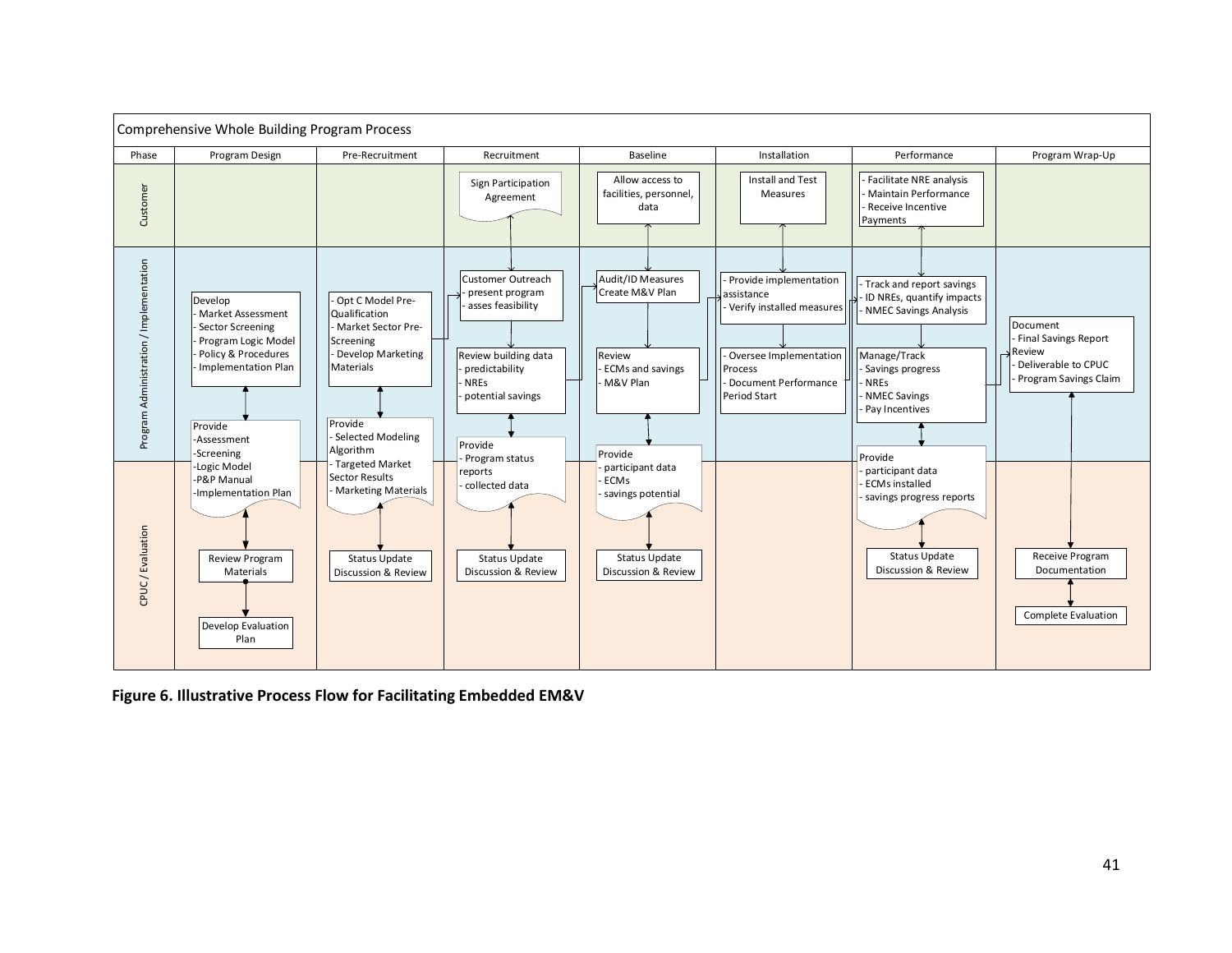## **Independent ex-post impact evaluations of whole building programs**

Independent ex-post impact evaluations of whole building programs can use a variety of methods based on the objectives of the evaluation. Whole building programs have been a part of efficiency portfolios for some time, and some combination of Option C or Option D analysis is generally applied to the evaluation. Evaluation studies are generally conducted on a sample basis, where the uncertainty in the evaluated savings are based on the sample statistics. Meter-based programs offer some intriguing options for ex-post evaluation studies. The overall evaluation framework will likely include the following elements:

- Review of implementer Option C gross savings analysis
- Independent Option C or Option D gross savings analysis
- Independent assessment of net savings

These activities will likely be done on a sample basis. Based on the results of the pilot, the review of the Option C models was non-trivial and would not likely be done on the full census of participants. As described above, the Option C reviews included validation of the interval data, examination of the data cleaning process, examining model source code, re-running the Option C analysis and comparing results to reported values.

An independent Option C analysis may also be conducted to validate the results of the implementer analysis. Both proprietary and open source methods may benefit from an independent analysis. Validating the open source methods by simply examining source code may not be effective.

Sites in the program not suitable for Option C analysis may be evaluated using other IPMVP options, such as Option A (partially measured retrofit isolation), Option B (fully measured retrofit isolation) or Option D analysis. Whole building multi-measure projects with significant measure interactions will likely use Option D. This analysis would be done on a sample basis drawn from projects not meeting the Option C FSU criteria established for the evaluation.

## <span id="page-55-0"></span>**7. Conclusion**

The focus of this study was limited to the four research questions identified in section 3. The study team identified several issues in conducting deep savings whole building programs utilizing the two IPMVP Options C and D. While the Joint Study was not conclusive because it included only five of the CWBD participant sites, it did identify numerous issues while addressing each research question.

## **1. Comparison of whole building program savings estimates between Option C and D approaches.**

After much effort to improve Option D simulations, for sites with no NREs, electric savings estimates generated by Option C and Option D were acceptably close in three of five cases. No good comparisons were found for the gas savings estimates, due to data quality issues as well as an inability of analytical models to accurately model gas usage patterns. The NRE impacts in the two site's electric savings estimates were estimated by the Option D simulations when significant information about them was known.

The predominant risk in whole building programs is the occurrence of NREs and their impacts on the energy savings, whether estimated through Option C or Option D. In this study, the team could estimate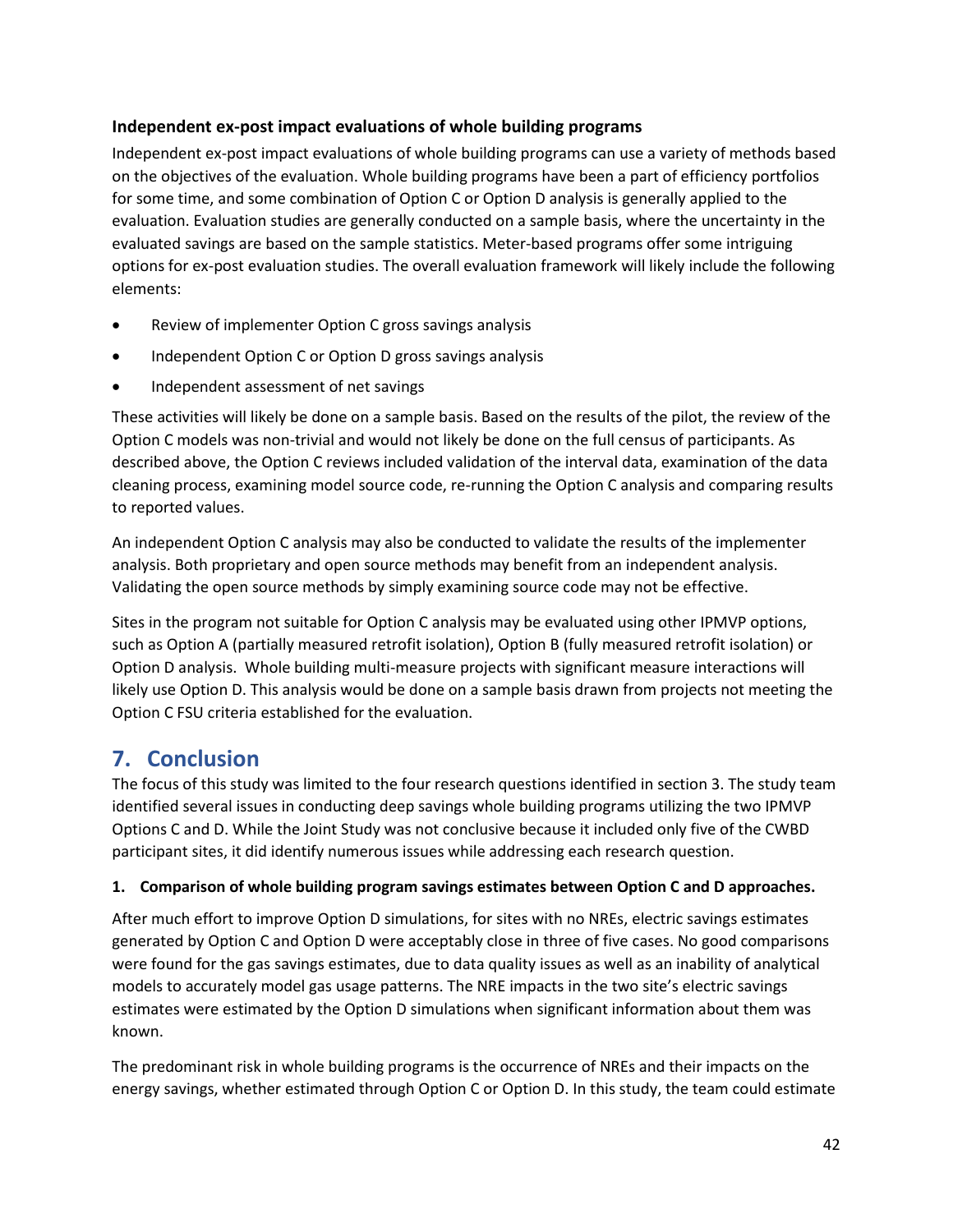NRE impacts after it collected information from the site that enabled it to be simulated in the Option D model. The Option C analysts did not go on site and therefore were blind to any occurrences of NREs. A proactive approach to identify, document, and quantify non-routine events is critical for estimating site by site savings. All models, regardless of the GOF statistics, will converge on the wrong savings if NRE adjustments are not included.

The CWBD encountered issues with both Option C and Option D analysis. Programs should avoid a focus on a single analysis method and recognize the need for 'backup' analysis methodologies to meets the needs of individual projects and regulatory requirements.

## **2. Improvements to key program technical requirements and documentation.**

Although there was significant development of the program policies and procedures manual, data specification documents, reporting templates, and other resources, the study team found weaknesses in their content, and lack of enforcement of their use. Particularly the Option D calibration requirements were too loose and allowed many unacceptable shortcuts to be made. When Option C gas models failed due to lack of good data, or poor goodness of fit, no back-up actions were taken. The use of a secure file transfer system to exchange energy use data and project information, was not consistently followed. These issues led to several hours of confusion and loss of critical information that impeded this effort.

It was also noted that there are several areas where consensus industry standards would be helpful: establishing a framework and methodology for identifying and quantifying NREs, improving uncertainty estimation methodologies for both Option C and D M&V methods, and developing an industry standard methodology for calibrating Option D simulations and estimating individual measure and well as whole building savings.

## **3. Factors informing the design of future meter-based whole building performance programs.**

Deep savings whole building savings programs are long engagements with their participants, the CWBD engaged with its customers for up to five years. The CWBD evolved over this time as well, for example adding in the Option D simulation requirements. Consistent project management, reporting, and data archiving is critically important, as is maintaining consistency of procedures and technical review. It is problematic to expect evaluation teams will have sufficient data to perform their tasks if program data is provided at the end of the performance periods. Instead embedded EM&V concepts should be explored and included in program design to assure evaluators will have the information needed for their tasks.

In terms of meter-based programs, the CWBD illuminated several best practices: identifying potential participants through analysis of usage data, pre-screening program participant to assure baseline model goodness of fit and accuracy, assuring participants willingness to invest in deep savings and await incentive payments based on performance, providing consistent energy data and weather files, providing good documentation of baseline conditions, documenting program influence, and establishing specific procedures for NREs.

## **4. Addressing the emerging technical and regulatory questions necessary to scale such programs and support evaluation.**

In pursuing the joint study, several considerations for evaluating meter-based whole building deep savings programs in California became apparent. A primary consideration was the lack of an accepted evaluation methodology to use utility meters as a basis to determine energy and demand savings in commercial buildings. Neither of the two main evaluation guidance documents, the Evaluator's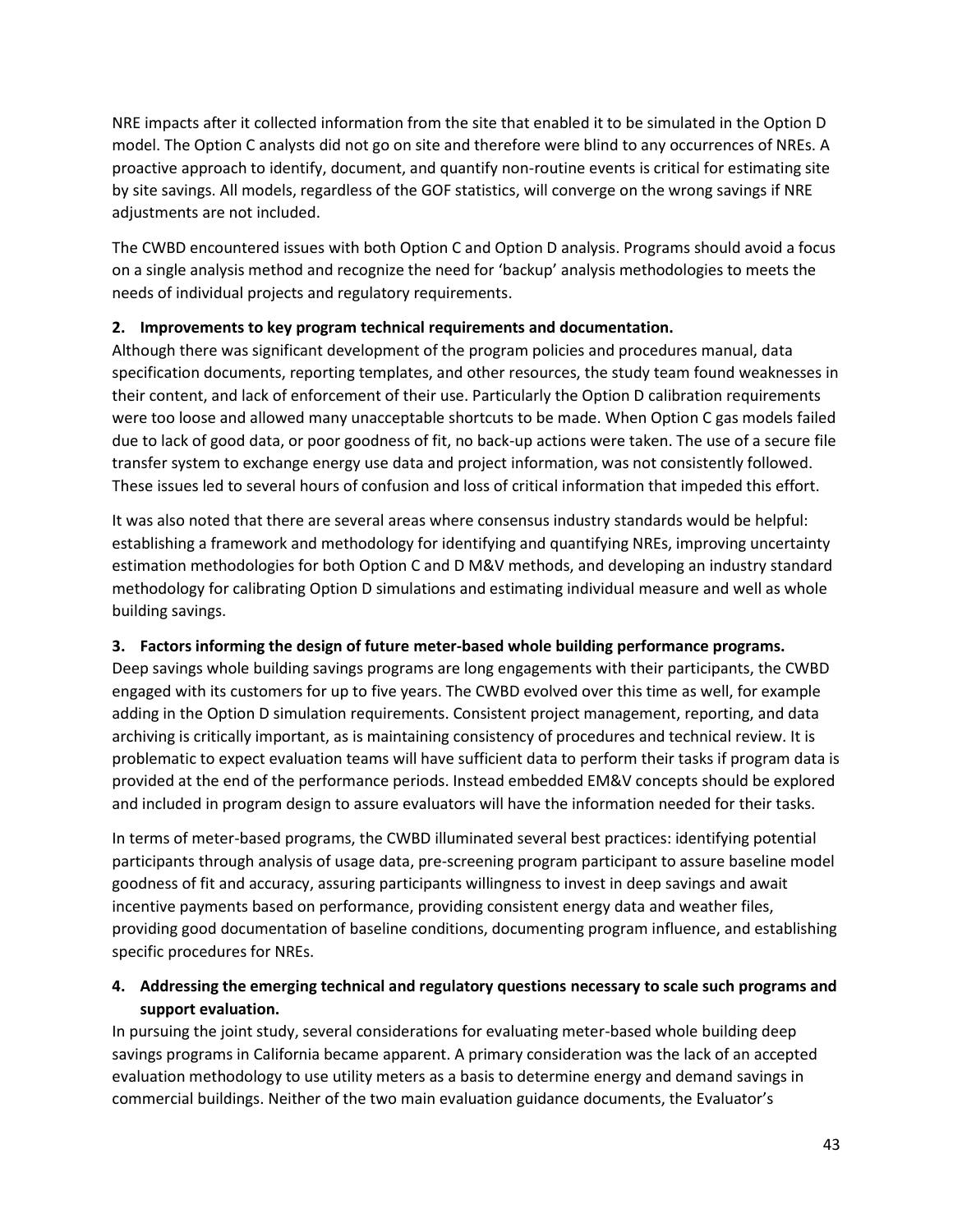Framework and the Evaluator's Protocols, provides a methodology for using data from utility meters to determine energy and demand savings for a specific premise whereby adjustments must be made for non-routine events. In addition, reporting structures for meter-based programs don't fit well in deemed or custom reporting structures. We echo the recently completed needs assessment for updating California's Evaluation Framework to include methods for evaluating meter-based site-specific projects and programs.

Several other considerations should be addressed to facilitate evaluation of meter-based projects and programs. We recommend education and training on advanced M&V methods to reduce confusion and leverage its benefits appropriately. To maintain transparency, open source advanced M&V models will be preferred, but methods to validate proprietary models should be adopted to increase the number of market actors. Research should be pursued in needed areas, such as developing savings uncertainty algorithms for M&V methods employing advanced modeling algorithms.

Cost-effectiveness and useful life metrics should be broadened to evaluate the combined packages of deep saving measures installed in these projects. Finally, as meter-based projects have a long duration, successful and informed evaluation will only result when evaluation data and information requirements are embedded in program design. Embedded EM&V will be critically important to gain rapid feedback on program operation and effectiveness.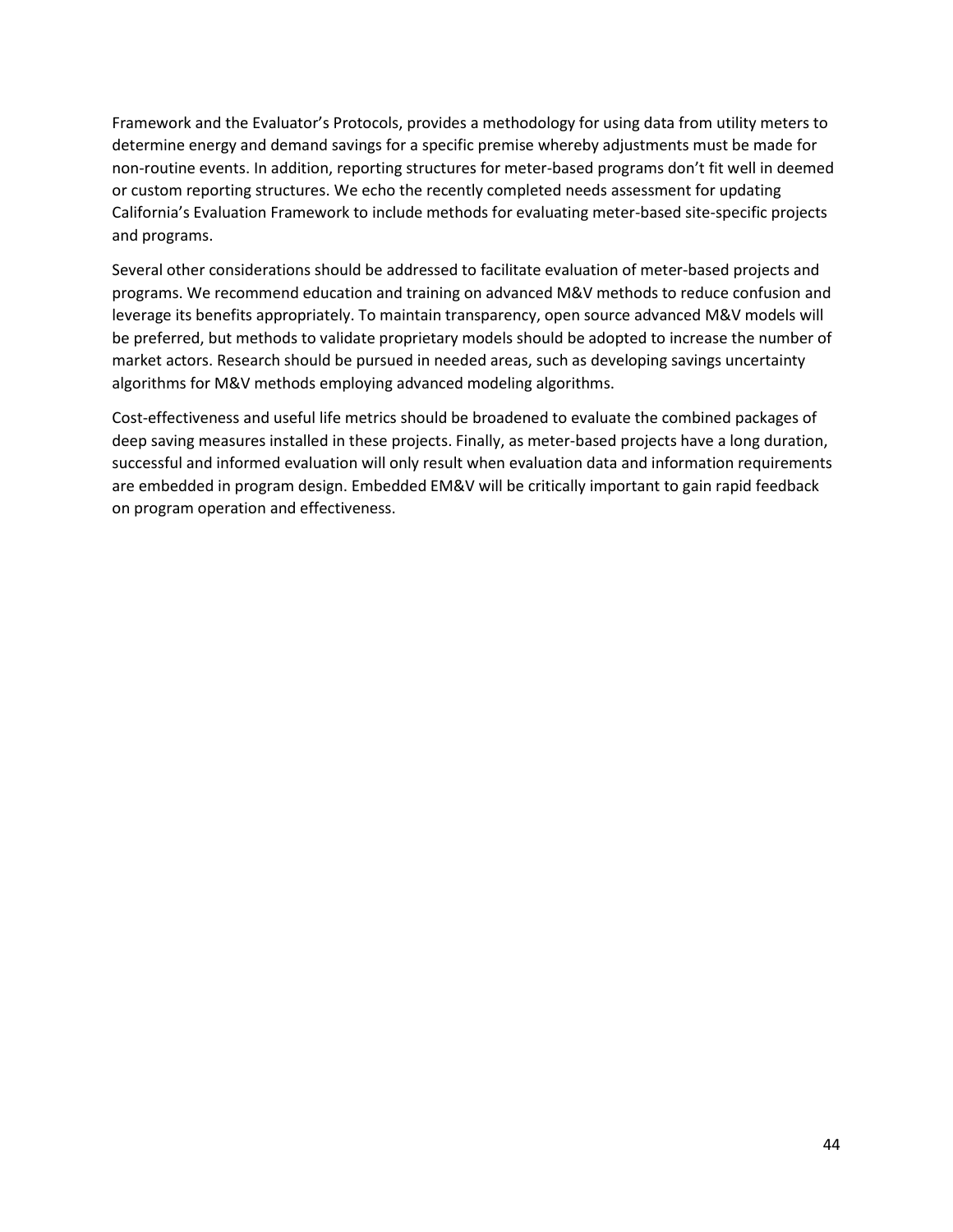## <span id="page-58-0"></span>**References**

ASHRAE, 2014, Guideline 14-2014, Measurement of Energy and Demand Savings, American Society of Refrigeration, Air-conditioning, and Heating Engineers, 2014, available a[t www.ashrae.org.](http://www.ashrae.org/)

Assembly Bill 802, Williams. Energy Efficiency, October 8, 2015. Bill information available at: [https://leginfo.legislature.ca.gov/faces/billNavClient.xhtml?bill\\_id=201520160AB802.](https://leginfo.legislature.ca.gov/faces/billNavClient.xhtml?bill_id=201520160AB802)

Bonneville Power Administration (BPA), August 2017, "Uncertainty Approaches and Analyses for Regression Models and ECAM," Prepared for Bonneville Power Administration by SBW Consulting, August 2017.

California Public Utilities Commission (CPUC) 2006, California Energy Efficiency Evaluation Protocols: Technical, Methodological, and Reporting Requirements for Evaluation Professionals (Evaluator's Protocols), April 2006, available at: [http://www.cpuc.ca.gov/General.aspx?id=5399.](http://www.cpuc.ca.gov/General.aspx?id=5399)

California Smart Grid Annual Report to the Governor and the Legislature, May 2014, California Public Utilities Commission (CPUC), available at [http://www.cpuc.ca.gov/WorkArea/DownloadAsset.aspx?id=3292.](http://www.cpuc.ca.gov/WorkArea/DownloadAsset.aspx?id=3292)

CalTRACK 2.0, 2018. "CalTRACK Methods, version 2.0", Available at: <http://docs.caltrack.org/en/latest/methods.html>

CPUC, 2016, Focused Impact Evaluation of the 2013-2014 Home Upgrade Program, CPUC CalMAC Study ID CPU0118.01, May 2, 2016, available at:

[http://www.calmac.org/publications/CPUC\\_HUP\\_Focused\\_Evaluation-FINAL\\_05-03-16atr.pdf.](http://www.calmac.org/publications/CPUC_HUP_Focused_Evaluation-FINAL_05-03-16atr.pdf)

CPUC, 2017, Final Report: 2015 Home Upgrade Program Impact Evaluation, CalMAC Study ID CPC0162.01, June 23, 2017, available at: [http://www.calmac.org/publications/RES\\_5.1\\_HUP\\_FINAL\\_REPORT\\_ATR\\_06-30-17.pdf.](http://www.calmac.org/publications/RES_5.1_HUP_FINAL_REPORT_ATR_06-30-17.pdf)

Decision 12-05-015, 2012, Decision Providing Guidance on 2013-2014 Energy Efficiency Portfolios and 2012 Marketing, Education, and Outreach, available at: [http://www.calmac.org/events/Decision\\_12-05-](http://www.calmac.org/events/Decision_12-05-15.pdf) [15.pdf.](http://www.calmac.org/events/Decision_12-05-15.pdf)

Efficiency Valuation Organization (EVO), 2016, International Performance Measurement and Verification Protocol (IPMVP), Core Concepts, October 2016, available at: [www.evo-world.org.](http://www.evo-world.org/)

Lawrence Berkeley National Laboratory (LBNL), 2018, GitHub Non-Routine Event Detection and Adjustment Tool[, https://github.com/LBNL-ETA/nre.](https://github.com/LBNL-ETA/nre)

Matthieu, J.L., P.N. Price, S. Kiliccote, and M.A. Piette, "Quantifying Changes in Building Electricity Use, With Application to Demand Response," IEEE Transactions on Smart Grid, 6 2:507-518, 2011.

PG&E, 2013a, Functional Testing Protocols for Commercial Building Efficiency Baseline Modeling Software, Emerging Technology Report ET12PGE5312, September, 2013, available at: [https://www.etcc](https://www.etcc-ca.com/reports/commercial-building-energy-baseline-modeling-software-performance-metrics-and-method-testing)[ca.com/reports/commercial-building-energy-baseline-modeling-software-performance-metrics-and](https://www.etcc-ca.com/reports/commercial-building-energy-baseline-modeling-software-performance-metrics-and-method-testing)[method-testing.](https://www.etcc-ca.com/reports/commercial-building-energy-baseline-modeling-software-performance-metrics-and-method-testing)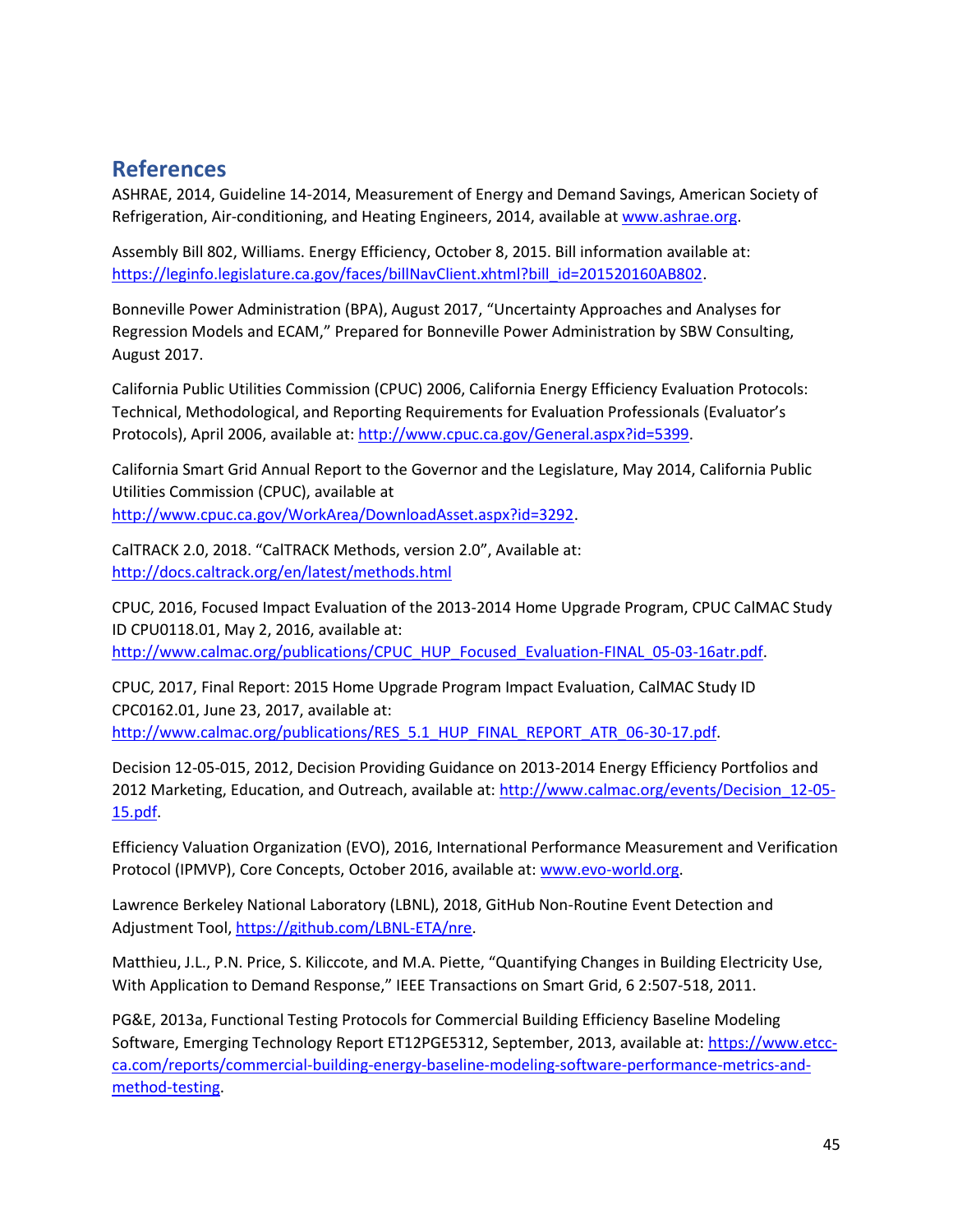PG&E, 2013b, Energy Management and Information System Software Technology Assessment: Considerations for Evaluating Baselining and Savings Estimation Functionality, Emerging Technology Report ET12PGE1311, September, 2013, available at: [https://www.etcc-ca.com/reports/energy](https://www.etcc-ca.com/reports/energy-management-and-information-system-software-technology-assessment-considerations)[management-and-information-system-software-technology-assessment-considerations.](https://www.etcc-ca.com/reports/energy-management-and-information-system-software-technology-assessment-considerations)

PG&E, 2018 Energy Management and Information System Software: Testing Methodology and Protocol, Emerging Technology Project ET13PGE7161, January, 2018, available at[: https://www.etcc](https://www.etcc-ca.com/reports/energy-management-and-information-system-software-testing-methodology-and-protocol)[ca.com/reports/energy-management-and-information-system-software-testing-methodology-and](https://www.etcc-ca.com/reports/energy-management-and-information-system-software-testing-methodology-and-protocol)[protocol.](https://www.etcc-ca.com/reports/energy-management-and-information-system-software-testing-methodology-and-protocol)

Reddy, Maor and Panjapornpon. "Calibrating Detailed Building Energy Simulation Programs with Measured Data— Part I: General Methodology," HVAC&R Research,Vol. 13, No. 2, March 2007.

Reddy, Maor and Panjapornpon. "Calibrating Detailed Building Energy Simulation Programs with Measured Data— Part II: Application to Three Case Study Office Buildings," HVAC&R Research,Vol. 13, No. 2, March 2007

Southern California Edison (SCE), 2018. "Normalized Metered Energy Consumption Savings Procedures Manual," version 1.01. Emerging Technology Report no. ET15SCE1130. Available at: [https://www.etcc](https://www.etcc-ca.com/reports/normalized-metered-energy-consumption-savings-procedures-manual)[ca.com/reports/normalized-metered-energy-consumption-savings-procedures-manual](https://www.etcc-ca.com/reports/normalized-metered-energy-consumption-savings-procedures-manual)

TechMarket Works, 2004, The California Evaluation Framework, prepared for California Public Utilities Commission and the Project Advisory Group, June 2004. Available at: [http://www.calmac.org/publications/California\\_Evaluation\\_Framework\\_June\\_2004.pdf.](http://www.calmac.org/publications/California_Evaluation_Framework_June_2004.pdf)

TechMarket Works, 2006, California Energy Efficiency Evaluation Protocols: Technical, Methodological and Reporting Requirements for Evaluation Professionals, April 2006. Available at: [http://www.calmac.org/publications/EvaluatorsProtocols\\_Final\\_AdoptedviaRuling\\_06-19-2006.pdf](http://www.calmac.org/publications/EvaluatorsProtocols_Final_AdoptedviaRuling_06-19-2006.pdf)

Research into Action and Navigant Consulting, 2017, "California EM&V Framework Refresh Needs Assessment, Draft Report," August 2017. Available at

[https://pda.energydataweb.com/api/downloads/1904/EMV%20Refresh%20Draft%20Report%20v9\\_clea](https://pda.energydataweb.com/api/downloads/1904/EMV%20Refresh%20Draft%20Report%20v9_clean%20(002).docx) [n%20\(002\).docx](https://pda.energydataweb.com/api/downloads/1904/EMV%20Refresh%20Draft%20Report%20v9_clean%20(002).docx)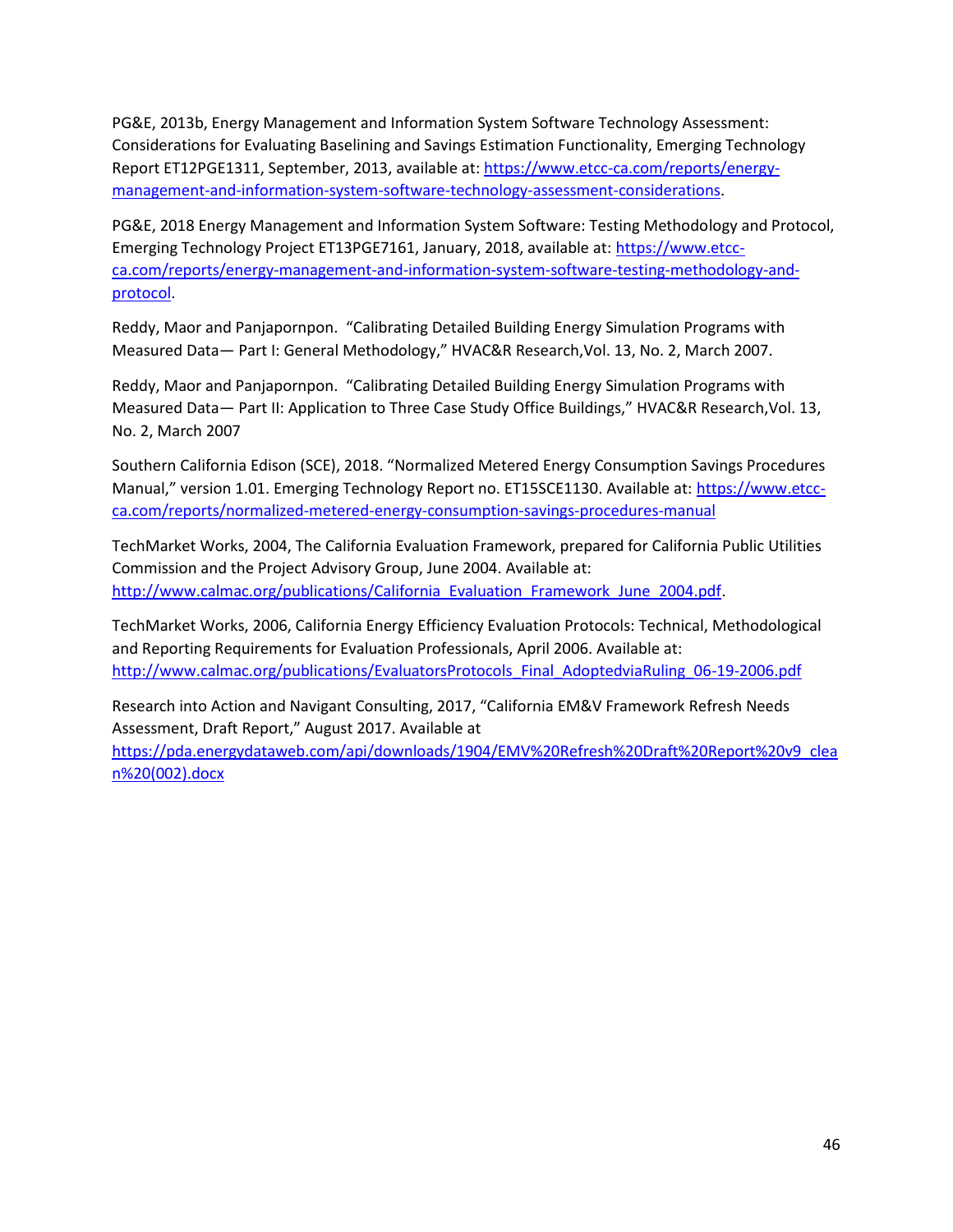# <span id="page-60-0"></span>**Appendix A. Whole Building Savings Methodologies**

**Option C Whole Building**. Under Option C, savings are determined from the predictions of what energy use would have been had the measures not been installed, as compared to the actual post-install period energy use as measured at the meter. Baseline period energy use and independent variable data are used to develop empirical models, which may be regressions or more advanced modeling algorithms. The model's independent variables are parameters that are expected to have the most influence on a building's energy use. Ambient temperature and building operating schedules are commonly used as independent variables. Once the baseline model has been developed, independent variables from the post-installation period are used in it to determine the predictions of what baseline use would have been as described above. Savings determined from the difference in the adjusted energy use (baseline model prediction under post-installation conditions) and the measured energy use from the meter are called avoided energy use by IPMVP. Normalized savings may also be estimated and require a second model be developed from post-installation period data, and both baseline and post-installation models used to predict their usages under a selected set of normal conditions, which usually include long-term average temperature data.<sup>17</sup>

The advantages of the Option C approach are that it requires relatively few streams of energy use and independent variable data, which are generally easy to obtain. Given the numerous M&V 2.0 modeling algorithms available, it is a straightforward process to develop and assess models prior to implementation, then carry out the savings analysis after the post-installation period has been completed. The Option C process is well known, follows a standard methodology and savings calculations may be completely transparent. It quantifies gross savings for all measures affecting energy use observable at the utility meter, including any interactive effects between equipment and systems. Key limitations of Option C are that it does not yield estimates of savings impacts for individual measures, which impacts the calculation of their life cycle savings and cost-effectiveness, and that it does not quantify savings from a baseline defined by state codes or industry standards. A major risk of Option C is that it does not adjust for impacts from other events that affect building energy use, called non-routine events (NREs). These non-routine adjustments must be estimated in addition to the savings analysis (EVO 2016).

**Option D Calibrated Simulation.** The Option D approach involves development of building simulations that are calibrated to energy usage and building operations data. Building simulation software packages can be thought of as a series of interrelated physical and engineering models that represent how energy flows into and throughout a building. Simulation inputs describe the physical building, its mechanical and electrical systems, and building operations. For M&V purposes these are physical models, analogous to the empirical models developed under Option C. The CWBD team used eQUEST,<sup>18</sup> a well-known public domain building simulation software package, as it had extensive capabilities to represent actual building geometry, construction materials, envelope characteristics, shading, equipment specifications, floor plans, and interior zoning. It accepted hourly data files describing ambient weather conditions and

 $\overline{\phantom{a}}$ 

<sup>&</sup>lt;sup>17</sup> Normalized savings are generally stated under typical conditions (e.g. CA Climate Zone 2010 climate data), while avoided energy use are savings achieved in the post-installation period. Normalized savings are useful for longterm forecasting purposes. Under Option C, normalized savings are estimated with the use of a baseline and a post-installation period model, while avoided energy use requires only a baseline period model.

<sup>18</sup> Available at https://energydesignresources.com/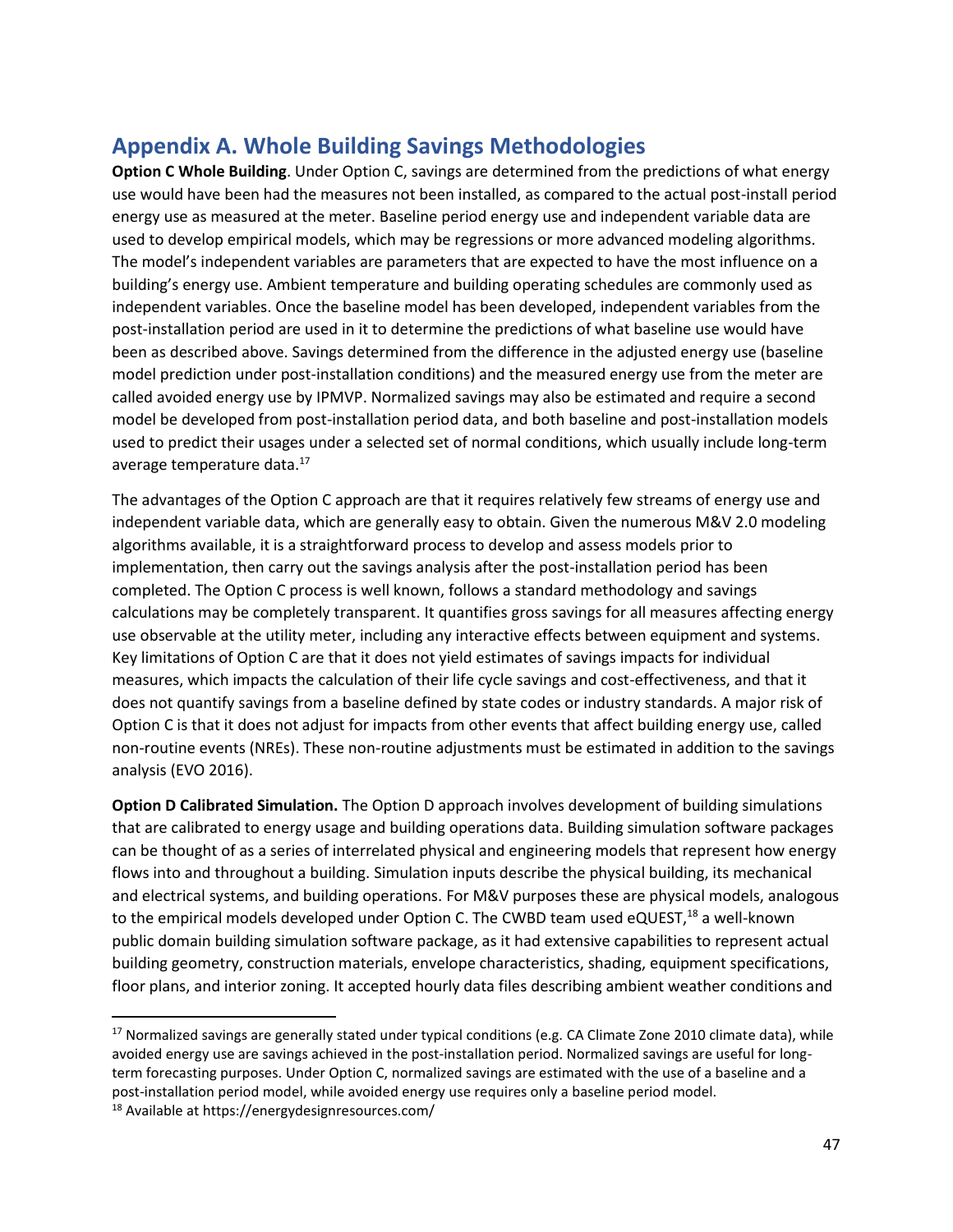solar insolation. The software produced hourly and monthly estimates of energy use for the whole buildings as well as major end-uses. These outputs facilitated the calibration process, as the CWBD required simulations to be calibrated based on monthly electric and natural gas usage data.

The advantages of the Option D approach are that it serves multiple purposes: it can provide initial estimations of individual measure savings for cost-effectiveness considerations; it can produce whole building gross savings estimates as well as measure-level savings estimates, and it can produce to-code and above-code savings estimates for regulatory purposes. The disadvantages of Option D include extensive data requirements such as building plans, equipment specifications, and operational data; skilled building modelers, and a lot of time to develop the models. Due to software limitations, some measures cannot be simulated. Information and data for the entire building, not just the affected systems and equipment, are required. Simulators must be experienced and thoroughly familiar with the simulation software to use it correctly. Much time is required to develop the proper inputs and iterate simulation runs until calibration is achieved. Technical reviewers must possess these same skills to review the completed simulations effectively. Each of these issues drives up labor costs, making the Option D approach costlier than Option C alternatives. As with Option C models, non-routine events are also a major risk when using Option D simulations: there is no "automatic" way to account for them.

The simulations may be calibrated to equipment installed and operating conditions in the baseline period, and inputs that describe code requirements and the efficiency measures added to forecast savings. Conversely, the simulations may be calibrated to post-installation conditions with all the efficiency measure inputs included, then successively removed one at a time to obtain measure-bymeasure savings estimates in a back-casting approach. A back-casting approach was used in the CWBD to calculate regulatory savings.

To meet regulatory requirements, the implementers estimated each measure's to-code and above-code savings, which required two simulation runs per measure. It also required that the measure simulation order be consistent (e.g., first measures affecting building loads, then systems, and finally central plant measures). For the back-casting method used, the two-step simulation runs for each measure were in reverse order (plant, systems, load).

The CWBD only required calibration to monthly post-installation reporting period electric and natural gas billing data, requiring that the CV(RMSE) and MBE be less than 15% and 5% respectively.<sup>19</sup> Rather than calibrating each simulation's estimations of building end-uses based on metered data, the CWBD required only that each simulation's end-use estimations be compared against California End-Use Survey (CEUS) data (CEC 2006) to assure each building's energy end-uses were reasonable.

 $\overline{a}$ 

 $19$  The random error metric CV(RMSE), which is the coefficient of variation of the root mean squared error, and the bias error metric MBE, which is the mean bias error, were used as calibration criteria. The monthly calibration requirement was obtained from ASHRAE Guideline 14-2002.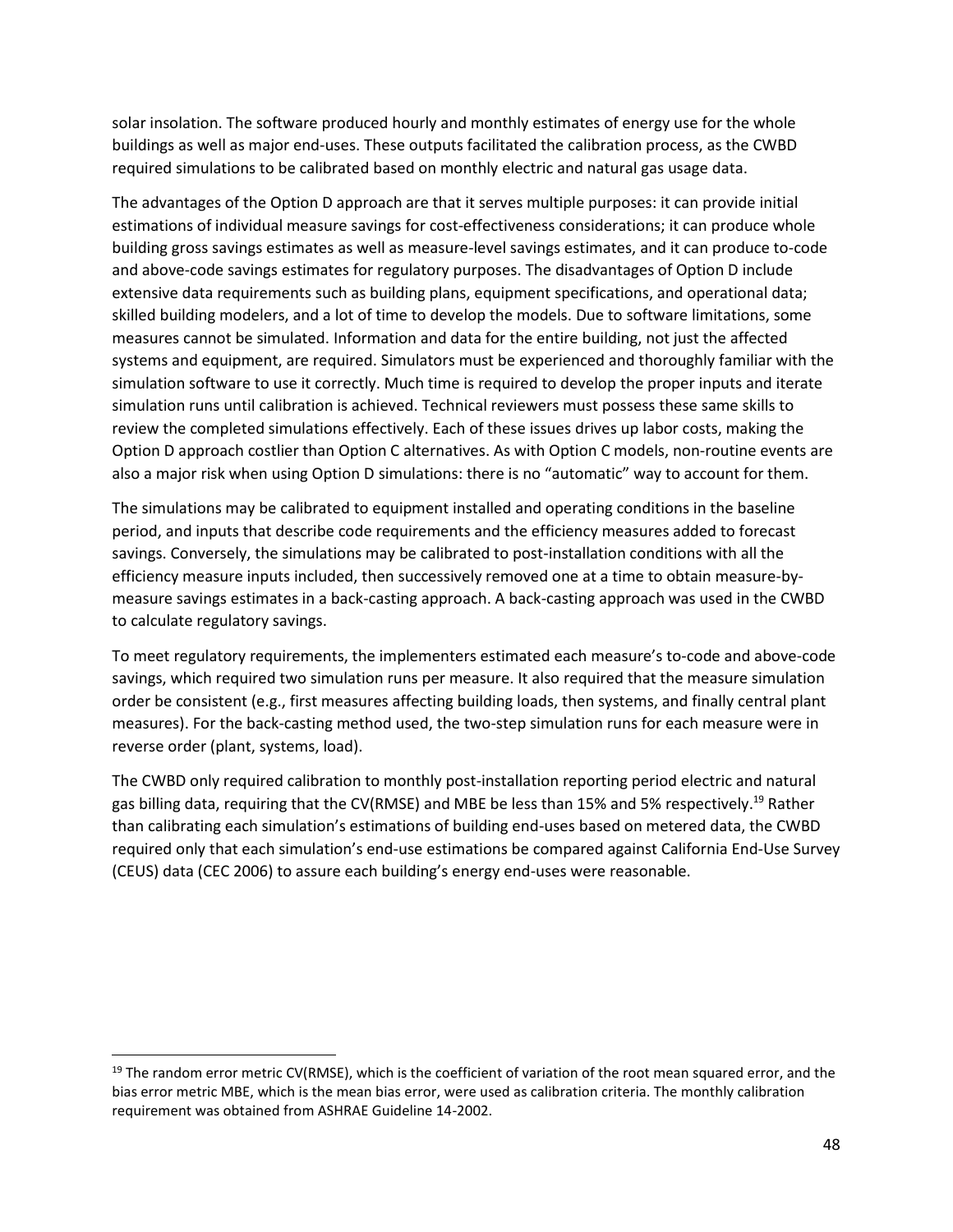# <span id="page-62-0"></span>**Appendix B. Study Process Methodology Description**

To select sites for the "deep dive" review, PG&E assessed its participating CWB customers and selected five (5) sites for review. The customer contacts and the associated CWB Implementers associated with the five sites were notified of their inclusion in the group. Furthermore, the Customers were advised of the additional contacts with ED Staff and PG&E that would be required in order support the Study Process (e.g. customer interviews, site-visits, etc.). PG&E's selection criteria was driven by several considerations, including the magnitude of expected energy savings, diversity of represented building type, and the diversity of energy efficiency measures (EEM) by type. Priority was given to projects for which incentives were tied to energy savings determined through pre/post analytics (Option C).

| <b>STUDY</b><br>SITE NO. | <b>BUILDING</b><br><b>TYPF</b> | <b>GEOGRAPHICAL LOCATION</b>    | SQUARE<br><b>FOOTAGE</b> | ANNUAL<br><b>KWH</b> | ANNUAL<br><b>THERM</b> |
|--------------------------|--------------------------------|---------------------------------|--------------------------|----------------------|------------------------|
| A                        | Office/Lab                     | South Bay (Santa Clara County)  | 50,000                   | 4,800,000            | 4,200                  |
| B                        | Library                        | SF Peninsula (San Mateo County) | 20,200                   | 348,000              | 11,00                  |
| C                        | Office                         | West Sacramento (Yolo County)   | 35,300                   | 811,000              | 3,100                  |
| D                        | <b>Retail Grocery</b>          | Central Valley (Fresno County)  | 28,100                   | 1,900,000            | 43,400                 |
| E                        | Office/Lab                     | South Bay (Santa Clara County)  | 106,000                  | 2,280,000            | 58,500                 |

#### *TABLE B.1. Study Site Selections*

As preparation for the Study Process, PG&E provided two types of materials: program materials that pertain to CWBD, and project-specific materials for the Study Process projects. Project materials for all Study Process sites were made available for review through a secure FTP site.

## **Program Materials**

- CWB Policies and Procedures Manual
- Data Specifications Document
- Foundational research (e.g., 2013 ET Technology Assessment study (LBNL, 2013, PECI, 2013)

## **Project Materials**

PG&E provided the ED Staff with project materials related to a sites enrollment in CWBD, as well as the energy saving analysis and supporting report documents, including:

- Enrollment materials
	- Program Application
	- Assessment / Scoping Report
	- Project energy savings analysis
	- Incentive Agreement
- **Post-Installation Verification materials**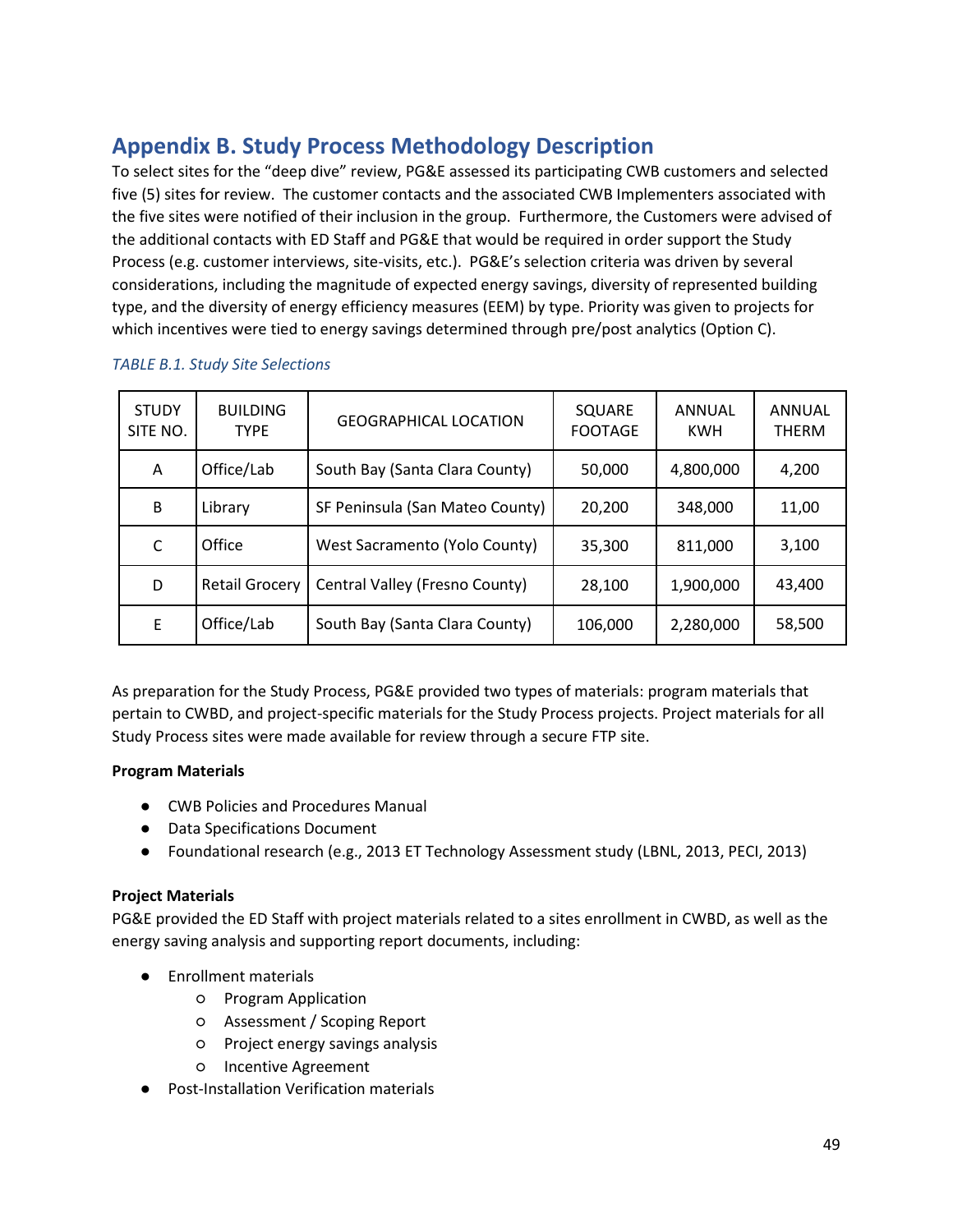- VR1 Report (includes information collected through the Post-Installation Inspection)
- Project energy savings analysis
- Modeling Output Tables
- eQUEST calibrated simulation input files
- Post-Monitoring Verification materials
	- VR2 Report
	- Modeling Output Tables
	- eQUEST calibrated simulation input files
- Other related project materials

ED Staff reviewed the project site materials and compiled a findings document summarizing the results of their review. This memorandum was sent to PG&E and was used by the utility to provide ED Staff with any additional information and to inform subsequent projects.

## <span id="page-63-0"></span>B.1 Study Process Activities

For each Study Site, PG&E arranged for review and discussion of project documentation data and energy models. PG&E also arranged additional "optional" activities that were subject to ED Staff interest and availability and in some cases, customer approval as follows:

#### **Activity 1: Project Documentation, Data and Energy Model Review**

This activity entailed the review of Study Process site project documentation, data and energy modes. A full complement of project documentation and materials were provided for review and covered each of the three project phases:

- Phase 1: Pre-Installation Commitment (Enrollment, Assessment and Scoping)
- Phase 2: Post-Installation Verification
- Phase 3: Post-Monitoring Verification

The documentation included simulation input and output files, simulation program (eQUEST) version number, and all data requested of its implementers that was used to calibrate the models and to determine savings for each measure.

Within four weeks of delivering Phase 2 documentation, data and energy models for each Study Process project, PG&E arranged a call or meeting between ED Staff, PG&E, the Technical Consultant and the assigned Program Implementer for that project to discuss the documentation, data and energy models. ED Staff questions and inquiries about the documentation and data were provided in writing.

#### **Activity 2: Meet with CWBD Program Implementer (optional)**

Upon request, PG&E arranged a conference call or meeting with the individual CWBD Program Implementer responsible for the investigation, engineering calculations and modeling, energy efficiency recommendations, scoping assistance, project commitment documentation preparation, technical assistance, site monitoring, etc.